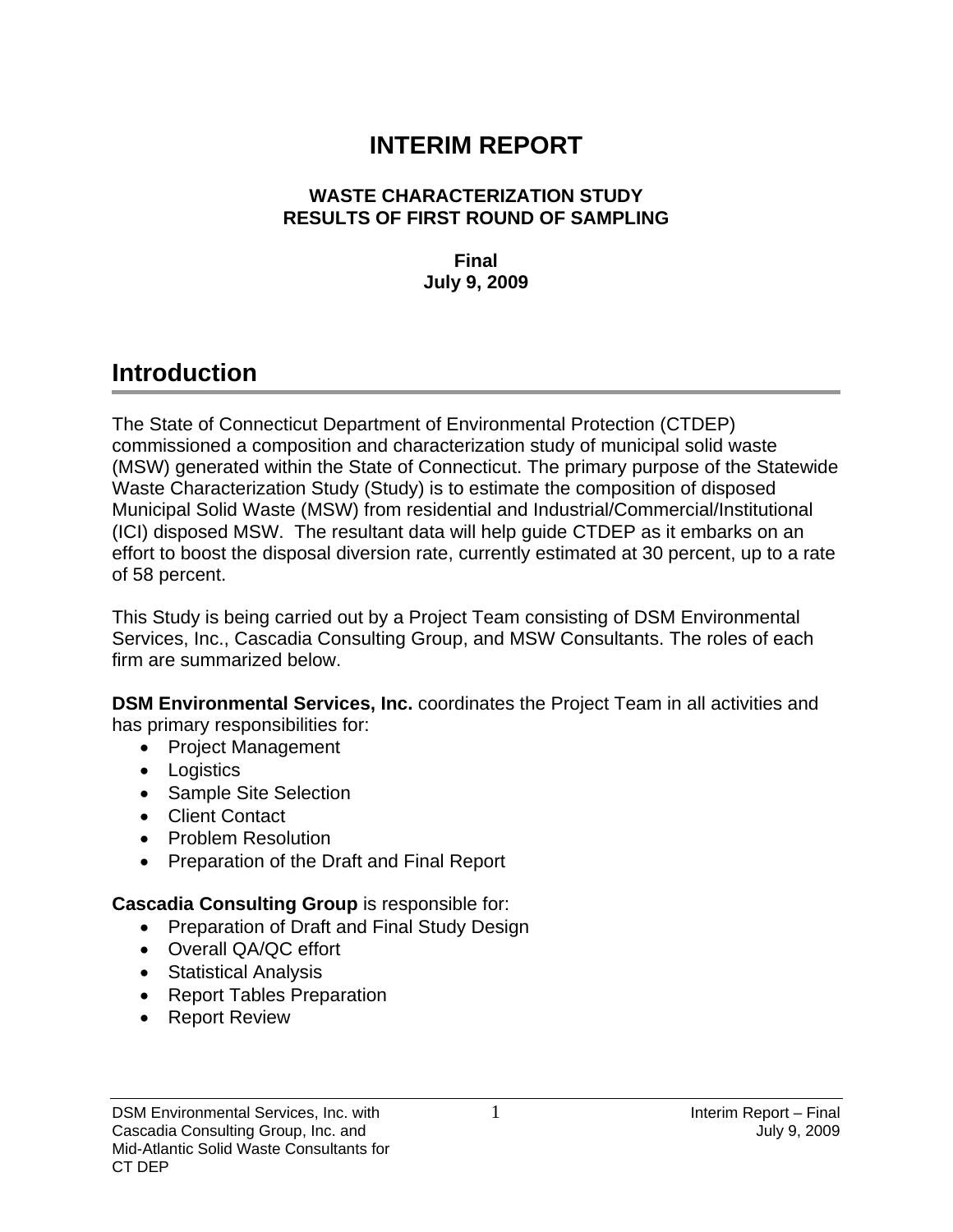**MSW Consultants** is responsible for:

- Field Supervision
- On-site Logistics
- Sampling and Sorting
- Sort Crew Training
- Sorting QA/QC
- Compilation of Sorting Data

CTDEP does not collect or maintain data on state-wide quantities of ICI waste versus residential waste. Therefore the Study included surveying to estimate the breakdown between residential and ICI waste. However CTDEP recognizes that limited resources are available for this effort so that the resulting allocation will be a rough approximation based on limited surveying at sites where sampling is occurring.

The study is being carried out over the course of two seasons, with waste sampling activities occurring at five permitted solid waste facilities throughout the State. This Interim Report presents the results of the first round of sampling and analysis.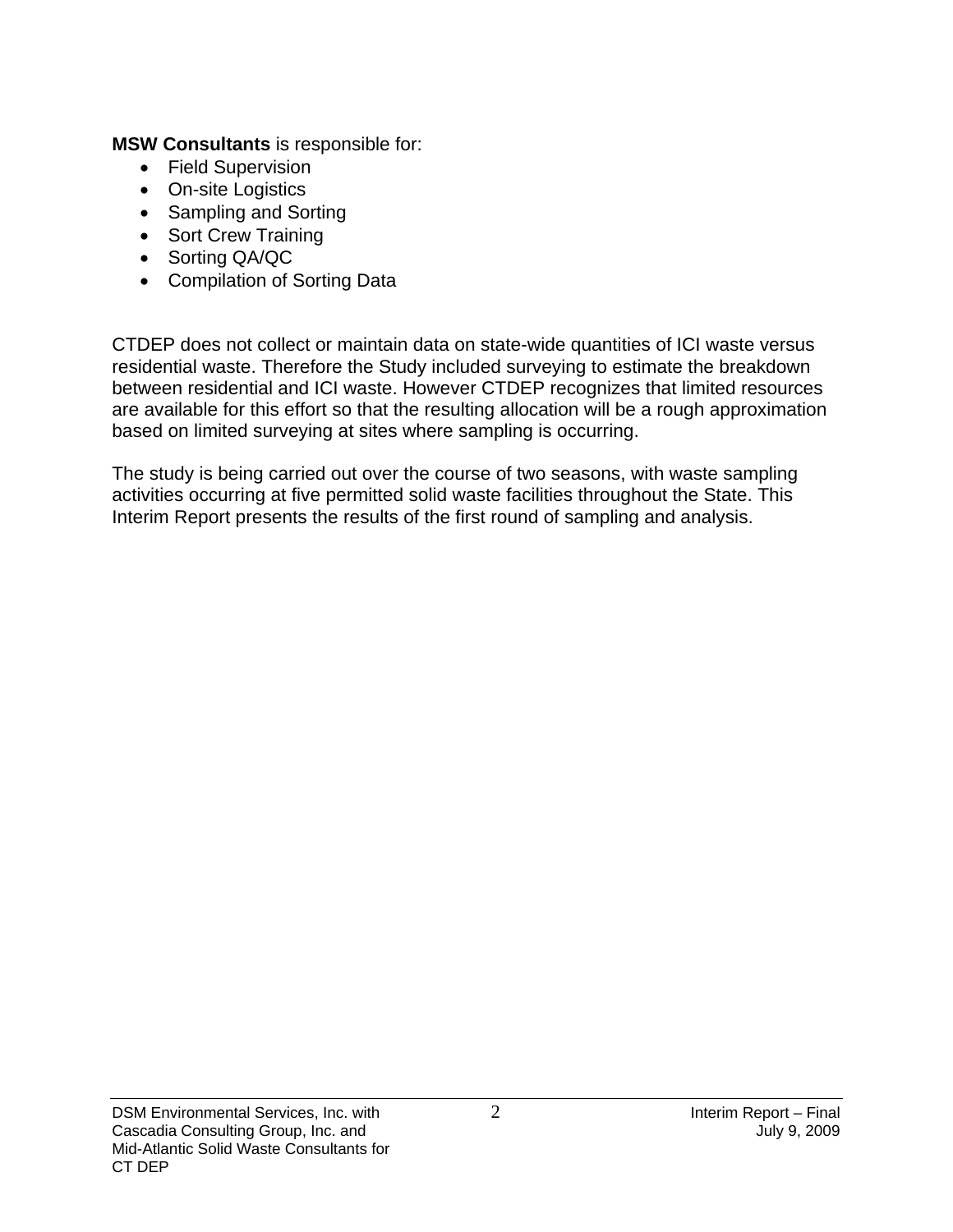# **Study Design**

DSM Environmental Services, Inc. (DSM) met with CTDEP on December 4, 2008 to kick off the Study. CTDEP agreed at the kickoff meeting to select the five facilities for sampling that CTDEP believed would be representative of statewide waste composition. Ultimately CTDEP selected the following five facilities for sampling:

1. **Bristol Resource Recovery Facility**: 650 TPD mass burn WTE facility located in Bristol, CT and owned and operated by Covanta Bristol, Inc. 16 municipalities send waste to this facility. They are located to the west of the Mid-CT project listed below.

2. **CRRA Mid-CT Project (Hartford)**: 2850 TPD RDF facility operated by CRRA, with resulting fuel conveyed to an adjacent power plant operated by Covanta. The CRRA Mid-CT project accepts waste from 70 municipalities around Hartford, CT.

3. **CRRA Southeast Project (Preston)**: 690 TPD mass burn WTE facility serving communities in southeastern CT around Preston, CT. CRRA owns this facility which is operated by Covanta.

4. **New Haven Transfer Station**: owned by the New Haven Solid Waste and Recycling Authority: Privately operated (under contract) 700 TPD facility accepting MSW and C&D wastes.

5. **Wheelabrator Bridgeport**: 2250 TPD mass burn WTE facility owned and operated by Wheelabrator Bridgeport, L.P. serving the greater Bridgeport area. Note that for this facility especially, only waste generated in CT will be selected for sampling.

Once the five facilities had been selected the Project Team prepared a Final Study Design describing the sampling and analysis procedure and the final definition of materials for sorting. The Final Study Design was submitted to CTDEP in January, 2009 for review, and was finalized in February, 2009 based on comments from CTDEP.

## **Logistics**

Once the Final Study Design was completed the Project Team worked with the selected facilities to collect the following facility specific logistical information necessary to develop the sampling plan:

- The facility's contact information
- The facility's days and hours of operation
- Vehicle traffic expected for each sector on each day of the week, and the estimated peak time of day for each type of load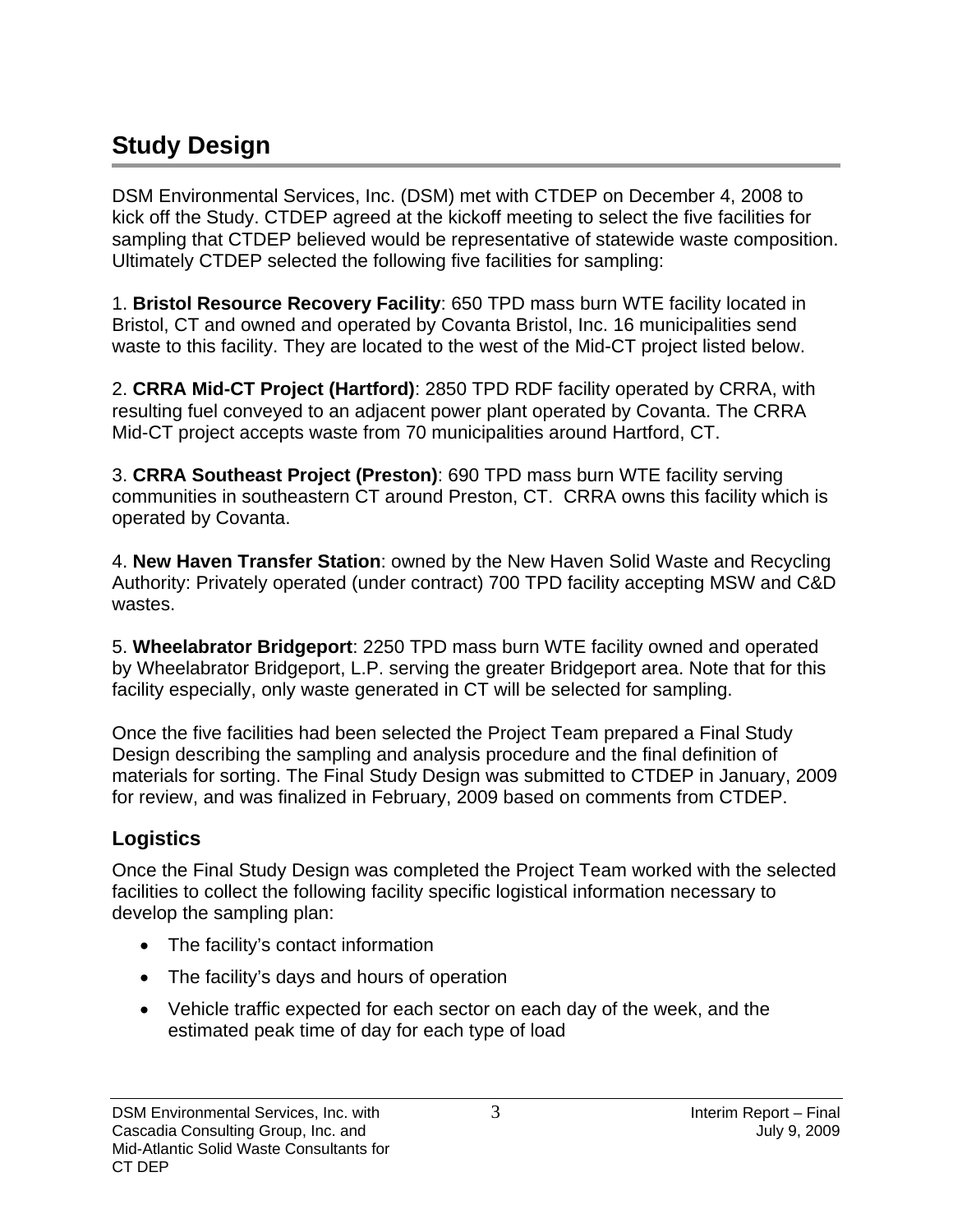- What recycling or recovery operations exist at the facility, and how the Project Team could effectively obtain samples of waste prior to any diversionary measures
- Unusual conditions (e.g., weather, anomalies in traffic patterns, etc.) that might affect data collection and necessitate special logistical arrangements
- Procedure used to determine the net weight of vehicles (e.g. reliance on scale house records or use of net weight cards)
- The facility's ability to provide assistance (e.g. front loader, sorting space, vehicle selection, etc.)

## **Communication with Disposal Sites**

Following the data requests site visits were scheduled at each facility. The site visits served the following crucial functions:

- Introduced the Study objectives to the Facility Manager, and introduced the waste sort Field Supervisor, and the truck surveyor to facility personnel;
- Clarified information provided in response to the information request;
- Finalized locations for setting up the work area, taking samples, queuing samples, discarding sorted samples, and other in-process activities;
- Confirmed procedures requiring coordination between the host facility personnel and the Project Team;
- Reviewed facility-specific health and safety procedures and emergency contact numbers;
- Established the procedure for surveying of in-coming trucks to allocate waste between residential and ICI loads;
- Answered any questions or concerns of the Facility Manager; and,
- Established tentative dates for surveying and sampling.

Ultimately surveying and sampling occurred on the following dates:

Bristol Resource Recovery Facility **2/25 - 2/27/2009** Wheelabrator Bridgeport 2/27 - 3/3/2009 New Haven Transfer Station 3/3 - 3/5/2009 CRRA Southeast Project (Preston) 3/5 - 3/9/2009 CRRA Mid-CT Project (Hartford) 3/9 - 3/11/2009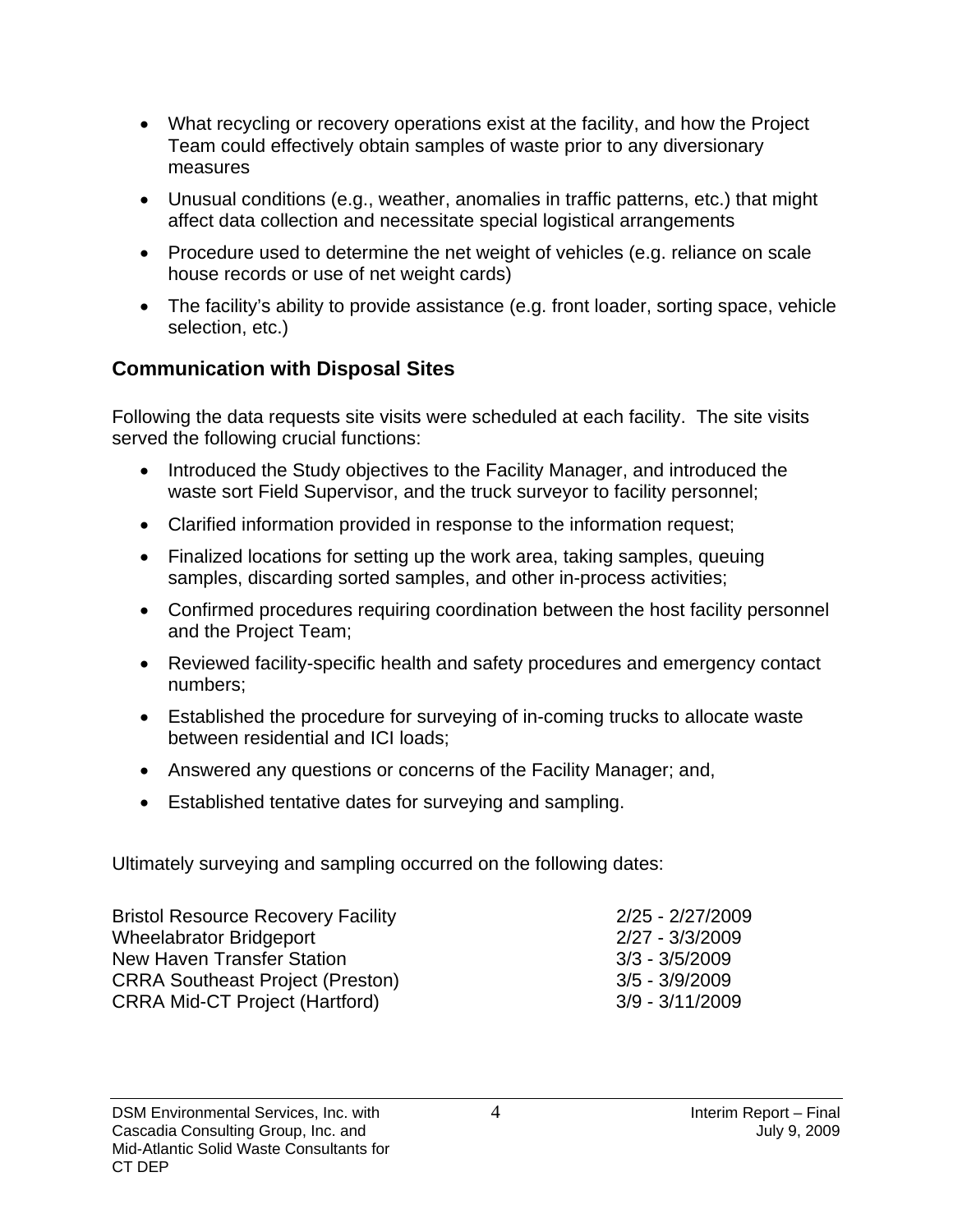# **Allocation of Residential and ICI Waste, By Facility**

One of the key elements of the Study is to define what percent of MSW delivered to Connecticut disposal facilities is residential MSW and what percent is ICI MSW. The percent which is residential versus ICI will be used to allocate statewide disposed MSW tonnage, which in turn will be multiplied by the MSW composition (expressed as a percent by material type) to estimate total quantities of each type of MSW.

CT DEP does not collect data on the percent of MSW disposed in Connecticut which is ICI MSW versus residential MSW. Therefore, DSM conducted one day of hauler surveys at each facility where sorting took place to develop rough estimates of the breakdown between ICI MSW and residential MSW. These hauler surveys were used to allocate residential and ICI MSW by facility, and will be used to assess the allocation of sampling during the second round of MSW characterization, and then to allocate statewide disposed MSW quantities provided by CT DEP between ICI and residential MSW.

## **Definition of Waste Sectors**

Sectors of the MSW stream analyzed in the study are defined as follows:

- **Residential** defined as waste brought to CTDEP facilities by commercially or municipally operated vehicles, in which 80% or more of the waste is from singlefamily and/or multifamily residential sources. Vehicles chosen for sampling in the Residential waste sector will include **Residential Transfer Trucks** arriving from rural transfer stations as well as **Packer Trucks** carrying waste from single family routes.
- **Institutional/Commercial/Industrial (ICI)** defined as waste brought to CTDEP facilities by commercially operated vehicles, in which 80% or more of the waste is from institutional, commercial, or industrial sources. This sector excludes Construction and Demolition debris as well as Bulky Waste. Vehicles chosen for sampling in the ICI sector will include **Compacted Drop Boxes** and **Packer Trucks**.
- **Unacceptable Loads**  Loads that contain less then 80% or either residential or ICI waste, and loads originating from outside of Connecticut.

## **Survey Methodology**

DSM and MSW Consultants scheduled meetings with facilities managers at the five locations where the MSW sorts were planned. The meetings were held prior to surveying the trucks and sorting the MSW to review logistics and safety guidelines of each facility.

DSM then conducted hauler surveys during one of the three days that MSW Consultants was carrying out the MSW sort at each facility. The scale house was identified as a safe and efficient place to conduct the surveys. In all cases the drivers had to stop to weigh in and receive a weight ticket which in most cases recorded a net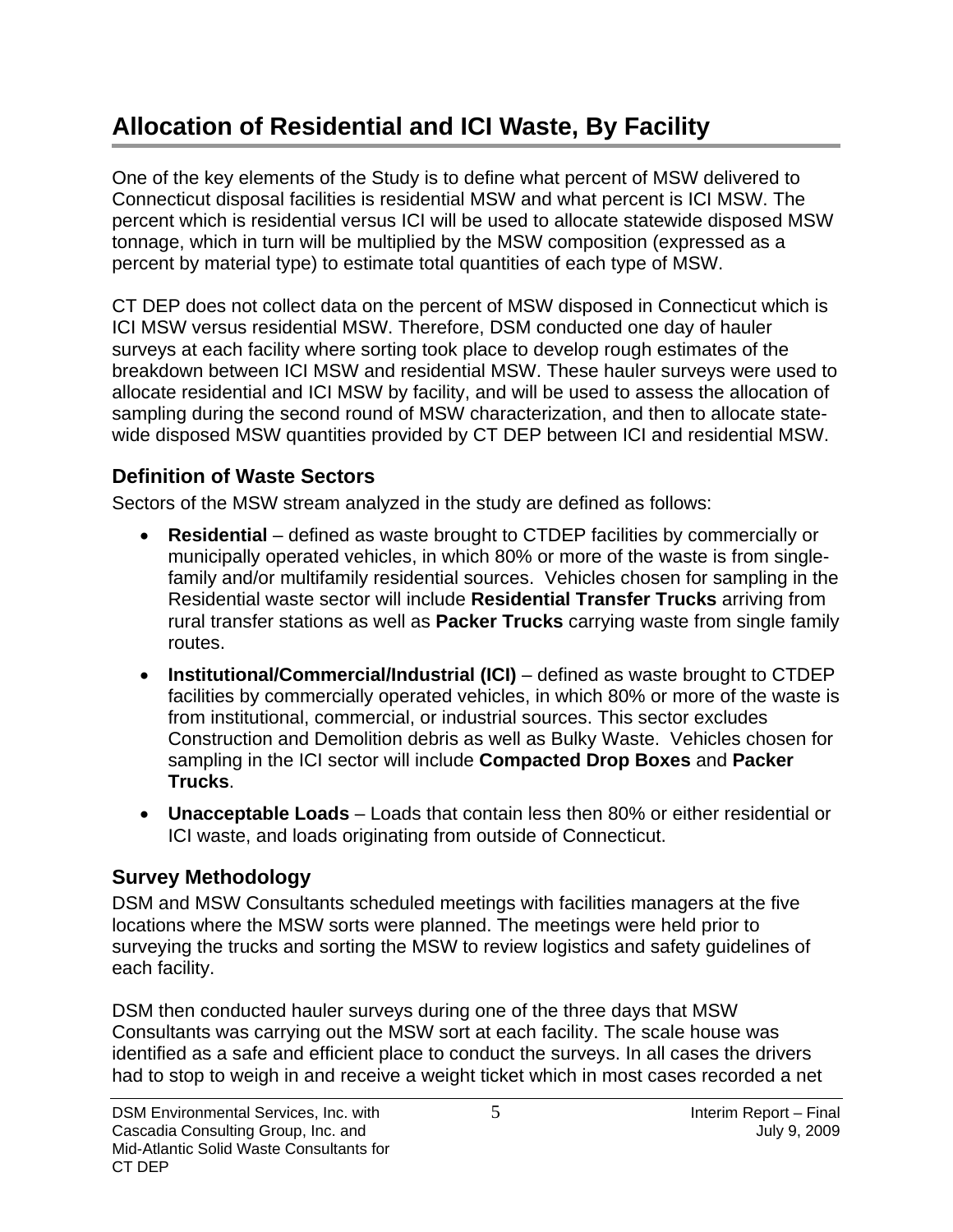weight based on the average tare weight for the truck. The survey was conducted when the ticket was handed to them.

The location, date, truck type, time of day, truck number, net weight of waste (total weight minus truck weight) and percentage of ICI or residential MSW was recorded for each truck surveyed. The drivers were first asked to identify the load as ICI or residential. A second question was then asked to determine whether the entire load was either residential or ICI, or whether some portion of the load was a different type of waste. For example, while a driver would typically identify waste collected from dumpsters at a condominium complex or apartment building as "ICI" waste – especially if it were collected as part of an ICI route - that waste is actually residential MSW even though it is collected commercially.

If the driver reported that his load included MSW from condominiums or apartments, then the enumerator would ask the driver to estimate what percent of the MSW on the truck was from condominiums or apartments and what percent was from businesses. Similarly, a driver of a rear loading packer truck typically used to collect residential waste might report that they had collected from some small businesses on the residential route, in which case the driver would be asked to estimate what percent was business waste.

Finally, it should be noted that drivers of the large transfer trailers delivering waste to the surveyed facilities were not surveyed because there was no way for the driver to know what type of waste was in the transfer trailers. This represented a significant amount of the total waste delivered to some surveyed facilities (see below). Fortunately, the New Haven Transfer Station receives a mix of residential and ICI waste, and therefore can be used as a surrogate for estimating the mix of residential and ICI waste delivered in large transfer trailers to other disposal facilities.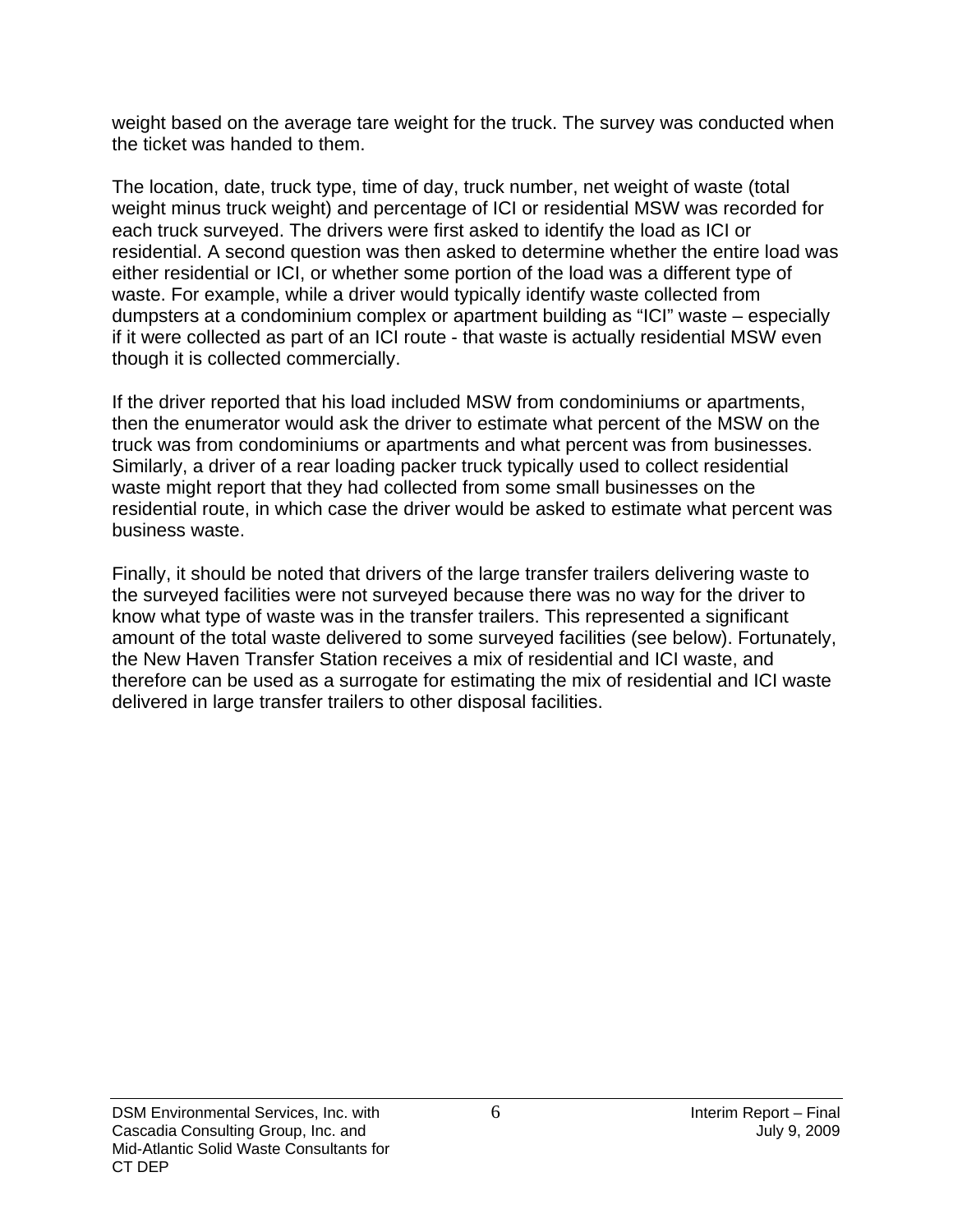# **Results of Hauler Surveys**

A total of 473 solid waste trucks were surveyed over a two week period at five locations. The CRRA Mid-CT facility had the most traffic during survey hours with 199 trucks. The Wheelabrator Bridgeport facility had the least amount of trucks during survey hours, most likely due to a winter storm. Table 1 lists the facilities surveyed, the date of the survey, and total trucks surveyed per facility.

| Table 1<br><b>Number of Trucks by Location</b> |           |     |      |  |  |  |  |  |
|------------------------------------------------|-----------|-----|------|--|--|--|--|--|
| # Trucks<br>Location<br>Date                   |           |     |      |  |  |  |  |  |
| <b>Bristol Resource Recovery Facility</b>      | 2/25/2009 | 73  | 15%  |  |  |  |  |  |
| Bridgeport Wheelabrator                        | 3/2/2009  | 31  | 7%   |  |  |  |  |  |
| New Haven Transfer Station                     | 3/3/2009  | 57  | 12%  |  |  |  |  |  |
| <b>CRRA Southeast Project (Preston)</b>        | 3/9/2009  | 113 | 24%  |  |  |  |  |  |
| CRRA Mid-CT (Hartford)                         | 3/10/2009 | 199 | 42%  |  |  |  |  |  |
| Total                                          | 2 weeks   | 473 | 100% |  |  |  |  |  |

Five different truck types were observed during the surveys. Rear or Side Load Compactor trucks were the largest single truck type, comprising 35% of the trucks surveyed. Tractor trailer trucks pulling (typically) 100 yard trailers comprised the second largest number of trucks. Front loader commercial packers were the third largest number of trucks observed, followed by closed and open-top container roll-off trucks.

Box trucks were occasionally used to deliver specialty waste such as waste from a furniture company. Dump trucks delivered C&D waste/Oversized MSW. Table 2 presents the number of trucks, by truck type surveyed over the five days.

| Table 2<br><b>Number of Trucks by Truck Type</b> |             |      |  |  |  |  |  |
|--------------------------------------------------|-------------|------|--|--|--|--|--|
| <b>Truck Type Surveyed</b>                       | # of Trucks | %    |  |  |  |  |  |
| <b>Box Truck</b>                                 | 5           | 1%   |  |  |  |  |  |
| Dump Truck                                       | 28          | 6%   |  |  |  |  |  |
| Open Top Roll Off 40 yd                          | 33          | 7%l  |  |  |  |  |  |
| Closed Roll Off Compactor 40 yd                  | 44          | 9%   |  |  |  |  |  |
| Front End Loader Compactor                       | 98          | 21%  |  |  |  |  |  |
| <b>Tractor Trailer Trucks</b>                    | 99          | 21%  |  |  |  |  |  |
| Rear or Side Load Compactor                      | 166         | 35%  |  |  |  |  |  |
| Total                                            | 473         | 100% |  |  |  |  |  |

Table 3 presents tonnage, by truck type, delivered to the facilities on the days surveys were conducted. As illustrated by Table 3, Tractor Trailer trucks represented the largest quantity of waste delivered to the five facilities during the time of the surveys, accounting for 44% of the total tonnage. Most of the Tractor Trailer trucks were from Connecticut transfer stations. This category of truck was the hardest to assign a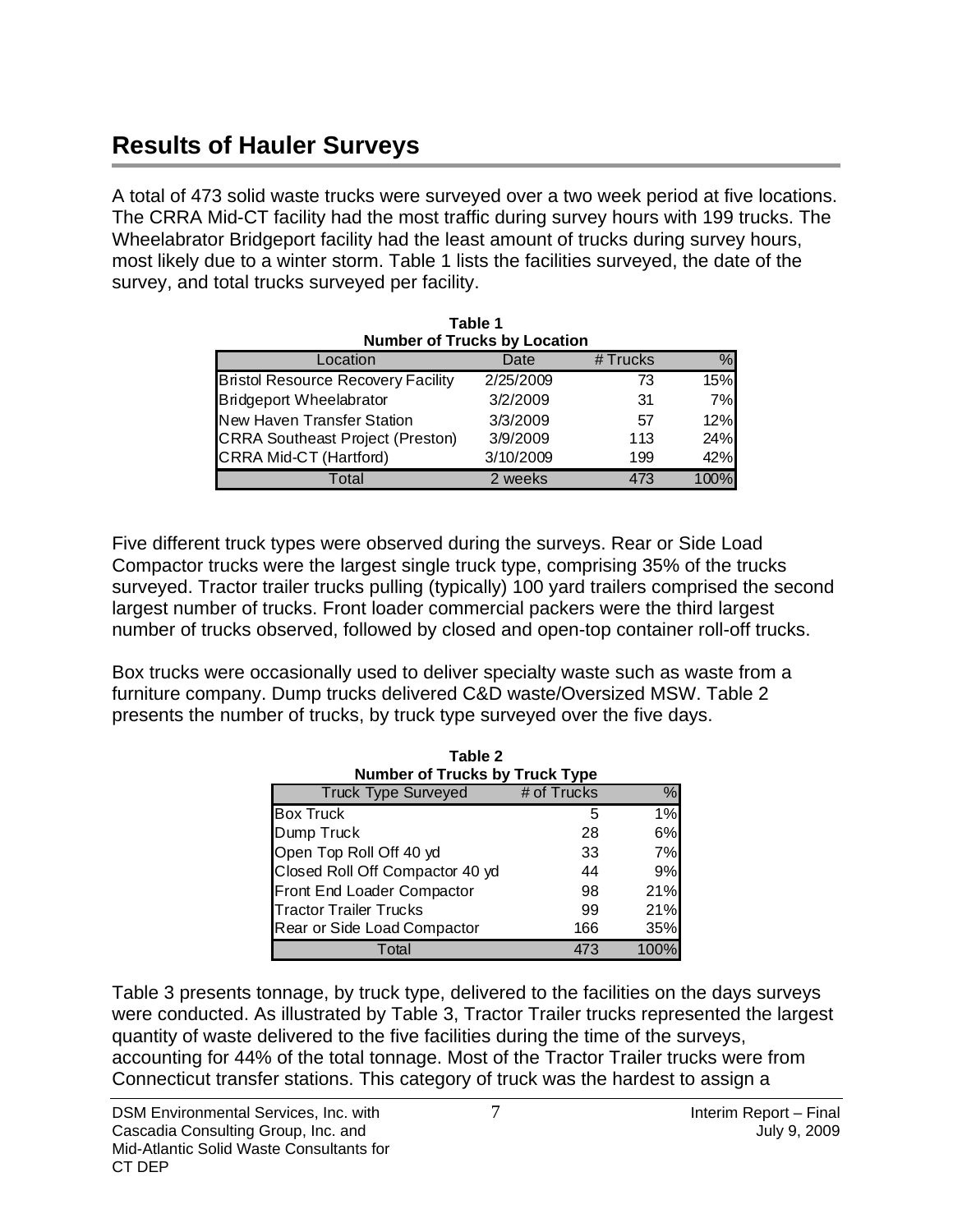percentage of ICI or residential waste since most transfer stations in Connecticut receive both waste streams. The drivers pick up the loads when the trailers are full and would not able to estimate what percentage of ICI or residential waste their truck represents.

| Table 3<br><b>Tonnage by Truck Type</b> |      |      |  |  |  |  |  |
|-----------------------------------------|------|------|--|--|--|--|--|
| <b>Truck Type Surveyed</b>              | Tons | %    |  |  |  |  |  |
| <b>Box Truck</b>                        | 9    | 0%   |  |  |  |  |  |
| Dump Truck                              | 33   | 1%   |  |  |  |  |  |
| Open Top Roll Off 40 yd                 | 156  | 3%   |  |  |  |  |  |
| Closed Roll Off Compactor 40 yd         | 225  | 5%   |  |  |  |  |  |
| Front End Loader Compactor              | 842  | 18%  |  |  |  |  |  |
| Rear or Side Load Compactor             | 1307 | 28%  |  |  |  |  |  |
| <b>Tractor Trailer Trucks</b>           | 2018 | 44%  |  |  |  |  |  |
| Total                                   | 4590 | 100% |  |  |  |  |  |

Four of the facilities participating in the waste characterization study are disposal facilities. However, the fifth facility, the New Haven Transfer Station, is a transfer station. DSM surveyed drivers for one day at the New Haven Transfer Station. The New Haven Transfer Station is one of the larger transfer stations in the state of Connecticut, and delivers waste to at least three of the other facilities participating in the waste characterization study.

The total tonnage of waste reported during the survey hours at New Haven Transfer Station was 259 tons; 45% was reported as commercial (ICI) MSW, and 55% was reported as residential MSW. For lack of better data DSM decided to use this percentage of ICI and residential MSW as a representative value for all Tractor Trailers delivering waste to the other four locations.

Based on discussions with CT DEP during the Project Kickoff meeting DSM assumed that all roll-off containers from transfer stations were 100% residential waste. These rolloffs are often from smaller transfer stations that receive limited commercial waste.

Using the New Haven Transfer Station allocation for residential and ICI MSW delivered by transfer trailers for the other disposal facilities surveyed, together with the assumption that all MSW delivered in roll-off containers from other transfer stations is residential, a rough estimation of a state-wide allocation between residential and ICI MSW can be made, as illustrated in Table 4, below. Total tons delivered to the five locations during the hours the enumerator was present and surveying were 4590 tons. Sixty percent was residential waste and forty percent commercial (ICI) waste.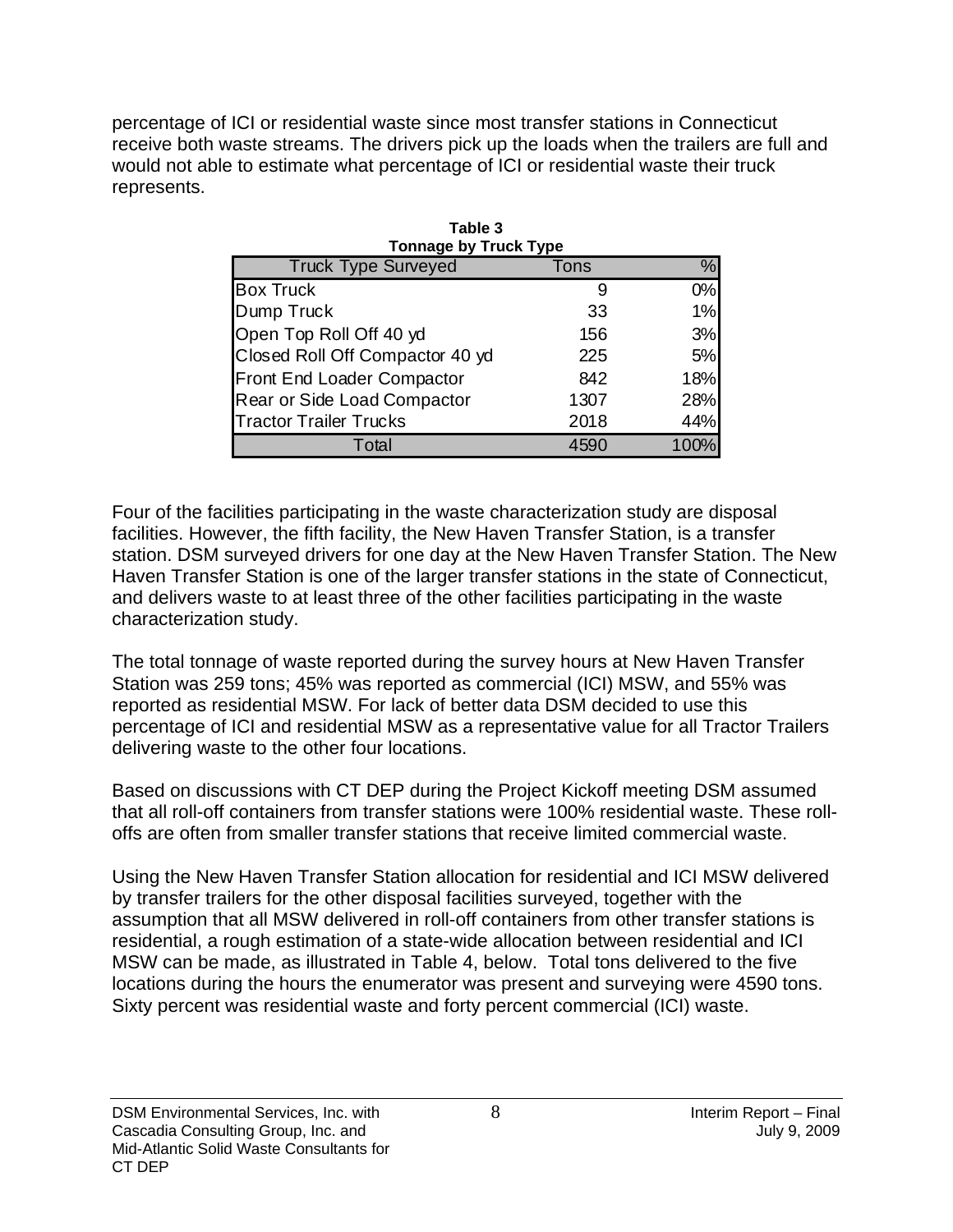| <b>IGT/ Residential Tons by Truck Type (Statewide Allocation)</b> |         |                    |                            |               |  |  |  |  |
|-------------------------------------------------------------------|---------|--------------------|----------------------------|---------------|--|--|--|--|
| <b>Truck Type Surveyed</b>                                        |         | <b>ICI</b> Tonnage | <b>Residential Tonnage</b> |               |  |  |  |  |
|                                                                   | Tons    | % of Com Tons Tons |                            | % of Res Tons |  |  |  |  |
| Dump Truck                                                        | 5.91    | 0%                 | 27.25                      | 1%            |  |  |  |  |
| <b>Box Truck</b>                                                  | 8.44    | 0%                 | 0.52                       | 0%            |  |  |  |  |
| Rear or Side Load Compactor                                       | 12.90   | 1%                 | 1294.40                    | 47%           |  |  |  |  |
| Open Top Roll Off 40 yd                                           | 29.88   | 2%                 | 126.46                     | 5%            |  |  |  |  |
| Closed Roll Off Compactor 40 yd                                   | 184.11  | 10%                | 40.40                      | 1%            |  |  |  |  |
| Front End Loader Compactor                                        | 673.64  | 37%                | 168.25                     | 6%            |  |  |  |  |
| <b>Tractor Trailer Trucks</b>                                     | 924.10  | 50%                | 1093.66                    | 40%           |  |  |  |  |
| Total                                                             | 1838.98 |                    | 100% 2750.94               | 100%          |  |  |  |  |
| Pecentage of Total Tons                                           |         | 40%                |                            | 60%           |  |  |  |  |

**Table 4 ICI / Residential Tons by Truck Type (Statewide Allocation)**

If one were to remove Tractor Trailer trucks from the data set, residential MSW increases to 64% of the tonnage surveyed (Table 5, below).

| Table 5                                                         |        |                    |         |                            |  |  |  |
|-----------------------------------------------------------------|--------|--------------------|---------|----------------------------|--|--|--|
| ICI / Residential Tons by Truck Type excluding Tractor Trailers |        |                    |         |                            |  |  |  |
| <b>Truck Type Surveyed</b>                                      |        | <b>ICI Tonnage</b> |         | <b>Residential Tonnage</b> |  |  |  |
| without Tractor Trailers                                        | Tons   | % of Com Tons Tons |         | % of Res Tons              |  |  |  |
| Dump Truck                                                      | 5.91   | 1%                 | 27.25   | 2%                         |  |  |  |
| <b>Box Truck</b>                                                | 8.44   | 1%                 | 0.52    | 0%                         |  |  |  |
| Rear or Side Load Compactor                                     | 12.90  | $1\%$              | 1294.40 | 78%                        |  |  |  |
| Open Top Roll Off 40 yd                                         | 29.88  | 3%                 | 126.46  | 8%                         |  |  |  |
| Closed Roll Off Compactor 40 yd                                 | 184.11 | 20%                | 40.40   | 2%                         |  |  |  |
| Front End Loader Compactor                                      | 673.64 | 74%                | 168.25  | 10%                        |  |  |  |
| Total                                                           | 914.88 | 100%               | 1657.28 | 100%                       |  |  |  |
| % of Total Tons w/o TT                                          |        | 36%                |         | 64%                        |  |  |  |

## **Allocation by Facility**

Table 6 presents the allocation of disposed MSW by surveyed facility. This allocation can be used to allocate MSW composition by facility, keeping in mind that the data are not considered statistically accurate at the facility level.

As illustrated by Table 6, the percentage of ICI MSW varied from 30 to 45% of the daily tonnage for the five locations surveyed. The Bristol Resource Recovery Facility had the lowest percentage of ICI MSW at 30%. New Haven Transfer Station had the highest percentage of ICI MSW at 45%.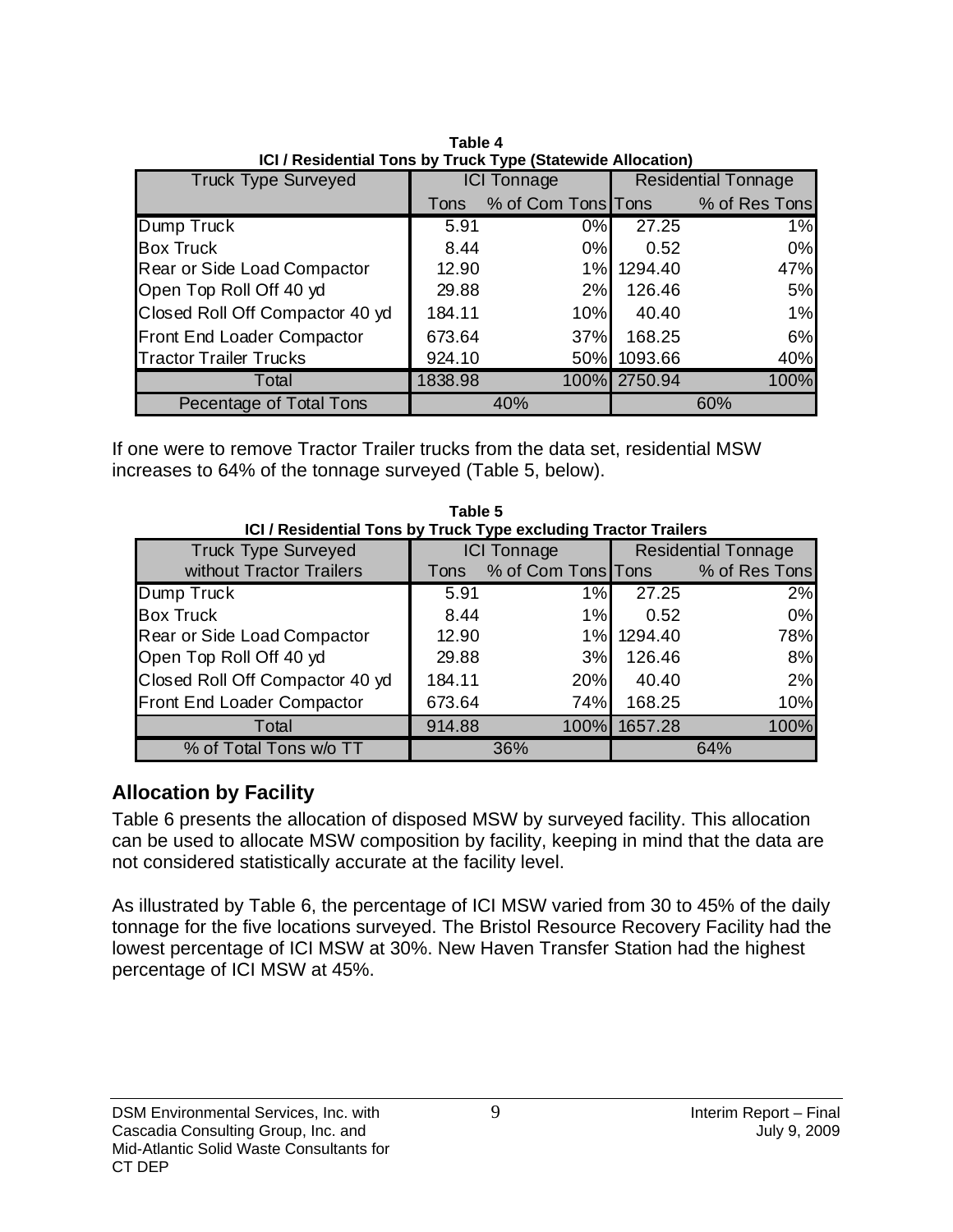| $\mathbf{v}$ , nesidential Tons $\mathbf{v}$                        |             | <b>THE TABLE PET LACTILY</b>                |         |                                                |
|---------------------------------------------------------------------|-------------|---------------------------------------------|---------|------------------------------------------------|
| <b>Truck Type Surveyed</b><br>at Bristol Resource Recovery Facility | Tons        | <b>ICI Tonnage</b><br>% of Bristol Com Tons |         | <b>Residential Tonnage</b><br>% of Bristol Res |
| Dump Truck                                                          | 1.98        | 1%                                          | 0.00    | 0%                                             |
| <b>Box Truck</b>                                                    | 0.00        | 0%                                          | 0.00    | 0%                                             |
| Rear or Side Load Compactor                                         | 0.00        | 0%                                          | 263.79  | 69%                                            |
| Open Top Roll Off 40 yd                                             | 6.57        | 4%                                          | 37.36   | 10%                                            |
| Closed Roll Off Compactor 40 yd                                     | 25.43       | 16%                                         | 0.00    | 0%                                             |
| Front End Loader Compactor                                          | 46.90       | 29%                                         | 13.18   | 3%                                             |
| <b>Tractor Trailer Trucks</b>                                       | 82.73       | 51%                                         | 65.32   | 17%                                            |
| <b>Bristol Resource Recovery Facility Total</b>                     | 163.61      | 100%                                        | 379.65  | 100%                                           |
| % Total Tons Bristol Resource Recovery Facility                     |             | 30%                                         |         | 70%                                            |
|                                                                     |             |                                             |         |                                                |
| <b>Truck Type Surveyed</b>                                          |             | <b>ICI</b> Tonnage                          |         | <b>Residential Tonnage</b>                     |
| at Wheelabrator Bridgeport                                          | Tons        | % of Com Tons                               | Tons    | % of Res Tons                                  |
| Dump Truck                                                          | 0.00        | 0%                                          | 0.00    | 0%                                             |
| Box Truck                                                           | 0.00        | 0%                                          | 0.00    | 0%                                             |
| Rear or Side Load Compactor                                         | 0.00        | 0%                                          | 74.52   | 29%                                            |
| Open Top Roll Off 40 yd                                             | 0.00        | 0%                                          | 0.00    | 0%                                             |
| Closed Roll Off Compactor 40 yd                                     | 21.17       | 11%                                         | 0.00    | 0%                                             |
| Front End Loader Compactor                                          | 28.84       | 15%                                         | 2.34    | 1%                                             |
| Tractor Trailer Trucks                                              | 148.77      | 75%                                         | 181.84  | 70%                                            |
| Wheelabrator Bridgeport Total                                       | 198.78      | 100%                                        | 258.70  | 100%                                           |
| % Total Tons Wheelabrator Bridgeport                                |             | 43%                                         |         | 57%                                            |
|                                                                     |             |                                             |         |                                                |
| <b>Truck Type Surveyed</b>                                          |             | <b>ICI</b> Tonnage                          |         | <b>Residential Tonnage</b>                     |
| at New Haven Transfer Station                                       | Tons        | % of Com Tons Tons                          |         | % of Res Tons                                  |
| Dump Truck                                                          | 2.61        | 2%                                          | 22.81   | 16%                                            |
| <b>Box Truck</b>                                                    | 4.38        | 4%                                          | 0.52    | 0%                                             |
| Rear or Side Load Compactor                                         | 12.90       | 11%                                         | 115.48  | 80%                                            |
| Open Top Roll Off 40 yd                                             | 6.85        | 6%                                          | 0.00    | 0%                                             |
| Closed Roll Off Compactor 40 yd                                     | 23.59       | 20%                                         | 0.00    | 0%                                             |
| Front End Loader Compactor                                          | 65.33       | 56%                                         | 4.67    | 3%                                             |
| Tractor Trailer Trucks                                              | 0.00        | 0%                                          | 0.00    | 0%                                             |
| New Haven Transfer Station Total                                    | 115.66      | 100%                                        | 143.48  | 100%                                           |
| % Total Tons New Haven Transfer Station                             |             | 45%                                         |         | 55%                                            |
|                                                                     |             |                                             |         |                                                |
| <b>Truck Type Surveyed</b>                                          |             | <b>ICI Tonnage</b>                          |         | <b>Residential Tonnage</b>                     |
| at CRRA Southeast Project (Preston)                                 | <b>Tons</b> | % of Com Tons Tons                          |         | % of Res Tons                                  |
| Dump Truck                                                          | 0.83        | 0%                                          | 0.00    | 0%                                             |
| <b>Box Truck</b>                                                    | 4.06        | 1%                                          | 0.00    | 0%                                             |
| Rear or Side Load Compactor                                         | 0.00        | 0%                                          | 274.78  | 42%                                            |
| Open Top Roll Off 40 yd                                             | 14.33       | 3%                                          | 68.74   | 11%                                            |
| Closed Roll Off Compactor 40 yd                                     | 40.44       | 9%                                          | 14.62   | 2%                                             |
| Front End Loader Compactor                                          | 181.12      | 42%                                         | 57.82   | 9%                                             |
| <b>Tractor Trailer Trucks</b>                                       | 194.13      | 45%                                         | 237.28  | 36%                                            |
| <b>CRRA Southeast Project (Preston) Total</b>                       | 434.91      | 100%                                        | 653.24  | 100%                                           |
| % Total Tons CRRA Southeast Project (Preston)                       |             | 40%                                         |         | 60%                                            |
|                                                                     |             |                                             |         |                                                |
| <b>Truck Type Surveyed</b>                                          |             | <b>ICI Tonnage</b>                          |         | <b>Residential Tonnage</b>                     |
| at CRRA Mid-CT Project (Hartford)                                   | Tons        | % of Com Tons                               | Tons    | % of Res Tons                                  |
| Dump Truck                                                          | 0.49        | 0%                                          | 4.44    | 0%                                             |
| Box Truck                                                           | 0.00        | 0%                                          | 0.00    | 0%                                             |
| Rear or Side Load Compactor                                         | 0.00        | 0%                                          | 565.84  | 43%                                            |
| Open Top Roll Off 40 yd                                             | 2.13        | 0%                                          | 20.36   | 2%                                             |
| Closed Roll Off Compactor 40 yd                                     | 73.48       | 8%                                          | 25.78   | 2%                                             |
| Front End Loader Compactor                                          | 351.46      | 38%                                         | 90.23   | 7%                                             |
| <b>Tractor Trailer Trucks</b>                                       | 498.46      | 54%                                         | 609.23  | 46%                                            |
| CRRA Mid-CT Project (Hartford) Total                                | 926.02      | 100%                                        | 1315.88 | 100%                                           |
| % Total Tons CRRA Mid-CT Project (Hartford)                         |             | 41%                                         |         | 59%                                            |
|                                                                     |             |                                             |         |                                                |

**Table 6 ICI / Residential Tons by Truck Type per Facility**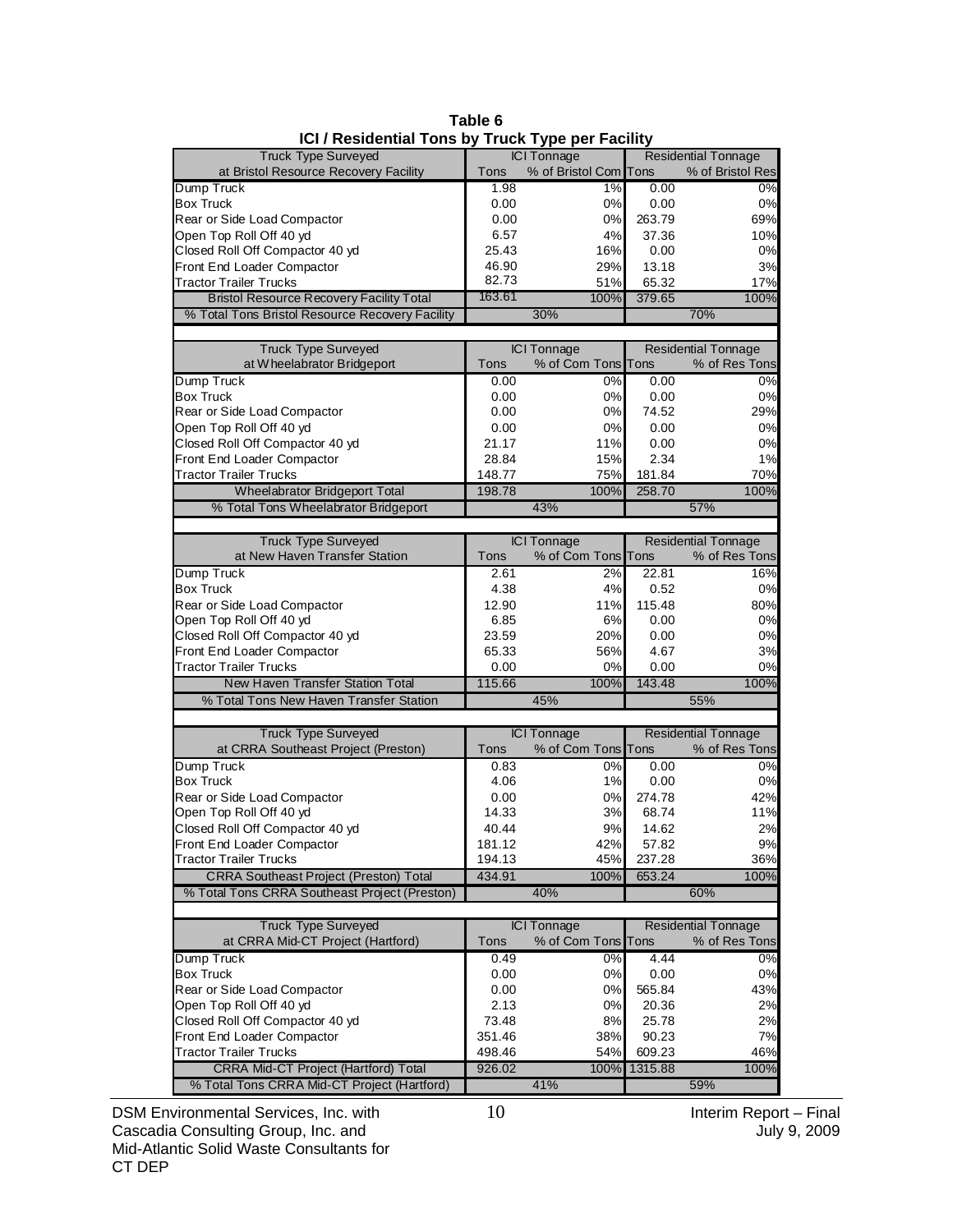Based on surveys conducted during the first round of sampling as presented in Table 6, above, DSM recommends a state-wide allocation of 60 percent residential and 40 percent ICI.

Facility specific allocations can be made based on the four categories of waste specified in the Study Design, as presented in Table 7, or as a percent of total deliveries, as presented in Table 6. For purposes of this Interim Report, the simple Table 7 allocation, consistent with the Study Design, will be used. However, once another round of surveying has been completed, a final state-wide allocation will be used based on the hauler survey data to present total tonnage by material type.

Table 7 presents the data collected during the survey based solely on the four categories contained in the Study Design, ignoring box trucks, dump trucks, and transfer trailer trucks. Table 7 reports tonnage delivered for each category on the day of the survey at that facility exactly as it would have been selected for characterization by the Field Supervisor. That means that all rear and side loaders are categorized as Residential MSW and all front end loaders are categorized as ICI MSW.

The Wheelabrator Bridgeport facility was surveyed by DSM on March 2, 2009 during a winter storm. No Residential Transfer Trucks (40 yard open and closed roll offs with residential waste) were delivered on that day due to the storm. Therefore, tonnage data from February 27, 2009 (a day that the Field Supervisor collected samples) was requested from the Wheelabrator Bridgeport facility to better represent normal conditions. Table 7, which includes the February 27, 2009 data from Wheelabrator Bridgeport, has been used to allocate the facility specific sampling data presented in the MSW composition tables below.

|                                           |      | - -                        |                    |                  |        |
|-------------------------------------------|------|----------------------------|--------------------|------------------|--------|
|                                           |      | <b>Residential Tonnage</b> | <b>ICI Tonnage</b> |                  |        |
| Facility                                  |      | Residential                | Packer             | Compacted        | Packer |
|                                           |      | Transfer                   | Loads              | <b>Dropboxes</b> | Loads  |
| <b>Bristol Resource Recovery Facility</b> | Tons | 37                         | 264                | 32               | 60     |
| <b>CRRA Mid-CT (Hartford)</b>             | Tons | 46                         | 566                | 76               | 442    |
| CRRA Southeastern Project (Preston)       | Tons | 83                         | 275                | 55               | 239    |
| New Haven Transfer Station                | Tons |                            | 128                | 30               | 70     |
| <b>Wheelabrator Bridgeport</b>            | Tons | 95                         | 408                | 31               | 240    |
| Гotals                                    | Tons | 262                        | 1641               | 223              | 1051   |

| Table 7 |  |                                                                     |  |  |  |  |  |
|---------|--|---------------------------------------------------------------------|--|--|--|--|--|
|         |  | ICI / Residential Tons by Truck Type per Facility w/o Box, Dump, TT |  |  |  |  |  |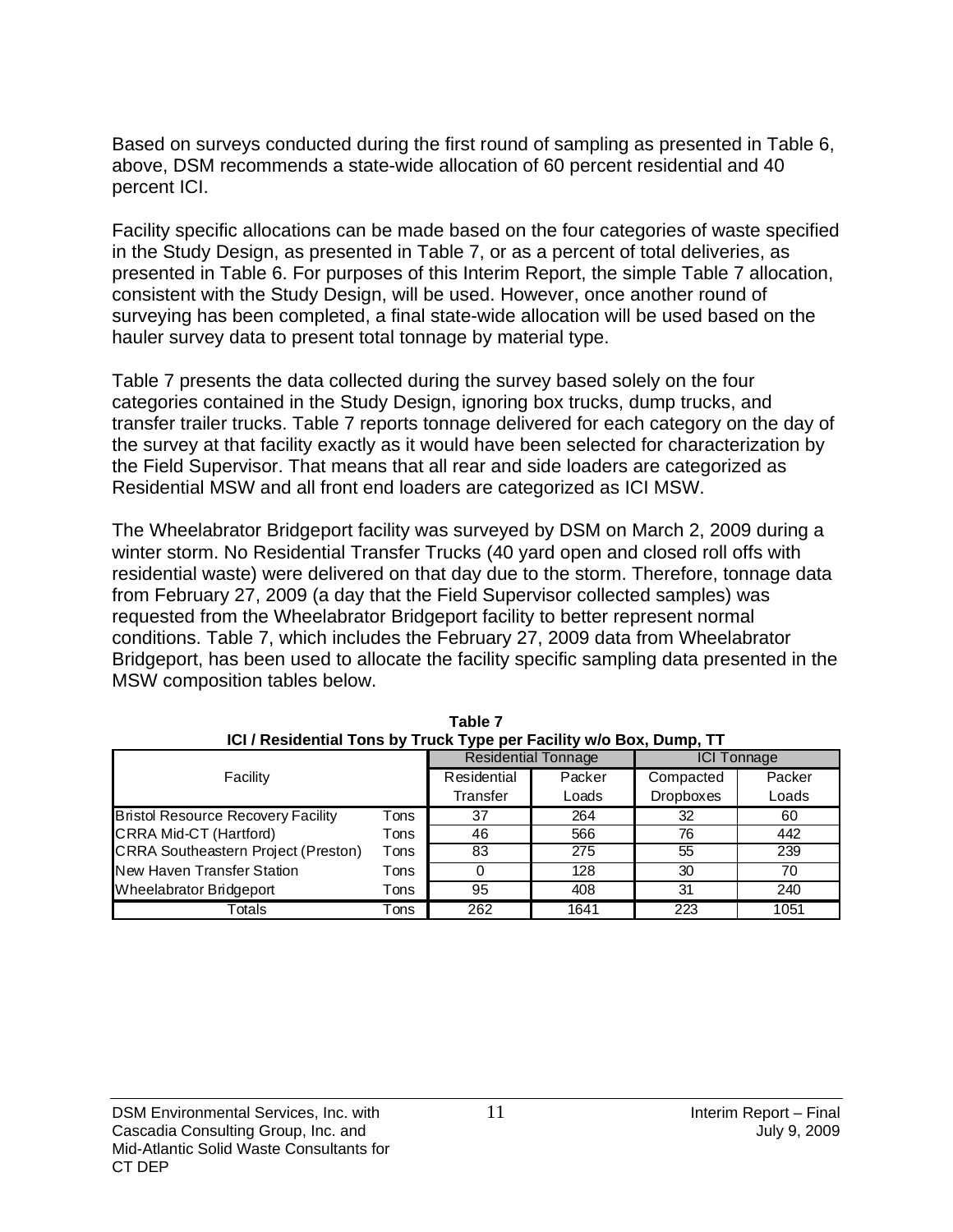# **Statewide Waste Composition Findings**

During the first season of the Study, 129 randomly selected waste loads from the five solid waste facilities were collected and analyzed. A detailed description of the load selection and sorting procedure follows.

### **Load Selection**

MSW Consultants used a systematic selection procedure to identify the vehicles to be selected for manual grab sampling at the host facility. Systematic sampling is intended to remove any sampling bias that may arise from an individual selecting specific incoming vehicles. To remove such bias, the Field Supervisor divided the total number of incoming residential and ICI loads at a facility by the number of samples needed that day from that facility. The resulting number is the sampling frequency and determines whether every third vehicle, every sixth vehicle, or every 20th vehicle is selected for sampling. This strategy is the known as the "Nth Truck" approach.

The field supervisor attempted to interview each driver entering the facility to determine the type of waste collected in the vehicle. If the Field Supervisor was busy taking another sample or managing the sorting activity, some trucks may pass without being interviewed.

Deviations from the nth truck occurred if the sorting crew completed sorting all the obtained samples and was waiting for the next sample to be taken. In that case the Field Supervisor deviated from the "N" truck protocol to take the next truck and meet the sampling plan requirements for the facility. MSW Consultants does not believe this introduces any bias into the sampling, because the next eligible load is automatically taken under this circumstance and no manual judgment enters into the decision.

The systematically selected loads were directed to a designated tipping area for subsequent grab sampling. During the interview process, the Field Supervisor confirmed information such as origin of the load, waste generating sector, hauler, vehicle type and number, and other data. This information was noted on a vehicle selection form, along with a unique identifying number associated with that vehicle on that day.

## **Physical Sorting of MSW Samples**

Once the sample had been acquired and placed in 50 gallon holding barrels, specially labeled with the unique identification number, the material was unloaded onto the sorting table and manually sorted into the prescribed component categories. Plastic 18 gallon bins with sealed bottoms, each labeled and located around the sorting table, were used to contain the separated components.

Sorters were trained to specialize in certain material groups, with someone handling the paper categories, another plastics, another glass and metals, and so on. In this way,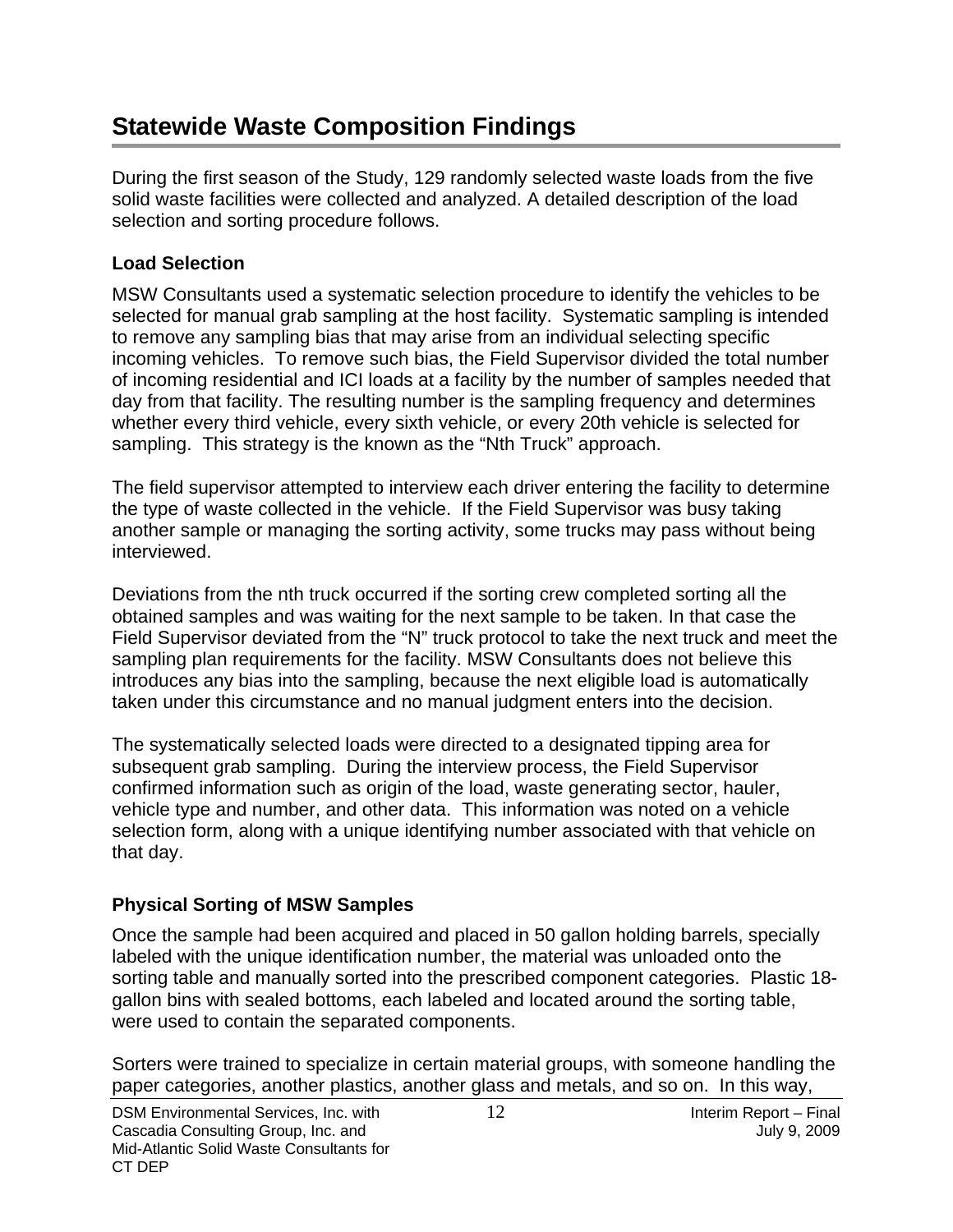sorters became highly knowledgeable in a short period of time as to the definitions of individual material categories.

The Crew Chief monitored the bins as each sample was being sorted, requiring a resort of materials that were improperly classified. Open bins allowed the Crew Chief to see the material at all times. The Crew Chief also verified the sorting accuracy of each component during the weigh-out.

The materials were sorted to particle size of 2-inches or less by hand, until no more than a small amount of homogeneous material remained. This layer of mixed 2-inchminus material was allocated to the appropriate categories based on the best judgment of the Crew Chief—most often a combination of Other Paper, Other Organics, or Food Waste.

The overall goal was to sort each sample directly into component categories in order to reduce the amount of indistinguishable fines or miscellaneous categories. Note that the sorting methodology included the use of a customized, sturdy framed sort table that has a removable screen sized at  $\frac{1}{2}$  inch. Small particles passing through the screen were swept into a separate container and recorded in their own material category called "Bottom Fines & Dirt" (categorized under the Organics material group).

## **Data Recording**

The weigh-out and data recording process is arguably the most critical process of the sort. The Crew Chief was singularly responsible for overseeing all weighing and data recording of each manually sorted sample. Once each sample had been sorted, and fines swept from the table, the weigh-out was performed. Each bin containing sorted materials from the just-completed samples were carried over to a digital scale provided by MSW Consultants. Sorting laborers assisted with carrying and weighing the bins of sorted material, the Crew Chief recorded all data. After each bin was weighed, the bins were emptied in the prescribed discard area for final disposal.

The Crew Chief used a waste composition data sheet to record the composition weights. Each data sheet containing the sorted weights of each sample was matched up against the Field Supervisor's sample sheet to assure accurate tracking of the samples each day.

The following section presents preliminary composition estimates for each of the five facilities and at the statewide level, for the overall MSW stream as well as the residential and ICI sectors.

Note that the percentage composition has not been converted to tonnages because another round of hauler surveys are necessary before final residential and ICI allocations are made.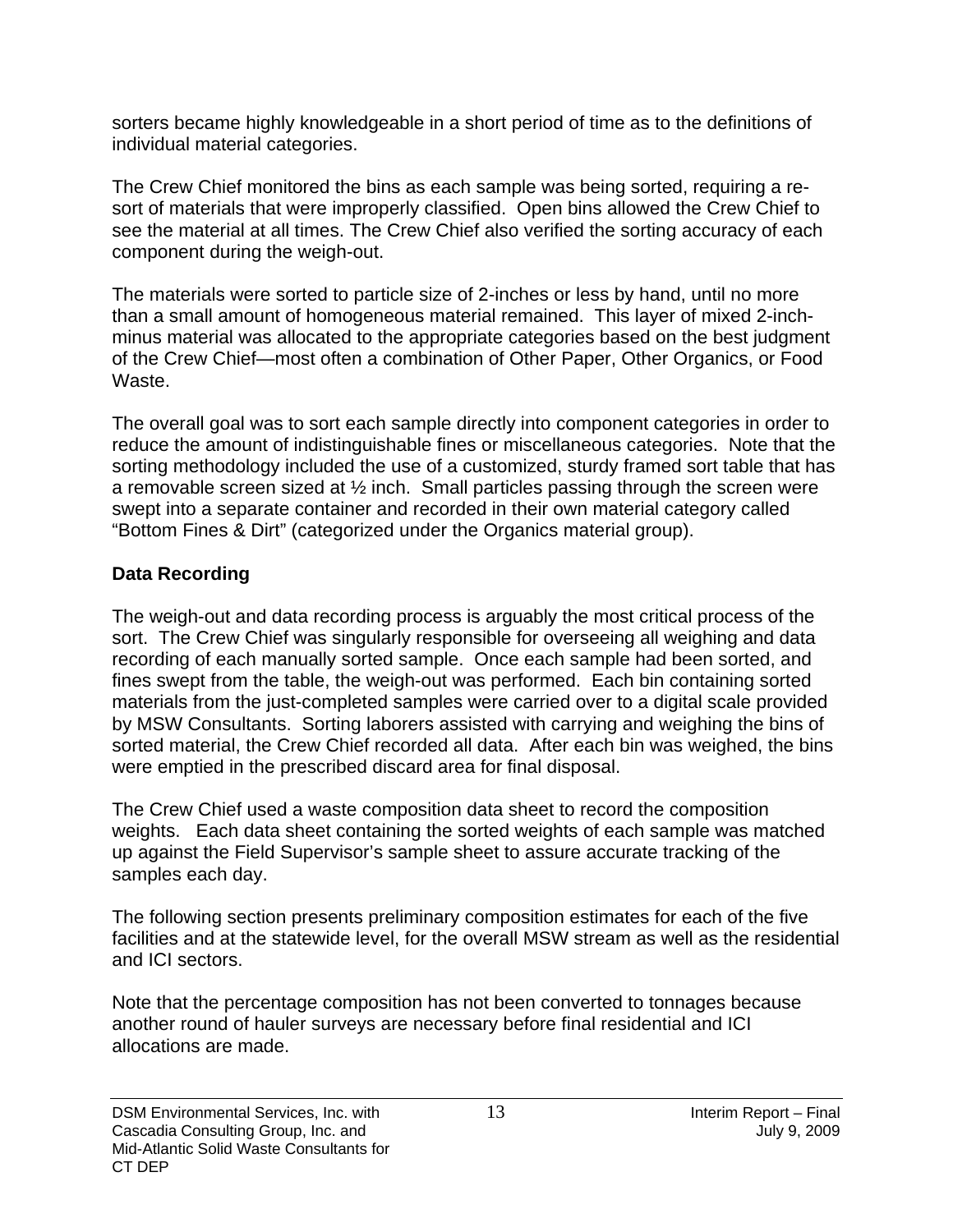The following table shows how many samples were collected by site and sector.

| Facility                                  |                | Residential | ICI              |        | Actual | Planned |
|-------------------------------------------|----------------|-------------|------------------|--------|--------|---------|
|                                           | Residential    | Packer      | Compacted        | Packer | Totals | Totals  |
|                                           | Transfer       | Loads       | <b>Dropboxes</b> | Loads  |        |         |
| <b>Bristol Resource Recovery Facility</b> | 5              |             |                  | 9      | 24     | 24      |
| <b>Bridgeport Wheelabrator</b>            | $\mathfrak{p}$ | 10          | 4                | 8      | 24     | 24      |
| New Haven Transfer Station                | 0              | 12          |                  | 5      | 24     | 24      |
| <b>CRRA Southeast Project (Preston)</b>   | 3              | 9           | 6                | 5      | 23     | 24      |
| <b>CRRA Mid-CT Project (Hartford)</b>     | 3              | 3           | 3                | 25     | 34     | 24      |
| <b>Actual Totals</b>                      | 13             | 41          | 23               | 52     | 129    | 120     |
| <b>Planned Totals</b>                     | 13             | 32          | 20               | 55     | 120    |         |

**Season One Samples Collected, by Site and Sector**

## **Data Analysis Procedures**

Following the season one fieldwork, all field forms were transported back to MSW's office and entered into a waste composition spreadsheet. The spreadsheet was then electronically sent to Cascadia Consulting Group for entry in an Access analysis database created specifically for the Connecticut Statewide Study. The Project Team's data entry procedure has been developed to protect the integrity of the data at every step of the process, from collection in the field to final analysis.

After the *sample tally sheets* were checked by the Field Supervisor, the data manager verified that all required data had been recorded properly and supervised the data entry process. As an additional step in quality control, an inspection of randomly selected records was carried out to monitor the accuracy of the data entry process.

Once these steps had been taken, Cascadia Consulting conducted the waste composition analysis as follows.

Composition estimates represent the **ratio of the components' weight to the total waste** for each noted material component in a particular segment of the waste stream. They are derived by summing each component's weight across all of the relevant samples and dividing by the sum of the total weight of waste, as shown in the following equation:

$$
r_j = \frac{\sum_i c_{ij}}{\sum_i w_i}
$$

where:

- *c = weight of particular material component*
- *w = sum of all component weights*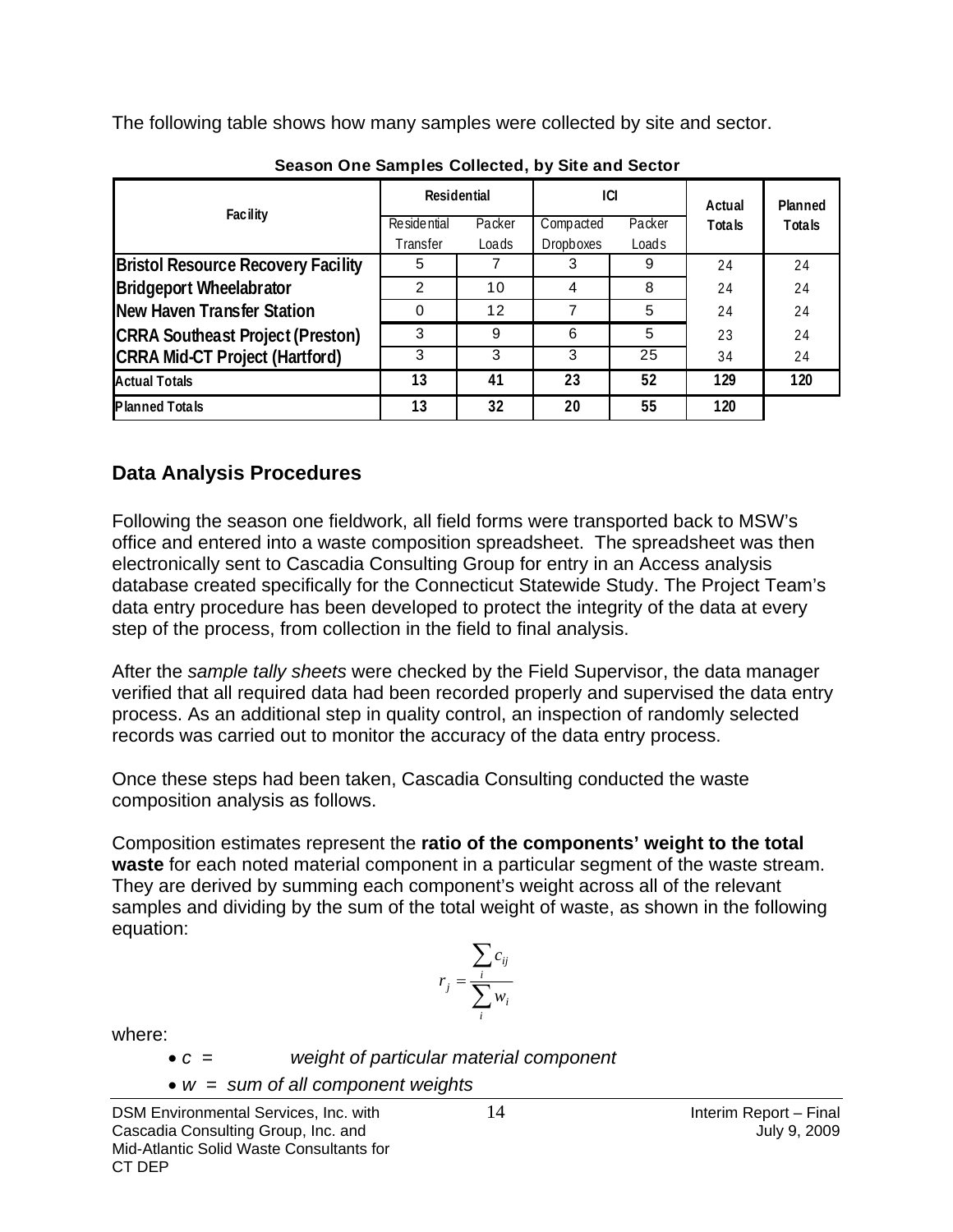- for  $i = 1$  to n
- *where n = number of selected samples*
- *for j* = 1 *to m*

•

• *where m = number of material components*

The confidence interval for this estimate is derived in two steps. First, the variance around the estimate was calculated, accounting for the fact that the ratio included two random variables (the component and total sample weights). The **variance of the ratio estimator** equation follows:

$$
\hat{V}_{r_j} = \left(\frac{1}{n}\right) \cdot \left(\frac{1}{\overline{w}^2}\right) \cdot \left(\frac{\sum_i \left(c_{ij} - r_j w_i\right)^2}{n - 1}\right)
$$

where:

$$
\overline{w} = \frac{\sum_i w_i}{n}
$$

(Note: the standard deviation is the square root of the variance term.)

Second, **confidence intervals** at the 90% confidence level are calculated for a component's mean as follows:

$$
r_j \pm \left(t \cdot \sqrt{\hat{V}_{r_j}}\right)
$$

where:

• *t = the value of the t-statistic corresponding to a 90% confidence level* 

A weighted average of composition percents is used when the findings for small segments of the waste stream are aggregated to describe a larger piece of the waste stream. The **weighted average for an aggregated composition estimate** is performed as follows:

$$
O_j = (p_1 * r_{j1}) + (p_2 * r_{j2}) + (p_3 * r_{j3}) + \dots
$$

where:

•

- $p =$  the proportion of tonnage contributed by the noted substream (i.e., the weighting factor)
- $r =$  ratio of component weight to total waste weight in the noted substream (i.e. the composition percent for the given material component)
- $\bullet$  *for j = 1 to m*
- *where m = number of material components*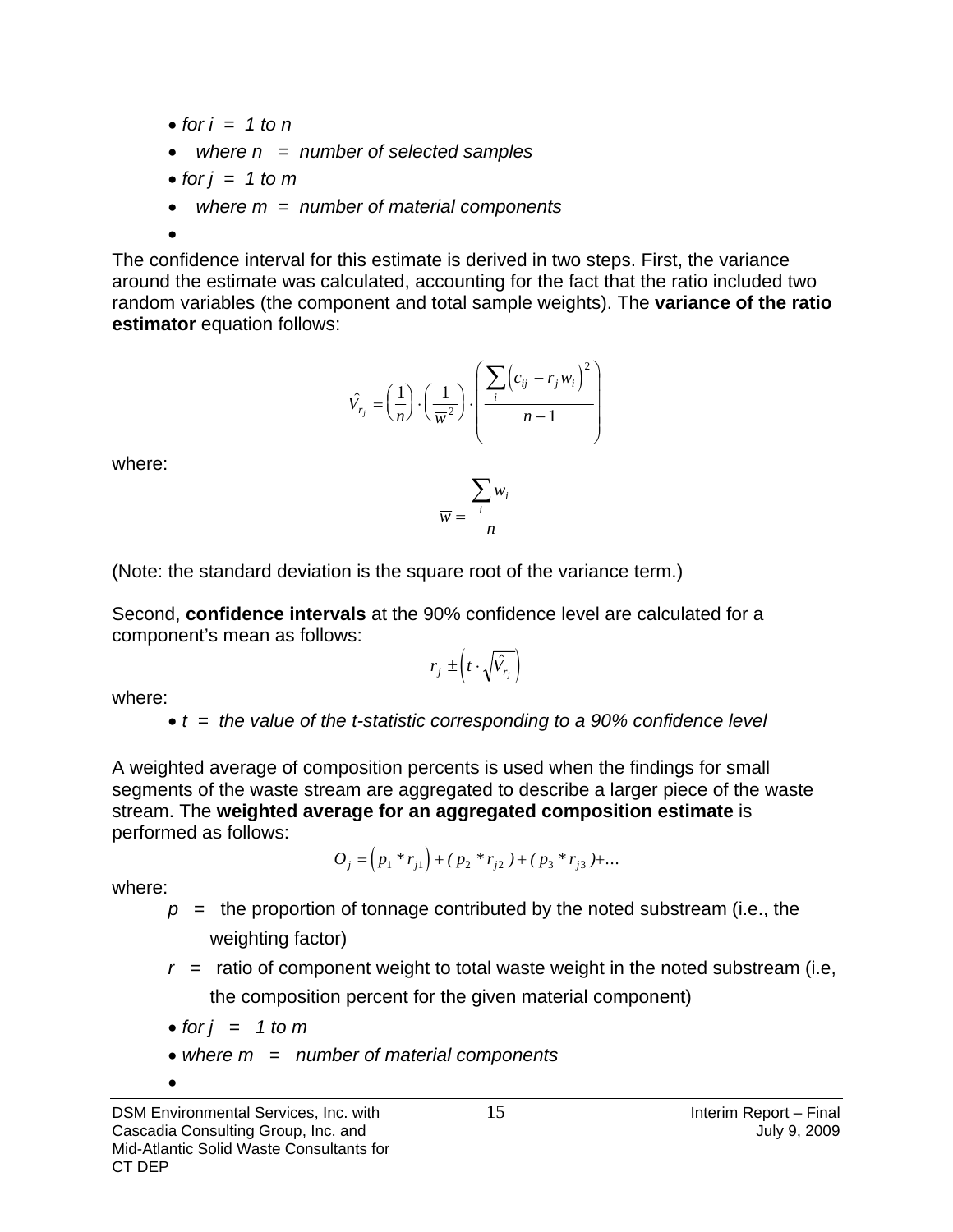The **variance of the weighted average** is calculated:

 $VarO_j = (p_1^{2} * \hat{V}_{r_{j1}}) + (p_2^{2} * \hat{V}_{r_{j2}}) + (p_3^{2} * \hat{V}_{r_{j3}}) + ...$ 

(Note: the **standard deviation** is the square root of the variance term.)

### **Explanation of Mean Estimates and Confidence Intervals**

Data from the sorting process were treated with a statistical procedure that provided three kinds of information for each of the material categories found in the tables below:

- *the mean estimate, which is the percent-by-weight estimated the individual material within the set (or subset) of samples that were examined.*
- *the confidence interval, which represents upper and lower boundaries around the mean estimate. Calculating the confidence interval at the 90% confidence level, as we have done in this analysis, means we are 90% certain that the true mean composition percent for a given material lies between the upper and lower boundaries around the mean estimate.*
- *the standard deviation, which is measurement of the variability of the amount of a given material from one sample to another.*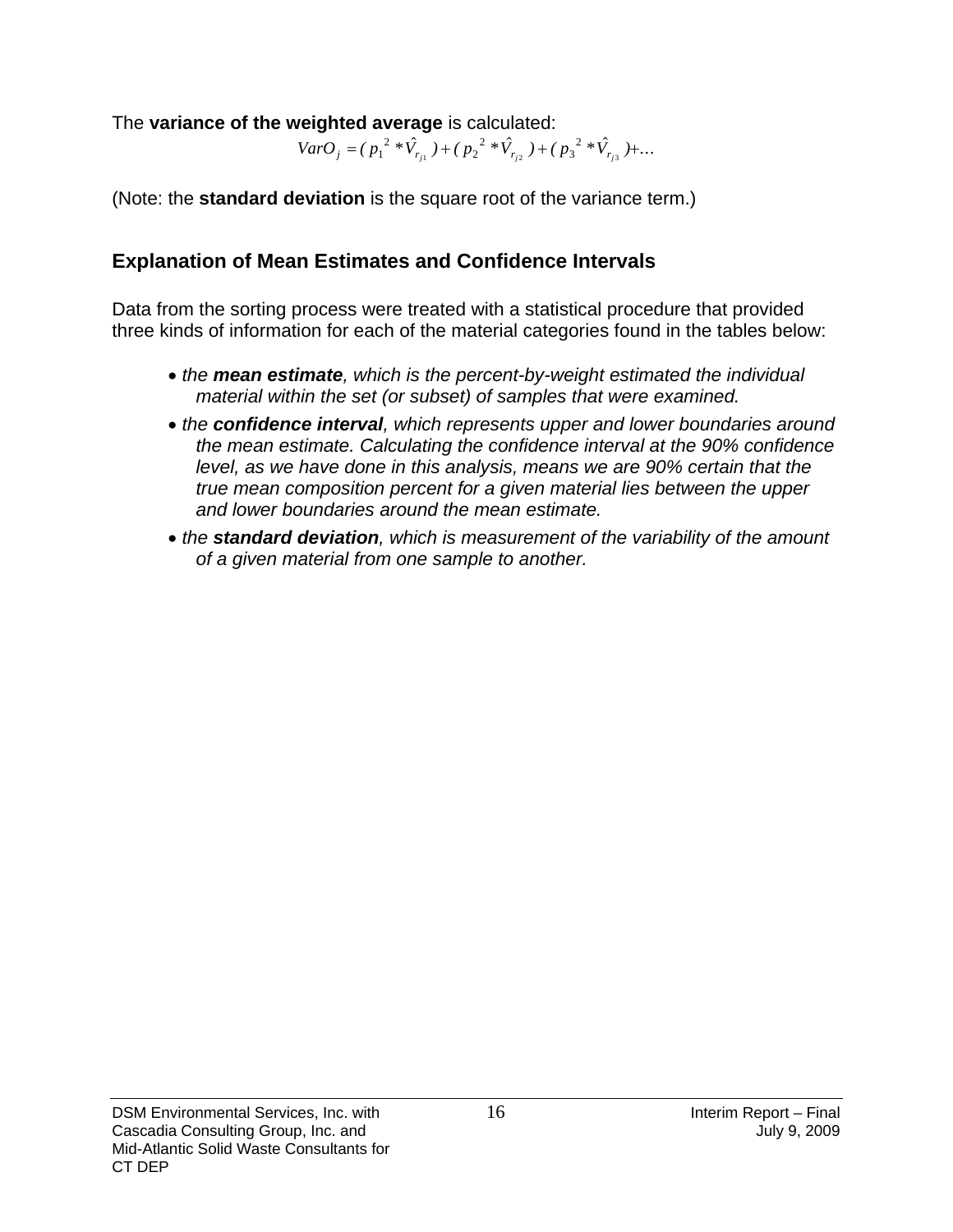## **Overall Statewide Waste Composition, Season One**

Overall, 129 samples were characterized to calculate the statewide waste composition results for season one: 54 residential and 75 ICI. Tables for the overall Connecticut disposed MSW stream, the overall disposed residential MSW stream, and the overall disposed ICI MSW stream are shown below.

| <b>Overall Waste-Connecticut Statewide</b> |         |       |        |                                            |         |      |        |  |  |  |
|--------------------------------------------|---------|-------|--------|--------------------------------------------|---------|------|--------|--|--|--|
|                                            | Est.    |       | Stand. |                                            | Est.    |      | Stand. |  |  |  |
| <b>Material</b>                            | Percent | $+1-$ | Dev.   | <b>Material</b>                            | Percent | +1 - | Dev.   |  |  |  |
|                                            |         |       |        |                                            |         |      |        |  |  |  |
| Paper                                      | 30.7%   |       |        | Organics                                   | 22.5%   |      |        |  |  |  |
| OCC/Kraft Paper                            | 6.3%    | 0.9%  | 0.53%  | Food Waste                                 | 14.5%   | 1.7% | 1.03%  |  |  |  |
| Offshore Cardboard                         | 0.6%    | 0.2%  | 0.11%  | Branches & Stumps                          | 0.6%    | 0.5% | 0.33%  |  |  |  |
| High Grade Office Paper                    | 2.1%    | 0.6%  | 0.33%  | Prunings & Trimmings                       | 1.5%    | 0.6% | 0.37%  |  |  |  |
| Magazines/Catalogs                         | 1.6%    | 0.3%  | 0.19%  | Leaves & Grass                             | 1.4%    | 0.9% | 0.52%  |  |  |  |
| Newsprint                                  | 2.6%    | 1.1%  | 0.65%  | <b>Manures</b>                             | 0.1%    | 0.1% | 0.08%  |  |  |  |
| Phone Books & Directories                  | 0.3%    | 0.1%  | 0.09%  | R/C Organic                                | 4.4%    | 0.8% | 0.52%  |  |  |  |
| Other Recyclable Paper                     | 3.7%    | 0.3%  | 0.21%  |                                            |         |      |        |  |  |  |
| Compostable Paper                          | 9.4%    | 1.0%  | 0.58%  | <b>Construction and Demolition</b>         | 12.0%   |      |        |  |  |  |
| R/C Paper                                  | 4.1%    | 1.0%  | 0.62%  | Asphalt, Brick, & Concrete                 | 0.0%    | 0.0% | 0.03%  |  |  |  |
|                                            |         |       |        | Wood - Treated                             | 3.9%    | 1.0% | 0.60%  |  |  |  |
| Plastic                                    | 15.1%   |       |        | Wood - Untreated                           | 2.0%    | 0.8% | 0.47%  |  |  |  |
| PET Bottles/Jars (non-haz)                 | 0.8%    | 0.1%  | 0.06%  | Asphalt Roofing                            | 0.0%    | 0.0% | 0.02%  |  |  |  |
| PET Containers-non bottles (non-haz)       | 0.1%    | 0.0%  | 0.03%  | Drywall/Gypsum Board                       | 0.2%    | 0.3% | 0.18%  |  |  |  |
| Plastic CT Dep. Bev. Containers            | 0.4%    | 0.3%  | 0.20%  | Carpet                                     | 3.8%    | 3.2% | 1.97%  |  |  |  |
| HDPE Bottles (non-haz)                     | 0.5%    | 0.1%  | 0.06%  | Carpet Padding                             | 0.6%    | 0.4% | 0.22%  |  |  |  |
| HDPE Containers other than Bottles         | 0.1%    | 0.1%  | 0.03%  | R/C C&D                                    | 1.4%    | 0.6% | 0.35%  |  |  |  |
| Plastic Containers #3-#7 (non-haz)         | 0.6%    | 0.2%  | 0.10%  |                                            |         |      |        |  |  |  |
| Expanded Poly. Non-Food Grade              | 0.2%    | 0.1%  | 0.06%  | Household Hazardous Waste (HHW)            | 0.8%    |      |        |  |  |  |
| Expanded Poly. Food-grade                  | 0.6%    | 0.1%  | 0.06%  | Ballasts, CFLs, & Other FLs                | 0.0%    | 0.0% | 0.01%  |  |  |  |
| Durable Plastic Items                      | 2.9%    | 1.2%  | 0.73%  | Batteries - Lead Acid                      | 0.0%    | 0.0% | 0.01%  |  |  |  |
| Film                                       | 0.4%    | 0.2%  | 0.12%  | <b>Other Batteries</b>                     | 0.1%    | 0.0% | 0.02%  |  |  |  |
| Grocery/Merchandise Bags                   | 0.6%    | 0.1%  | 0.05%  | Paint                                      | 0.1%    | 0.1% | 0.05%  |  |  |  |
| Other Film                                 | 4.4%    | 0.5%  | 0.33%  | Sharps                                     | 0.0%    | 0.0% | 0.01%  |  |  |  |
| Pallets - Plastic                          | 0.3%    | 0.2%  | 0.13%  | Vehicle & Equipment Fluids                 | 0.1%    | 0.0% | 0.03%  |  |  |  |
| R/C Plastic                                | 3.3%    | 0.7%  | 0.44%  | Empty Metal, Glass, & Plastic Cont. (Haz.) | 0.3%    | 0.1% | 0.08%  |  |  |  |
|                                            |         |       |        | Pesticides & Fertilizers                   | 0.0%    | 0.0% | 0.00%  |  |  |  |
| Metal                                      | 4.1%    |       |        | Other Hazardous Waste & HHW                | 0.3%    | 0.3% | 0.19%  |  |  |  |
| Alc. Beverage Containers                   | 0.1%    | 0.1%  | 0.04%  |                                            |         |      |        |  |  |  |
| Alc. CT Dep. Bev. Containers               | 0.2%    | 0.1%  | 0.04%  | <b>Electronics</b>                         | 2.3%    |      |        |  |  |  |
| <b>Tin/Steel Containers</b>                | 0.9%    | 0.2%  | 0.11%  | <b>Computer-related Electronics</b>        | 0.4%    | 0.3% | 0.18%  |  |  |  |
| Other Ferrous                              | 0.7%    | 0.3%  | 0.16%  | Other Small Consumer Electronics           | 0.8%    | 0.3% | 0.20%  |  |  |  |
| Other Non-Ferrous                          | 0.6%    | 0.1%  | 0.06%  | TVs and Computer Monitors                  | 0.8%    | 0.7% | 0.44%  |  |  |  |
| Appliances                                 | 0.8%    | 0.6%  | 0.38%  | Other Large Electronics                    | 0.4%    | 0.5% | 0.29%  |  |  |  |
| <b>Compressed Fuel Containers</b>          | 0.0%    | 0.0%  | 0.01%  |                                            |         |      |        |  |  |  |
| R/C Metal                                  | 0.8%    | 0.3%  | 0.18%  | <b>Other Waste</b>                         | 9.7%    |      |        |  |  |  |
|                                            |         |       |        | Bulky Items                                | 2.0%    | 1.0% | 0.64%  |  |  |  |
| Glass                                      | 2.7%    |       |        | Textiles (other than carpet)               | 4.5%    | 0.9% | 0.53%  |  |  |  |
| Clear & Amber Glass Containers             | 1.5%    | 1.0%  | 0.58%  | Restaurant Fats, Oils, & Grease            | 0.0%    | 0.0% | 0.01%  |  |  |  |
| Green & Other Colored Glass Cont.          | 0.3%    | 0.1%  | 0.07%  | Bottom Fines & Dirt                        | 1.6%    | 0.3% | 0.16%  |  |  |  |
| Glass CT Dep. Bev. Containers              | 0.3%    | 0.1%  | 0.05%  | Other Miscellaneous                        | 1.6%    | 0.4% | 0.26%  |  |  |  |
| Flat Glass - Uncoated                      | 0.1%    | 0.1%  | 0.07%  |                                            |         |      |        |  |  |  |
| R/C Glass                                  | 0.6%    | 0.5%  | 0.31%  |                                            |         |      |        |  |  |  |
|                                            |         |       |        | <b>Totals</b>                              | 100.0%  |      |        |  |  |  |
|                                            |         |       |        | <b>Sample Count</b>                        | 129     |      |        |  |  |  |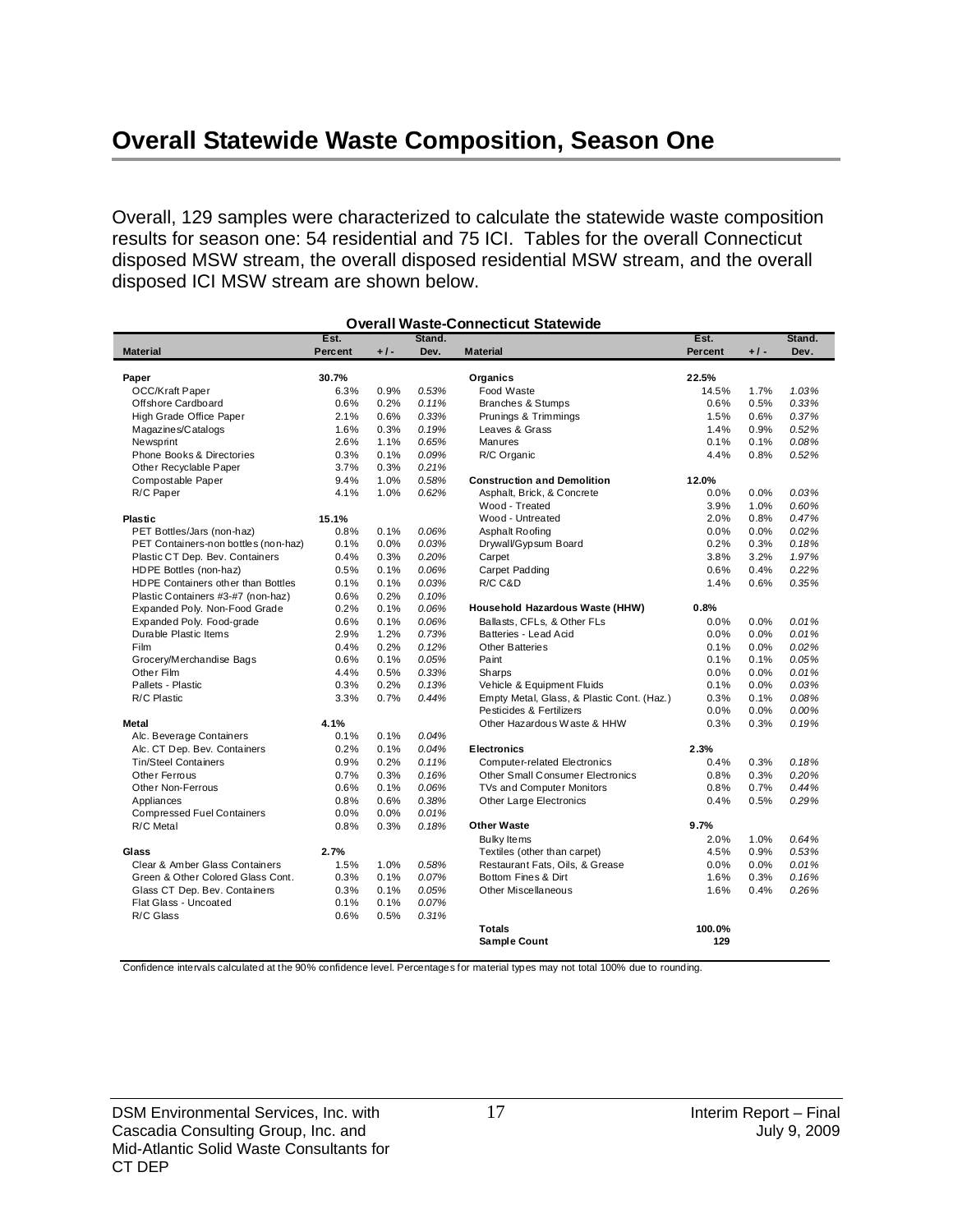#### **Overall Residential Waste-Connecticut Statewide**

|                                      | Est.    |       | Stand. |                                            | Est.         |              | Stand. |
|--------------------------------------|---------|-------|--------|--------------------------------------------|--------------|--------------|--------|
| <b>Material</b>                      | Percent | $+1-$ | Dev.   | <b>Material</b>                            | Percent      | $+1-$        | Dev.   |
|                                      |         |       |        |                                            |              |              |        |
| Paper                                | 30.9%   |       |        | Organics                                   | 24.6%        |              |        |
| <b>OCC/Kraft Paper</b>               | 3.1%    | 0.8%  | 0.51%  | Food Waste                                 | 14.3%        | 2.4%         | 1.44%  |
| Offshore Cardboard                   | 0.6%    | 0.2%  | 0.09%  | Branches & Stumps                          | 0.8%         | 0.9%         | 0.54%  |
| High Grade Office Paper              | 2.0%    | 0.8%  | 0.49%  | Prunings & Trimmings                       | 1.6%         | 0.8%         | 0.49%  |
| Magazines/Catalogs                   | 2.0%    | 0.5%  | 0.29%  | Leaves & Grass                             | 2.1%         | 1.4%         | 0.85%  |
| Newsprint                            | 3.3%    | 1.8%  | 1.07%  | Manures                                    | 0.1%         | 0.1%         | 0.06%  |
| Phone Books & Directories            | 0.4%    | 0.2%  | 0.11%  | R/C Organic                                | 5.9%         | 0.9%         | 0.58%  |
| Other Recyclable Paper               | 4.2%    | 0.4%  | 0.26%  |                                            |              |              |        |
| Compostable Paper                    | 11.3%   | 1.3%  | 0.80%  | <b>Construction and Demolition</b>         | 9.3%         |              |        |
| R/C Paper                            | 4.0%    | 0.6%  | 0.34%  | Asphalt, Brick, & Concrete                 | 0.1%         | 0.1%         | 0.05%  |
|                                      |         |       |        | Wood - Treated                             | 2.5%         | 1.1%         | 0.68%  |
| Plastic                              | 14.3%   |       |        | Wood - Untreated                           | 0.4%         | 0.3%         | 0.17%  |
| PET Bottles/Jars (non-haz)           | 0.9%    | 0.1%  | 0.07%  | Asphalt Roofing                            | 0.0%         | 0.1%         | 0.04%  |
| PET Containers-non bottles (non-haz) | 0.1%    | 0.1%  | 0.04%  | Drywall/Gypsum Board                       | 0.0%         | 0.0%         | 0.02%  |
| Plastic CT Dep. Bev. Containers      | 0.2%    | 0.1%  | 0.06%  | Carpet                                     | 4.8%         | 5.4%         | 3.26%  |
| HDPE Bottles (non-haz)               | 0.6%    | 0.1%  | 0.08%  | Carpet Padding                             | 0.6%         | 0.5%         | 0.30%  |
| HDPE Containers other than Bottles   | 0.1%    | 0.0%  | 0.02%  | R/C C&D                                    | 0.8%         | 0.4%         | 0.27%  |
| Plastic Containers #3-#7 (non-haz)   | 0.5%    | 0.1%  | 0.05%  |                                            |              |              |        |
| Expanded Poly. Non-Food Grade        | 0.1%    | 0.0%  | 0.03%  | Household Hazardous Waste (HHW)            | 0.5%         |              |        |
| Expanded Poly. Food-grade            | 0.6%    | 0.1%  | 0.08%  | Ballasts, CFLs, & Other FLs                | 0.0%         | 0.0%         | 0.00%  |
| Durable Plastic Items                | 2.1%    | 1.1%  | 0.69%  | Batteries - Lead Acid                      | 0.0%         | 0.0%         | 0.00%  |
| Film                                 | 0.2%    | 0.1%  | 0.07%  | <b>Other Batteries</b>                     | 0.1%         | 0.0%         | 0.02%  |
| Grocery/Merchandise Bags             | 0.8%    | 0.1%  | 0.08%  | Paint                                      | 0.1%         | 0.1%         | 0.09%  |
| Other Film                           | 4.8%    | 0.8%  | 0.48%  | Sharps                                     | 0.0%         | 0.0%         | 0.01%  |
| Pallets - Plastic                    | 0.2%    | 0.2%  | 0.13%  | Vehicle & Equipment Fluids                 | 0.0%         | 0.0%         | 0.03%  |
| R/C Plastic                          | 2.7%    | 0.5%  | 0.28%  | Empty Metal, Glass, & Plastic Cont. (Haz.) | 0.1%         | 0.1%         | 0.04%  |
|                                      |         |       |        | Pesticides & Fertilizers                   | 0.0%         | 0.0%         | 0.00%  |
| Metal                                | 4.7%    |       |        | Other Hazardous Waste & HHW                | 0.1%         | 0.0%         | 0.02%  |
| Alc. Beverage Containers             | 0.1%    | 0.1%  | 0.07%  |                                            |              |              |        |
| Alc. CT Dep. Bev. Containers         | 0.1%    | 0.1%  | 0.03%  | <b>Electronics</b>                         | 2.1%         |              |        |
| <b>Tin/Steel Containers</b>          | 1.2%    | 0.3%  | 0.16%  | <b>Computer-related Electronics</b>        | 0.1%         | 0.1%         | 0.09%  |
| Other Ferrous                        | 0.6%    | 0.2%  | 0.14%  | Other Small Consumer Electronics           | 1.0%         | 0.5%         | 0.32%  |
| Other Non-Ferrous                    | 0.7%    | 0.1%  | 0.09%  | TVs and Computer Monitors                  | 0.8%         | 1.1%         | 0.67%  |
| Appliances                           | 1.3%    | 1.0%  | 0.63%  | <b>Other Large Electronics</b>             | 0.1%         | 0.2%         | 0.13%  |
| <b>Compressed Fuel Containers</b>    | 0.0%    | 0.0%  | 0.02%  |                                            |              |              |        |
| R/C Metal                            | 0.7%    | 0.4%  | 0.23%  | <b>Other Waste</b>                         | 10.4%        |              |        |
|                                      |         |       |        | <b>Bulky Items</b>                         | 1.8%         | 1.5%         | 0.89%  |
| Glass                                | 3.4%    |       |        | Textiles (other than carpet)               | 5.8%         | 1.4%         | 0.82%  |
| Clear & Amber Glass Containers       | 2.0%    | 1.6%  | 0.97%  | Restaurant Fats, Oils, & Grease            | 0.0%         | 0.0%         | 0.00%  |
| Green & Other Colored Glass Cont.    | 0.2%    | 0.1%  | 0.08%  | Bottom Fines & Dirt                        |              |              | 0.25%  |
| Glass CT Dep. Bev. Containers        | 0.3%    | 0.1%  | 0.06%  | Other Miscellaneous                        | 1.9%<br>0.9% | 0.4%<br>0.4% | 0.22%  |
| Flat Glass - Uncoated                | 0.0%    | 0.0%  | 0.01%  |                                            |              |              |        |
| R/C Glass                            | 0.8%    | 0.9%  | 0.52%  |                                            |              |              |        |
|                                      |         |       |        |                                            |              |              |        |
|                                      |         |       |        | <b>Totals</b>                              | 100.0%       |              |        |
|                                      |         |       |        | <b>Sample Count</b>                        | 54           |              |        |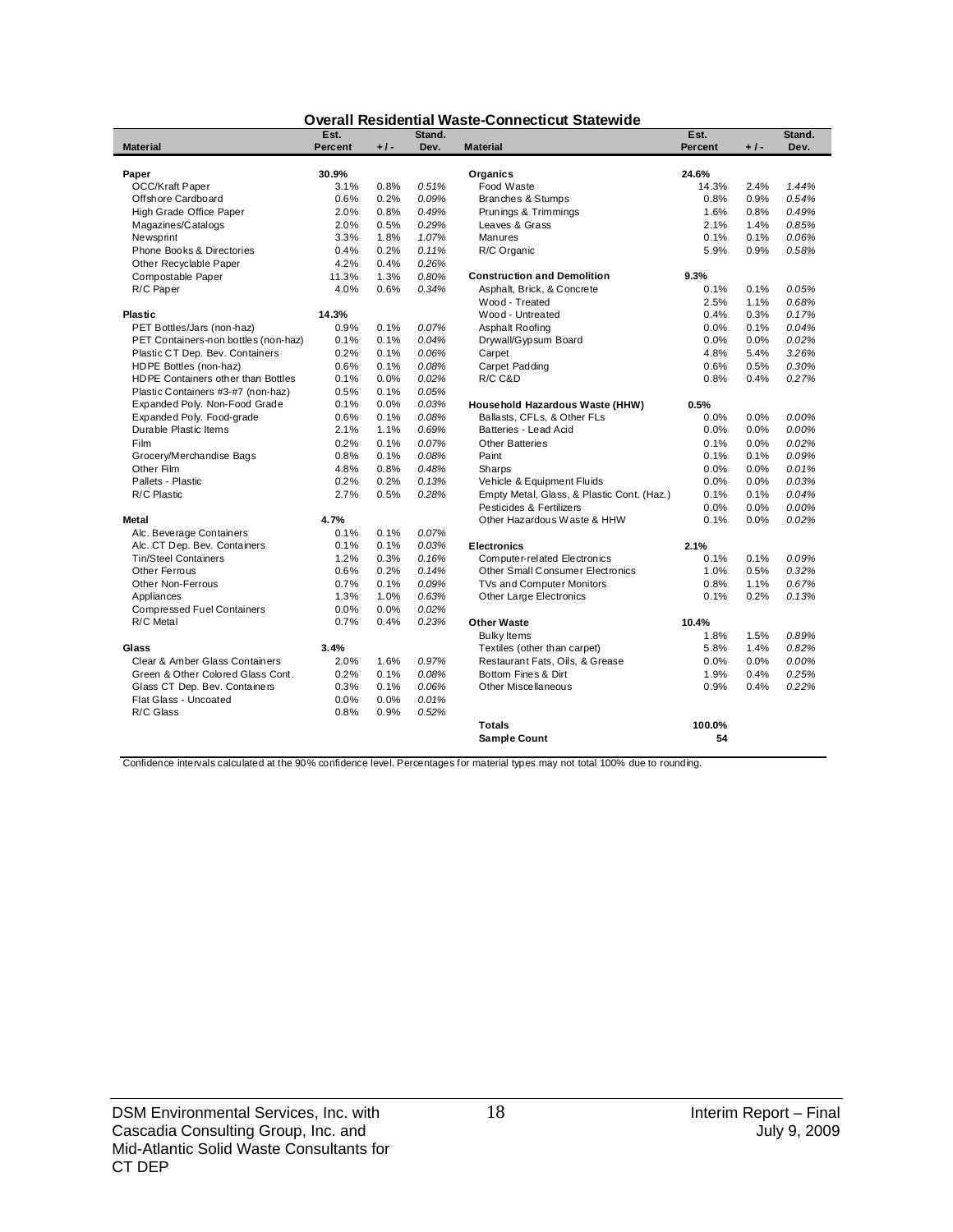### **Overall ICI Waste-Connecticut Statewide**

|                                      | Est.           |       | Stand. |                                            | Est.           |         | Stand. |
|--------------------------------------|----------------|-------|--------|--------------------------------------------|----------------|---------|--------|
| <b>Material</b>                      | <b>Percent</b> | $+1-$ | Dev.   | <b>Material</b>                            | <b>Percent</b> | $+1-$   | Dev.   |
|                                      |                |       |        |                                            |                |         |        |
| Paper                                | 30.5%          |       |        | Organics                                   | 19.3%          |         |        |
| <b>OCC/Kraft Paper</b>               | 11.0%          | 1.8%  | 1.10%  | Food Waste                                 | 14.8%          | 2.3%    | 1.40%  |
| Offshore Cardboard                   | 0.8%           | 0.4%  | 0.24%  | <b>Branches &amp; Stumps</b>               | 0.3%           | 0.3%    | 0.21%  |
| High Grade Office Paper              | 2.3%           | 0.7%  | 0.41%  | Prunings & Trimmings                       | 1.4%           | 0.9%    | 0.55%  |
| Magazines/Catalogs                   | 1.0%           | 0.3%  | 0.18%  | Leaves & Grass                             | 0.4%           | 0.5%    | 0.32%  |
| Newsprint                            | 1.4%           | 0.5%  | 0.31%  | <b>Manures</b>                             | 0.2%           | 0.3%    | 0.19%  |
| Phone Books & Directories            | 0.3%           | 0.2%  | 0.13%  | R/C Organic                                | 2.2%           | 1.6%    | 0.95%  |
| Other Recyclable Paper               | 3.0%           | 0.6%  | 0.35%  |                                            |                |         |        |
| Compostable Paper                    | 6.6%           | 1.3%  | 0.82%  | <b>Construction and Demolition</b>         | 16.0%          |         |        |
| R/C Paper                            | 4.2%           | 2.4%  | 1.45%  | Asphalt, Brick, & Concrete                 | 0.0%           | 0.0%    | 0.00%  |
|                                      |                |       |        | Wood - Treated                             | 5.9%           | 1.8%    | 1.12%  |
| <b>Plastic</b>                       | 16.4%          |       |        | Wood - Untreated                           | 4.4%           | 1.9%    | 1.14%  |
| PET Bottles/Jars (non-haz)           | 0.7%           | 0.2%  | 0.11%  | Asphalt Roofing                            | 0.0%           | 0.0%    | 0.00%  |
| PET Containers-non bottles (non-haz) | 0.1%           | 0.0%  | 0.01%  | Drywall/Gypsum Board                       | 0.6%           | 0.7%    | 0.45%  |
| Plastic CT Dep. Bev. Containers      | 0.6%           | 0.8%  | 0.48%  | Carpet                                     | 2.3%           | 1.2%    | 0.72%  |
| HDPE Bottles (non-haz)               | 0.4%           | 0.1%  | 0.07%  | Carpet Padding                             | 0.6%           | 0.5%    | 0.33%  |
| HDPE Containers other than Bottles   | 0.2%           | 0.1%  | 0.07%  | R/C C&D                                    | 2.3%           | 1.3%    | 0.77%  |
| Plastic Containers #3-#7 (non-haz)   | 0.6%           | 0.4%  | 0.25%  |                                            |                |         |        |
| Expanded Poly. Non-Food Grade        | 0.3%           | 0.3%  | 0.15%  | Household Hazardous Waste (HHW)            | 1.4%           |         |        |
| Expanded Poly. Food-grade            | 0.5%           | 0.1%  | 0.09%  | Ballasts, CFLs, & Other FLs                | 0.0%           | 0.0%    | 0.01%  |
| Durable Plastic Items                | 3.9%           | 2.5%  | 1.51%  | Batteries - Lead Acid                      | 0.0%           | 0.1%    | 0.03%  |
| Film                                 | 0.7%           | 0.4%  | 0.27%  | <b>Other Batteries</b>                     | 0.1%           | 0.0%    | 0.03%  |
| Grocery/Merchandise Bags             | 0.3%           | 0.1%  | 0.05%  | Paint                                      | 0.0%           | 0.0%    | 0.01%  |
| Other Film                           | 3.8%           | 0.6%  | 0.39%  | Sharps                                     | 0.0%           | 0.0%    | 0.02%  |
| Pallets - Plastic                    | 0.3%           | 0.4%  | 0.27%  | Vehicle & Equipment Fluids                 | 0.1%           | 0.1%    | 0.06%  |
| R/C Plastic                          | 4.0%           | 1.7%  | 1.01%  | Empty Metal, Glass, & Plastic Cont. (Haz.) | 0.5%           | 0.3%    | 0.18%  |
|                                      |                |       |        | Pesticides & Fertilizers                   | 0.0%           | $0.0\%$ | 0.01%  |
| Metal                                | 3.2%           |       |        | Other Hazardous Waste & HHW                | 0.6%           | 0.8%    | 0.47%  |
| Alc. Beverage Containers             | 0.0%           | 0.0%  | 0.01%  |                                            |                |         |        |
| Alc. CT Dep. Bev. Containers         | 0.2%           | 0.1%  | 0.09%  | <b>Electronics</b>                         | 2.7%           |         |        |
| <b>Tin/Steel Containers</b>          | 0.6%           | 0.2%  | 0.15%  | <b>Computer-related Electronics</b>        | 0.8%           | 0.7%    | 0.43%  |
| <b>Other Ferrous</b>                 | 0.9%           | 0.6%  | 0.33%  | <b>Other Small Consumer Electronics</b>    | 0.3%           | 0.2%    | 0.11%  |
| <b>Other Non-Ferrous</b>             | 0.4%           | 0.1%  | 0.08%  | TVs and Computer Monitors                  | 0.8%           | 0.8%    | 0.46%  |
| Appliances                           | 0.0%           | 0.0%  | 0.00%  | <b>Other Large Electronics</b>             | 0.9%           | 1.1%    | 0.69%  |
| <b>Compressed Fuel Containers</b>    | 0.0%           | 0.0%  | 0.02%  |                                            |                |         |        |
| R/C Metal                            | 1.0%           | 0.5%  | 0.28%  | <b>Other Waste</b>                         | 8.8%           |         |        |
|                                      |                |       |        | <b>Bulky Items</b>                         | 2.4%           | 1.4%    | 0.88%  |
| Glass                                | 1.6%           |       |        | Textiles (other than carpet)               | 2.6%           | 0.8%    | 0.49%  |
| Clear & Amber Glass Containers       | 0.6%           | 0.2%  | 0.15%  | Restaurant Fats, Oils, & Grease            | 0.0%           | 0.0%    | 0.02%  |
| Green & Other Colored Glass Cont.    | 0.3%           | 0.2%  | 0.13%  | Bottom Fines & Dirt                        | 1.1%           | 0.3%    | 0.16%  |
| Glass CT Dep. Bev. Containers        | 0.3%           | 0.1%  | 0.08%  | <b>Other Miscellaneous</b>                 | 2.6%           | 0.9%    | 0.55%  |
| Flat Glass - Uncoated                | 0.3%           | 0.3%  | 0.17%  |                                            |                |         |        |
| R/C Glass                            | 0.1%           | 0.1%  | 0.04%  |                                            |                |         |        |
|                                      |                |       |        | <b>Totals</b>                              | 100.0%         |         |        |
|                                      |                |       |        | <b>Sample Count</b>                        | 75             |         |        |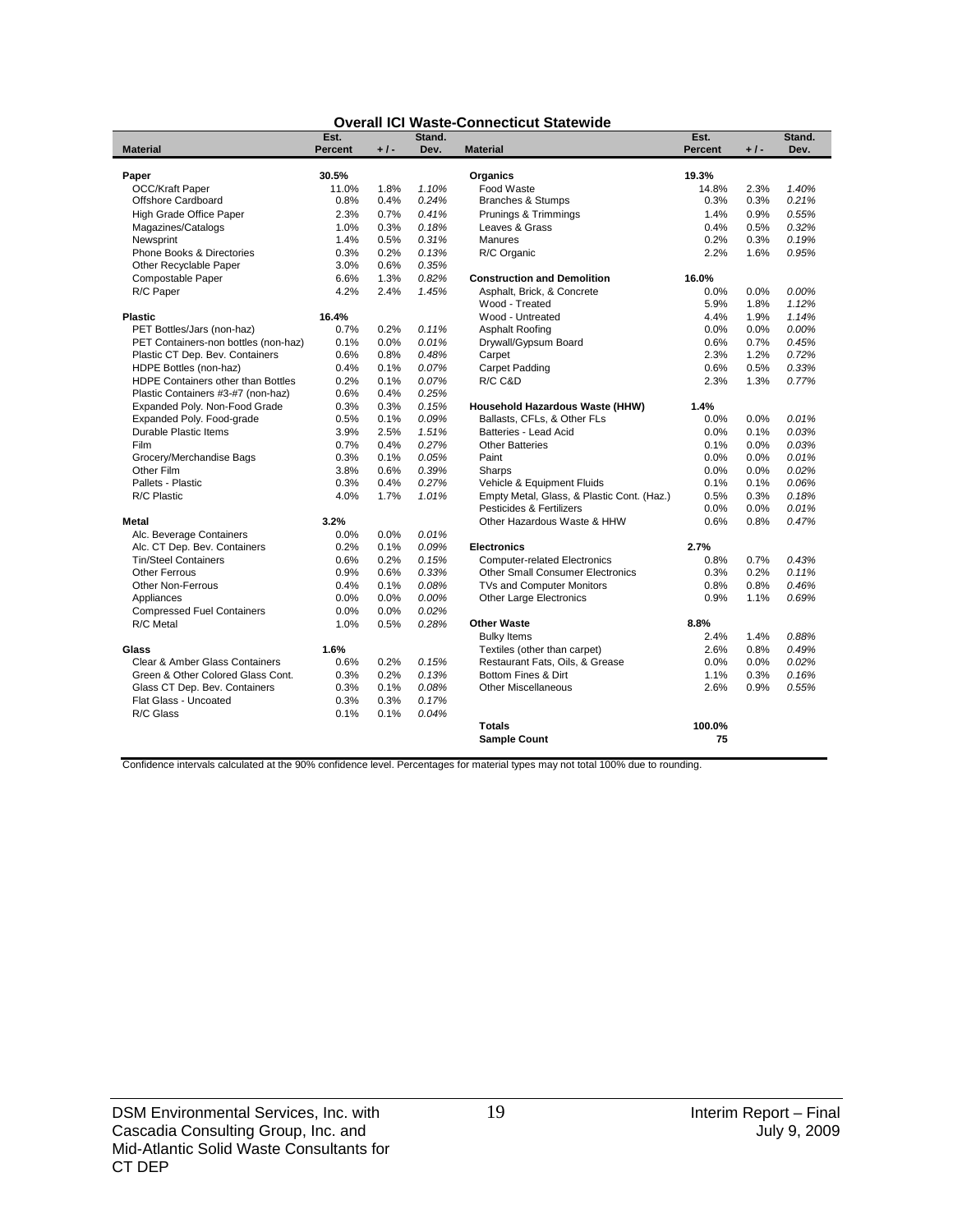# **Waste Composition, by Facility, Season One**

Composition results from all five of the solid waste facilities visited during season one are found in this section.

### **Bristol Resource Recovery Facility**

At the Bristol Resource Recovery Facility, 24 samples were collected overall: 12 residential and 12 ICI. The overall, residential, and ICI results for the Bristol Resource Recovery Facility are found in this section.

|                                      | Est.         |       | Stand. |                                            | Est.           |       | Stand. |
|--------------------------------------|--------------|-------|--------|--------------------------------------------|----------------|-------|--------|
| <b>Material</b>                      | Percent      | $+1-$ | Dev.   | <b>Material</b>                            | <b>Percent</b> | $+1-$ | Dev.   |
|                                      |              |       |        |                                            |                |       |        |
| Paper                                | 31.4%        |       |        | Organics                                   | 21.7%          |       |        |
| <b>OCC/Kraft Paper</b>               | 5.6%         | 1.9%  | 1.17%  | Food Waste                                 | 12.1%          | 3.7%  | 2.27%  |
| Offshore Cardboard                   | 0.8%         | 0.8%  | 0.47%  | <b>Branches &amp; Stumps</b>               | 0.0%           | 0.0%  | 0.00%  |
| High Grade Office Paper              | 4.0%         | 2.3%  | 1.38%  | Prunings & Trimmings                       | 2.8%           | 3.0%  | 1.82%  |
| Magazines/Catalogs                   | 1.7%         | 0.7%  | 0.43%  | Leaves & Grass                             | 1.3%           | 1.7%  | 1.03%  |
| Newsprint                            | 1.7%         | 0.6%  | 0.35%  | <b>Manures</b>                             | 0.3%           | 0.5%  | 0.30%  |
| Phone Books & Directories            | 0.2%         | 0.2%  | 0.12%  | R/C Organic                                | 5.2%           | 1.8%  | 1.06%  |
|                                      | 2.2%         | 0.8%  | 0.46%  |                                            |                |       |        |
| Other Recyclable Paper               |              | 2.2%  | 1.37%  | <b>Construction and Demolition</b>         | 11.2%          |       |        |
| Compostable Paper                    | 9.4%<br>5.8% |       | 1.39%  |                                            | 0.1%           |       |        |
| R/C Paper                            |              | 2.3%  |        | Asphalt, Brick, & Concrete                 |                | 0.1%  | 0.07%  |
|                                      |              |       |        | Wood - Treated                             | 5.8%           | 3.1%  | 1.87%  |
| <b>Plastic</b>                       | 14.9%        |       |        | Wood - Untreated                           | 0.6%           | 0.5%  | 0.32%  |
| PET Bottles/Jars (non-haz)           | 0.9%         | 0.3%  | 0.20%  | Asphalt Roofing                            | 0.0%           | 0.0%  | 0.02%  |
| PET Containers-non bottles (non-haz) | 0.1%         | 0.1%  | 0.06%  | Drywall/Gypsum Board                       | 0.1%           | 0.1%  | 0.04%  |
| Plastic CT Dep. Bev. Containers      | 0.2%         | 0.0%  | 0.02%  | Carpet                                     | 2.4%           | 3.0%  | 1.83%  |
| HDPE Bottles (non-haz)               | 0.6%         | 0.2%  | 0.11%  | <b>Carpet Padding</b>                      | 0.6%           | 1.0%  | 0.60%  |
| HDPE Containers other than Bottles   | 0.2%         | 0.2%  | 0.10%  | R/C C&D                                    | 1.7%           | 1.2%  | 0.74%  |
| Plastic Containers #3-#7 (non-haz)   | 0.5%         | 0.2%  | 0.14%  |                                            |                |       |        |
| Expanded Poly. Non-Food Grade        | 0.2%         | 0.1%  | 0.06%  | Household Hazardous Waste (HHW)            | $1.0\%$        |       |        |
| Expanded Poly. Food-grade            | 0.6%         | 0.2%  | 0.10%  | Ballasts, CFLs, & Other FLs                | 0.0%           | 0.0%  | 0.00%  |
| Durable Plastic Items                | 1.8%         | 1.7%  | 1.03%  | Batteries - Lead Acid                      | 0.0%           | 0.0%  | 0.00%  |
| Film                                 | 0.9%         | 1.2%  | 0.75%  | <b>Other Batteries</b>                     | 0.2%           | 0.2%  | 0.10%  |
| Grocery/Merchandise Bags             | 0.7%         | 0.2%  | 0.14%  | Paint                                      | 0.5%           | 0.7%  | 0.44%  |
| Other Film                           | 4.4%         | 0.6%  | 0.34%  | Sharps                                     | 0.0%           | 0.0%  | 0.01%  |
| Pallets - Plastic                    | 0.3%         | 0.3%  | 0.20%  | Vehicle & Equipment Fluids                 | 0.1%           | 0.1%  | 0.06%  |
| R/C Plastic                          | 3.4%         | 1.0%  | 0.61%  | Empty Metal, Glass, & Plastic Cont. (Haz.) | 0.1%           | 0.2%  | 0.11%  |
|                                      |              |       |        | Pesticides & Fertilizers                   | 0.0%           | 0.0%  | 0.00%  |
| Metal                                | 4.9%         |       |        | Other Hazardous Waste & HHW                | 0.1%           | 0.1%  | 0.05%  |
| Alc. Beverage Containers             | 0.0%         | 0.0%  | 0.00%  |                                            |                |       |        |
| Alc. CT Dep. Bev. Containers         | 0.2%         | 0.1%  | 0.09%  | <b>Electronics</b>                         | 1.3%           |       |        |
| <b>Tin/Steel Containers</b>          | 1.8%         | 0.9%  | 0.57%  | <b>Computer-related Electronics</b>        | 0.0%           | 0.0%  | 0.00%  |
| Other Ferrous                        | 0.6%         | 0.4%  | 0.22%  | <b>Other Small Consumer Electronics</b>    | 0.8%           | 0.8%  | 0.48%  |
| Other Non-Ferrous                    | 0.3%         | 0.1%  | 0.08%  | TVs and Computer Monitors                  | 0.2%           | 0.3%  | 0.17%  |
| Appliances                           | 0.7%         | 1.1%  | 0.65%  | Other Large Electronics                    | 0.2%           | 0.3%  | 0.15%  |
| <b>Compressed Fuel Containers</b>    | 0.1%         | 0.2%  | 0.10%  |                                            |                |       |        |
| R/C Metal                            | 1.2%         | 1.6%  | 0.97%  | <b>Other Waste</b>                         | 9.6%           |       |        |
|                                      |              |       |        | <b>Bulky Items</b>                         | 1.0%           | 1.2%  | 0.72%  |
| Glass                                | 3.9%         |       |        | Textiles (other than carpet)               | 5.5%           | 1.4%  | 0.88%  |
| Clear & Amber Glass Containers       | 1.0%         | 0.3%  | 0.16%  | Restaurant Fats, Oils, & Grease            | 0.0%           | 0.0%  | 0.00%  |
| Green & Other Colored Glass Cont.    | 0.1%         | 0.1%  | 0.09%  | Bottom Fines & Dirt                        | 1.5%           | 0.4%  | 0.25%  |
| Glass CT Dep. Bev. Containers        | 0.1%         | 0.1%  | 0.06%  | Other Miscellaneous                        | 1.6%           | 0.8%  | 0.48%  |
|                                      |              |       |        |                                            |                |       |        |
| Flat Glass - Uncoated                | 0.0%         | 0.0%  | 0.00%  |                                            |                |       |        |
| R/C Glass                            | 2.7%         | 4.1%  | 2.50%  |                                            |                |       |        |
|                                      |              |       |        | <b>Totals</b>                              | 100.0%         |       |        |
|                                      |              |       |        | <b>Sample Count</b>                        | 24             |       |        |

#### **Overall Waste-Bristol Resource Recovery Facility**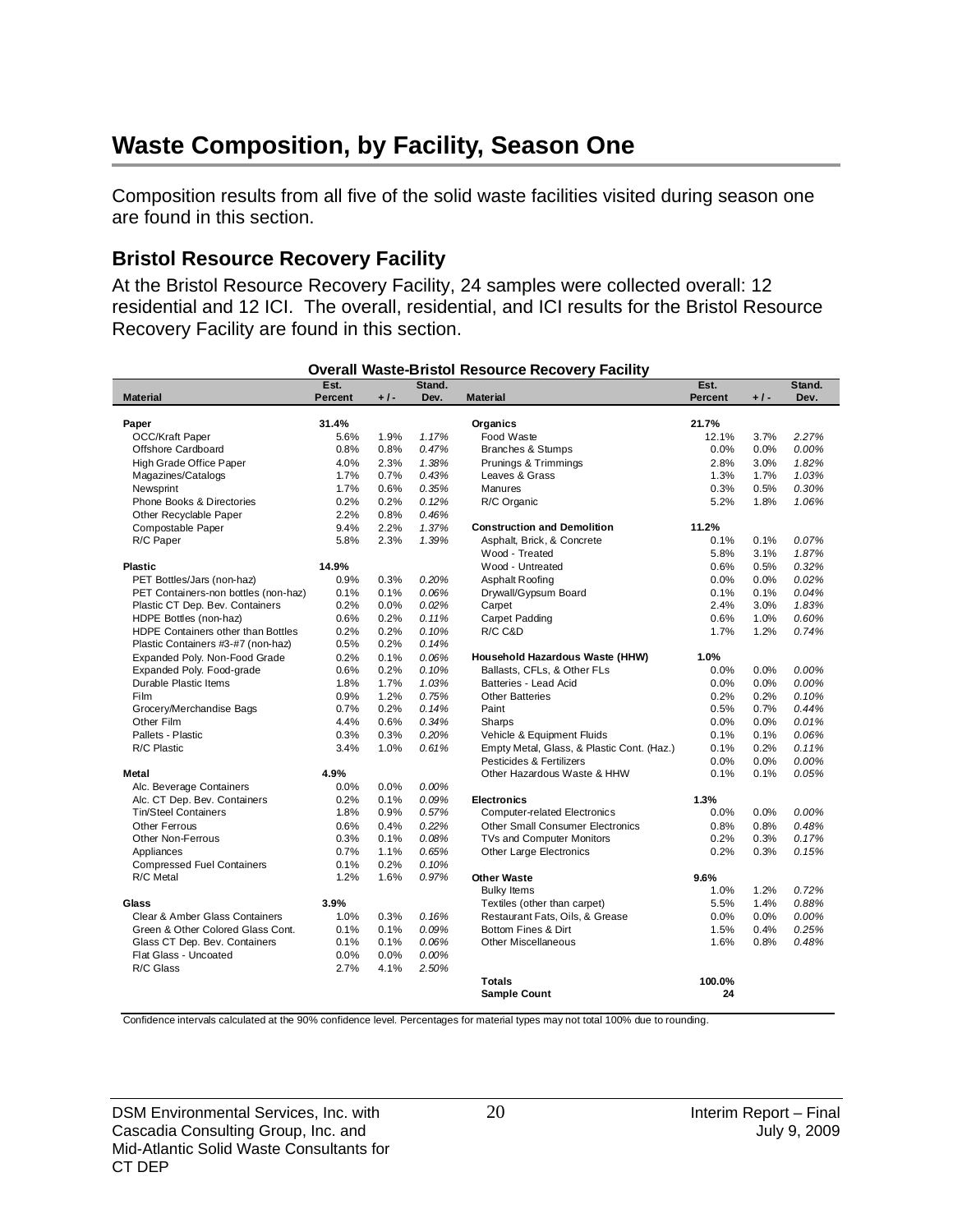| <b>Residential Waste-Bristol Resource Recovery Facility</b> |  |  |
|-------------------------------------------------------------|--|--|
|                                                             |  |  |

|                                      | Est.    |       | Stand. |                                            | Est.           |       | Stand. |
|--------------------------------------|---------|-------|--------|--------------------------------------------|----------------|-------|--------|
| <b>Material</b>                      | Percent | $+1-$ | Dev.   | <b>Material</b>                            | <b>Percent</b> | $+1-$ | Dev.   |
|                                      |         |       |        |                                            |                |       |        |
| Paper                                | 31.7%   |       |        | Organics                                   | 22.9%          |       |        |
| OCC/Kraft Paper                      | 2.3%    | 0.8%  | 0.48%  | Food Waste                                 | 13.9%          | 4.7%  | 2.86%  |
| Offshore Cardboard                   | 0.1%    | 0.1%  | 0.04%  | <b>Branches &amp; Stumps</b>               | 0.0%           | 0.0%  | 0.00%  |
| High Grade Office Paper              | 4.4%    | 2.9%  | 1.76%  | Prunings & Trimmings                       | 1.6%           | 2.4%  | 1.48%  |
| Magazines/Catalogs                   | 1.9%    | 0.9%  | 0.54%  | Leaves & Grass                             | 0.4%           | 0.4%  | 0.26%  |
| Newsprint                            | 2.0%    | 0.7%  | 0.45%  | Manures                                    | 0.4%           | 0.6%  | 0.39%  |
| Phone Books & Directories            | 0.3%    | 0.3%  | 0.15%  | R/C Organic                                | 6.6%           | 2.3%  | 1.39%  |
| Other Recyclable Paper               | 2.7%    | 1.0%  | 0.60%  |                                            |                |       |        |
| Compostable Paper                    | 11.0%   | 2.9%  | 1.75%  | <b>Construction and Demolition</b>         | 8.5%           |       |        |
| R/C Paper                            | 7.0%    | 3.0%  | 1.80%  | Asphalt, Brick, & Concrete                 | 0.1%           | 0.2%  | 0.10%  |
|                                      |         |       |        | Wood - Treated                             | 2.5%           | 1.8%  | 1.11%  |
| <b>Plastic</b>                       | 15.1%   |       |        | Wood - Untreated                           | 0.5%           | 0.6%  | 0.34%  |
| PET Bottles/Jars (non-haz)           | 1.1%    | 0.4%  | 0.26%  | Asphalt Roofing                            | 0.0%           | 0.0%  | 0.03%  |
| PET Containers-non bottles (non-haz) | 0.2%    | 0.1%  | 0.08%  | Drywall/Gypsum Board                       | 0.0%           | 0.0%  | 0.00%  |
| Plastic CT Dep. Bev. Containers      | 0.2%    | 0.0%  | 0.03%  | Carpet                                     | 3.1%           | 3.9%  | 2.39%  |
| HDPE Bottles (non-haz)               | 0.7%    | 0.2%  | 0.15%  | <b>Carpet Padding</b>                      | 0.8%           | 1.3%  | 0.78%  |
| HDPE Containers other than Bottles   | 0.1%    | 0.0%  | 0.03%  | R/C C&D                                    | 1.6%           | 1.5%  | 0.91%  |
| Plastic Containers #3-#7 (non-haz)   | 0.6%    | 0.3%  | 0.19%  |                                            |                |       |        |
| Expanded Poly. Non-Food Grade        | 0.2%    | 0.1%  | 0.05%  | Household Hazardous Waste (HHW)            | 1.1%           |       |        |
| Expanded Poly. Food-grade            | 0.7%    | 0.2%  | 0.12%  | Ballasts, CFLs, & Other FLs                | 0.0%           | 0.0%  | 0.00%  |
| Durable Plastic Items                | 2.0%    | 2.2%  | 1.33%  | Batteries - Lead Acid                      | 0.0%           | 0.0%  | 0.00%  |
| <b>Film</b>                          | 0.0%    | 0.1%  | 0.03%  | <b>Other Batteries</b>                     | 0.1%           | 0.1%  | 0.07%  |
| Grocery/Merchandise Bags             | 0.9%    | 0.3%  | 0.18%  | Paint                                      | 0.6%           | 0.9%  | 0.57%  |
| Other Film                           | 5.2%    | 0.7%  | 0.43%  | Sharps                                     | 0.0%           | 0.0%  | 0.02%  |
| Pallets - Plastic                    | 0.1%    | 0.2%  | 0.15%  | Vehicle & Equipment Fluids                 | 0.1%           | 0.1%  | 0.08%  |
| R/C Plastic                          | 3.2%    | 1.0%  | 0.61%  | Empty Metal, Glass, & Plastic Cont. (Haz.) | 0.1%           | 0.2%  | 0.15%  |
|                                      |         |       |        | Pesticides & Fertilizers                   | 0.0%           | 0.0%  | 0.00%  |
| Metal                                | 5.4%    |       |        | Other Hazardous Waste & HHW                | 0.1%           | 0.1%  | 0.05%  |
| Alc. Beverage Containers             | 0.0%    | 0.0%  | 0.00%  |                                            |                |       |        |
| Alc. CT Dep. Bev. Containers         | 0.2%    | 0.1%  | 0.05%  | <b>Electronics</b>                         | 1.2%           |       |        |
| <b>Tin/Steel Containers</b>          | 2.1%    | 1.2%  | 0.74%  | <b>Computer-related Electronics</b>        | 0.0%           | 0.0%  | 0.00%  |
| <b>Other Ferrous</b>                 | 0.4%    | 0.2%  | 0.15%  | <b>Other Small Consumer Electronics</b>    | 1.0%           | 1.0%  | 0.62%  |
| <b>Other Non-Ferrous</b>             | 0.3%    | 0.2%  | 0.09%  | TVs and Computer Monitors                  | 0.2%           | 0.3%  | 0.16%  |
|                                      | 0.9%    | 1.4%  | 0.85%  |                                            |                |       | 0.00%  |
| Appliances                           |         |       |        | Other Large Electronics                    | 0.0%           | 0.0%  |        |
| <b>Compressed Fuel Containers</b>    | 0.1%    | 0.2%  | 0.10%  |                                            |                |       |        |
| R/C Metal                            | 1.5%    | 2.1%  | 1.27%  | <b>Other Waste</b>                         | 9.2%           |       |        |
|                                      |         |       |        | <b>Bulky Items</b>                         | 0.1%           | 0.1%  | 0.08%  |
| Glass                                | 5.0%    |       |        | Textiles (other than carpet)               | 6.6%           | 1.8%  | 1.11%  |
| Clear & Amber Glass Containers       | 1.2%    | 0.3%  | 0.21%  | Restaurant Fats, Oils, & Grease            | 0.0%           | 0.0%  | 0.00%  |
| Green & Other Colored Glass Cont.    | 0.1%    | 0.2%  | 0.11%  | Bottom Fines & Dirt                        | 1.8%           | 0.5%  | 0.32%  |
| Glass CT Dep. Bev. Containers        | 0.1%    | 0.1%  | 0.08%  | <b>Other Miscellaneous</b>                 | 0.7%           | 0.6%  | 0.38%  |
| Flat Glass - Uncoated                | 0.0%    | 0.0%  | 0.00%  |                                            |                |       |        |
| R/C Glass                            | 3.5%    | 5.4%  | 3.26%  |                                            |                |       |        |
|                                      |         |       |        | <b>Totals</b>                              | 100.0%         |       |        |
|                                      |         |       |        | <b>Sample Count</b>                        | 12             |       |        |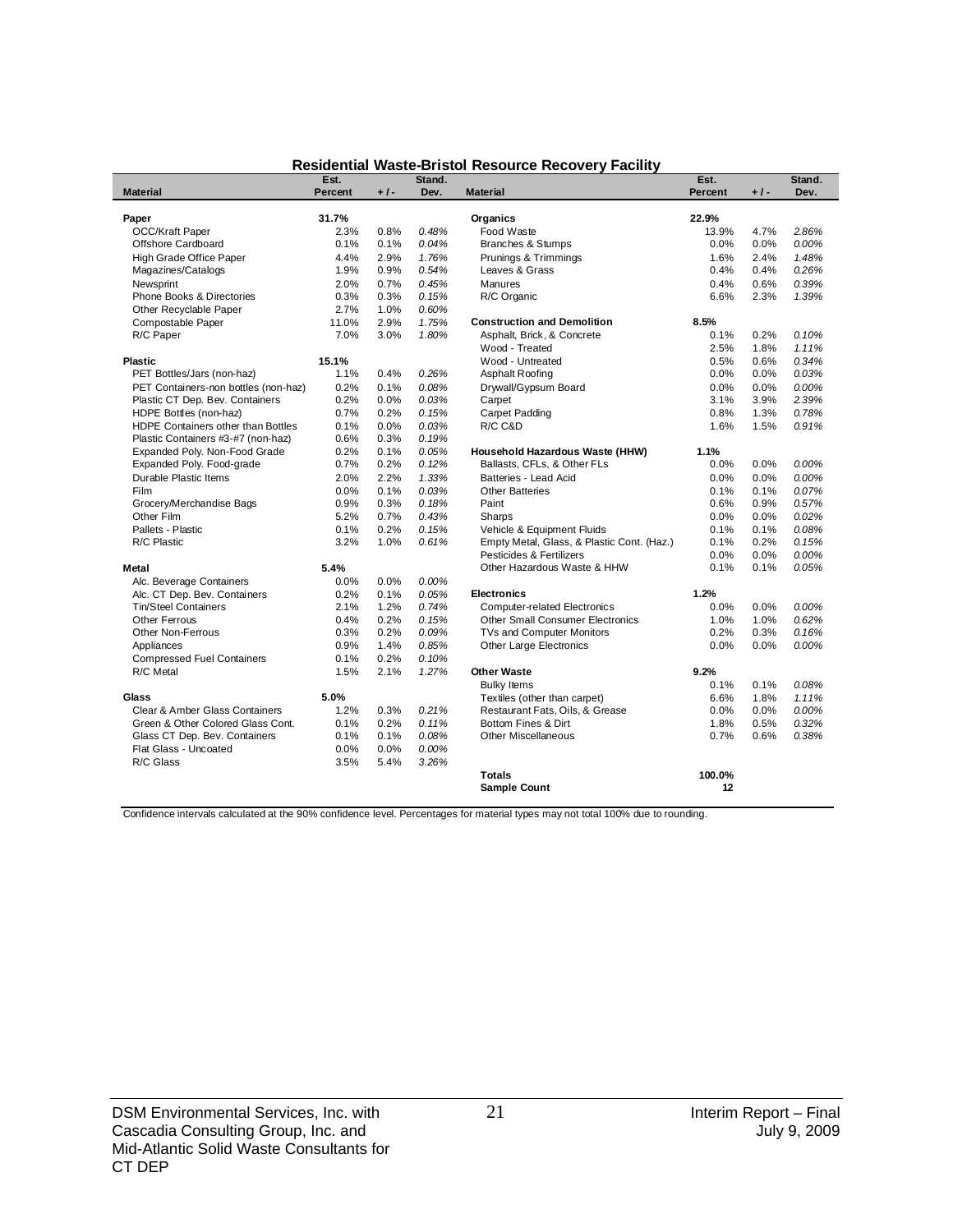### **ICI Waste-Bristol Resource Recovery Facility**

|                                      | Est.    |       | Stand. |                                            | Est.    |       | Stand. |  |
|--------------------------------------|---------|-------|--------|--------------------------------------------|---------|-------|--------|--|
| <b>Material</b>                      | Percent | $+1-$ | Dev.   | Material                                   | Percent | $+1-$ | Dev.   |  |
| Paper                                | 30.5%   |       |        | Organics                                   | 17.7%   |       |        |  |
| <b>OCC/Kraft Paper</b>               | 16.6%   | 7.8%  | 4.73%  | Food Waste                                 | 6.1%    | 4.1%  | 2.52%  |  |
| Offshore Cardboard                   | 3.0%    | 3.3%  | 2.02%  | Branches & Stumps                          | 0.0%    | 0.0%  | 0.00%  |  |
| High Grade Office Paper              | 2.6%    | 2.1%  | 1.28%  | Prunings & Trimmings                       | 6.7%    | 10.0% | 6.09%  |  |
| Magazines/Catalogs                   | 1.0%    | 0.8%  | 0.49%  | Leaves & Grass                             | 4.4%    | 7.1%  | 4.30%  |  |
| Newsprint                            | 0.7%    | 0.3%  | 0.16%  | <b>Manures</b>                             | 0.0%    | 0.0%  | 0.00%  |  |
| Phone Books & Directories            | 0.1%    | 0.1%  | 0.06%  | R/C Organic                                | 0.6%    | 0.5%  | 0.31%  |  |
| Other Recyclable Paper               | 0.6%    | 0.3%  | 0.17%  |                                            |         |       |        |  |
| Compostable Paper                    | 3.9%    | 2.0%  | 1.19%  | <b>Construction and Demolition</b>         | 20.3%   |       |        |  |
| R/C Paper                            | 2.1%    | 1.0%  | 0.61%  | Asphalt, Brick, & Concrete                 | $0.0\%$ | 0.0%  | 0.00%  |  |
|                                      |         |       |        | Wood - Treated                             | 17.0%   | 11.7% | 7.10%  |  |
| <b>Plastic</b>                       | 14.4%   |       |        | Wood - Untreated                           | 0.8%    | 1.3%  | 0.77%  |  |
| PET Bottles/Jars (non-haz)           | 0.3%    | 0.1%  | 0.07%  | Asphalt Roofing                            | 0.0%    | 0.0%  | 0.00%  |  |
| PET Containers-non bottles (non-haz) | 0.0%    | 0.0%  | 0.02%  | Drywall/Gypsum Board                       | 0.2%    | 0.3%  | 0.19%  |  |
| Plastic CT Dep. Bev. Containers      | 0.1%    | 0.1%  | 0.04%  | Carpet                                     | 0.1%    | 0.1%  | 0.05%  |  |
| HDPE Bottles (non-haz)               | 0.3%    | 0.1%  | 0.07%  | <b>Carpet Padding</b>                      | 0.0%    | 0.0%  | 0.00%  |  |
| HDPE Containers other than Bottles   | 0.7%    | 0.7%  | 0.41%  | R/C C&D                                    | 2.3%    | 1.6%  | 1.00%  |  |
| Plastic Containers #3-#7 (non-haz)   | 0.2%    | 0.1%  | 0.07%  |                                            |         |       |        |  |
| Expanded Poly. Non-Food Grade        | 0.2%    | 0.3%  | 0.18%  | Household Hazardous Waste (HHW)            | 0.6%    |       |        |  |
| Expanded Poly. Food-grade            | 0.2%    | 0.1%  | 0.06%  | Ballasts, CFLs, & Other FLs                | $0.0\%$ | 0.0%  | 0.01%  |  |
| Durable Plastic Items                | 1.3%    | 1.2%  | 0.70%  | Batteries - Lead Acid                      | 0.0%    | 0.0%  | 0.00%  |  |
| Film                                 | 3.9%    | 5.3%  | 3.20%  | <b>Other Batteries</b>                     | 0.4%    | 0.6%  | 0.34%  |  |
| Grocery/Merchandise Bags             | 0.3%    | 0.2%  | 0.11%  | Paint                                      | $0.0\%$ | 0.0%  | 0.00%  |  |
| Other Film                           | 1.9%    | 0.6%  | 0.34%  | Sharps                                     | 0.0%    | 0.0%  | 0.00%  |  |
| Pallets - Plastic                    | 0.8%    | 1.1%  | 0.69%  | Vehicle & Equipment Fluids                 | 0.0%    | 0.0%  | 0.00%  |  |
| R/C Plastic                          | 4.1%    | 2.8%  | 1.70%  | Empty Metal, Glass, & Plastic Cont. (Haz.) | $0.0\%$ | 0.0%  | 0.00%  |  |
|                                      |         |       |        | Pesticides & Fertilizers                   | $0.0\%$ | 0.0%  | 0.00%  |  |
| Metal                                | 3.2%    |       |        | Other Hazardous Waste & HHW                | 0.2%    | 0.2%  | 0.13%  |  |
| Alc. Beverage Containers             | 0.0%    | 0.0%  | 0.00%  |                                            |         |       |        |  |
| Alc. CT Dep. Bev. Containers         | 0.4%    | 0.5%  | 0.33%  | <b>Electronics</b>                         | 1.6%    |       |        |  |
| <b>Tin/Steel Containers</b>          | 0.7%    | 0.8%  | 0.46%  | <b>Computer-related Electronics</b>        | 0.0%    | 0.0%  | 0.00%  |  |
| <b>Other Ferrous</b>                 | 1.3%    | 1.4%  | 0.82%  | <b>Other Small Consumer Electronics</b>    | 0.1%    | 0.1%  | 0.05%  |  |
| Other Non-Ferrous                    | 0.3%    | 0.2%  | 0.14%  | TVs and Computer Monitors                  | 0.5%    | 0.9%  | 0.52%  |  |
| Appliances                           | 0.0%    | 0.0%  | 0.00%  | Other Large Electronics                    | 1.0%    | 1.1%  | 0.66%  |  |
| <b>Compressed Fuel Containers</b>    | 0.3%    | 0.4%  | 0.26%  |                                            |         |       |        |  |
| R/C Metal                            | 0.2%    | 0.3%  | 0.15%  | <b>Other Waste</b>                         | 11.2%   |       |        |  |
|                                      |         |       |        | <b>Bulky Items</b>                         | 4.1%    | 5.1%  | 3.07%  |  |
| Glass                                | 0.5%    |       |        | Textiles (other than carpet)               | 2.0%    | 1.6%  | 0.97%  |  |
| Clear & Amber Glass Containers       | 0.2%    | 0.1%  | 0.07%  | Restaurant Fats, Oils, & Grease            | 0.0%    | 0.0%  | 0.00%  |  |
| Green & Other Colored Glass Cont.    | 0.0%    | 0.1%  | 0.05%  | Bottom Fines & Dirt                        | 0.4%    | 0.2%  | 0.09%  |  |
| Glass CT Dep. Bev. Containers        | 0.1%    | 0.1%  | 0.04%  | <b>Other Miscellaneous</b>                 | 4.7%    | 2.7%  | 1.65%  |  |
| Flat Glass - Uncoated                | 0.0%    | 0.0%  | 0.00%  |                                            |         |       |        |  |
| R/C Glass                            | 0.1%    | 0.1%  | 0.09%  |                                            |         |       |        |  |
|                                      |         |       |        | <b>Totals</b>                              | 100.0%  |       |        |  |
|                                      |         |       |        | <b>Sample Count</b>                        | 12      |       |        |  |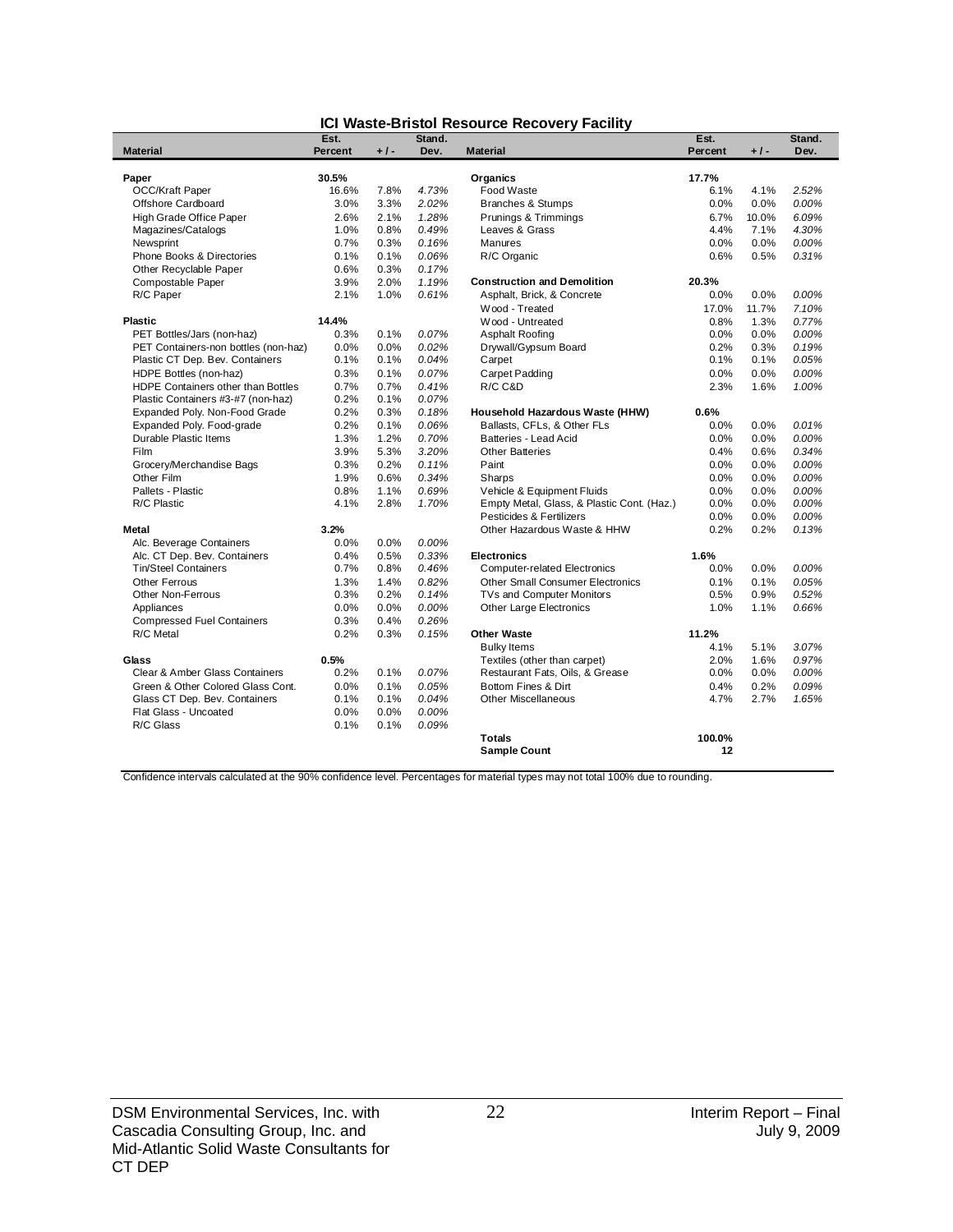### **Wheelabrator Bridgeport**

At the Wheelabrator Bridgeport facility, 24 samples were collected and sampled: 12 residential and 12 ICI. The overall, residential, and ICI results for Wheelabrator Bridgeport are found in this section.

|                                      |         |       |        | <b>Overall Waste-Wheelabrator Bridgeport Resource Recovery Facility</b> |         |       |        |
|--------------------------------------|---------|-------|--------|-------------------------------------------------------------------------|---------|-------|--------|
|                                      | Est.    |       | Stand. |                                                                         | Est.    |       | Stand. |
| <b>Material</b>                      | Percent | $+1-$ | Dev.   | <b>Material</b>                                                         | Percent | + / - | Dev.   |
|                                      |         |       |        |                                                                         |         |       |        |
| Paper                                | 30.7%   |       |        | Organics                                                                | 24.5%   |       |        |
| <b>OCC/Kraft Paper</b>               | 8.6%    | 2.5%  | 1.53%  | Food Waste                                                              | 13.1%   | 3.4%  | 2.09%  |
| Offshore Cardboard                   | 0.5%    | 0.2%  | 0.12%  | Branches & Stumps                                                       | 1.9%    | 2.2%  | 1.33%  |
| High Grade Office Paper              | 1.7%    | 0.8%  | 0.49%  | Prunings & Trimmings                                                    | 1.4%    | 1.4%  | 0.83%  |
| Magazines/Catalogs                   | 2.1%    | 0.9%  | 0.53%  | Leaves & Grass                                                          | 1.9%    | 1.7%  | 1.04%  |
| Newsprint                            | 1.6%    | 0.4%  | 0.24%  | <b>Manures</b>                                                          | 0.0%    | 0.0%  | 0.00%  |
| Phone Books & Directories            | 0.2%    | 0.3%  | 0.15%  | R/C Organic                                                             | 6.1%    | 2.9%  | 1.75%  |
| Other Recyclable Paper               | 4.0%    | 0.7%  | 0.42%  |                                                                         |         |       |        |
| Compostable Paper                    | 8.1%    | 1.2%  | 0.74%  | <b>Construction and Demolition</b>                                      | 8.3%    |       |        |
| R/C Paper                            | 3.8%    | 0.8%  | 0.49%  | Asphalt, Brick, & Concrete                                              | 0.1%    | 0.2%  | 0.10%  |
|                                      |         |       |        | Wood - Treated                                                          | 1.7%    | 0.8%  | 0.52%  |
| <b>Plastic</b>                       | 14.6%   |       |        | Wood - Untreated                                                        | 2.6%    | 2.5%  | 1.54%  |
| PET Bottles/Jars (non-haz)           | 1.0%    | 0.2%  | 0.15%  | Asphalt Roofing                                                         | 0.0%    | 0.0%  | 0.00%  |
| PET Containers-non bottles (non-haz) | 0.1%    | 0.1%  | 0.04%  | Drywall/Gypsum Board                                                    | 0.0%    | 0.0%  | 0.00%  |
| Plastic CT Dep. Bev. Containers      | 1.1%    | 1.3%  | 0.80%  | Carpet                                                                  | 1.6%    | 1.4%  | 0.85%  |
| HDPE Bottles (non-haz)               | 0.5%    | 0.2%  | 0.10%  | Carpet Padding                                                          | 0.9%    | 0.9%  | 0.54%  |
| HDPE Containers other than Bottles   | 0.0%    | 0.0%  | 0.02%  | R/C C&D                                                                 | 1.4%    | 1.1%  | 0.70%  |
| Plastic Containers #3-#7 (non-haz)   | 0.4%    | 0.1%  | 0.07%  |                                                                         |         |       |        |
| Expanded Poly. Non-Food Grade        | 0.1%    | 0.0%  | 0.02%  | Household Hazardous Waste (HHW)                                         | 0.6%    |       |        |
| Expanded Poly. Food-grade            | 0.7%    | 0.2%  | 0.15%  | Ballasts, CFLs, & Other FLs                                             | 0.0%    | 0.0%  | 0.01%  |
| Durable Plastic Items                | 2.7%    | 1.5%  | 0.92%  | Batteries - Lead Acid                                                   | 0.0%    | 0.0%  | 0.01%  |
| <b>Film</b>                          | 0.1%    | 0.1%  | 0.07%  | <b>Other Batteries</b>                                                  | 0.1%    | 0.1%  | 0.04%  |
| Grocery/Merchandise Bags             | 0.8%    | 0.2%  | 0.13%  | Paint                                                                   | 0.0%    | 0.0%  | 0.02%  |
| Other Film                           | 4.0%    | 0.7%  | 0.42%  | Sharps                                                                  | 0.1%    | 0.1%  | 0.04%  |
| Pallets - Plastic                    | 0.3%    | 0.5%  | 0.29%  | Vehicle & Equipment Fluids                                              | 0.0%    | 0.1%  | 0.04%  |
| R/C Plastic                          | 2.8%    | 0.8%  | 0.46%  | Empty Metal, Glass, & Plastic Cont. (Haz.)                              | 0.2%    | 0.3%  | 0.16%  |
|                                      |         |       |        | Pesticides & Fertilizers                                                | 0.0%    | 0.0%  | 0.01%  |
| Metal                                | 5.3%    |       |        | Other Hazardous Waste & HHW                                             | 0.1%    | 0.0%  | 0.03%  |
| Alc. Beverage Containers             | 0.2%    | 0.3%  | 0.16%  |                                                                         |         |       |        |
| Alc. CT Dep. Bev. Containers         | 0.2%    | 0.1%  | 0.07%  | <b>Electronics</b>                                                      | 3.3%    |       |        |
| <b>Tin/Steel Containers</b>          | 0.8%    | 0.2%  | 0.13%  | <b>Computer-related Electronics</b>                                     | 0.5%    | 0.8%  | 0.49%  |
| <b>Other Ferrous</b>                 | 1.2%    | 0.8%  | 0.48%  | <b>Other Small Consumer Electronics</b>                                 | 1.5%    | 1.1%  | 0.69%  |
| Other Non-Ferrous                    | 0.9%    | 0.3%  | 0.20%  | TVs and Computer Monitors                                               | 0.2%    | 0.3%  | 0.17%  |
|                                      |         |       |        |                                                                         |         |       |        |
| Appliances                           | 0.8%    | 1.1%  | 0.64%  | <b>Other Large Electronics</b>                                          | 1.1%    | 1.9%  | 1.13%  |
| <b>Compressed Fuel Containers</b>    | 0.0%    | 0.0%  | 0.00%  |                                                                         |         |       |        |
| R/C Metal                            | 1.2%    | 0.7%  | 0.41%  | <b>Other Waste</b>                                                      | 8.8%    |       |        |
|                                      |         |       |        | <b>Bulky Items</b>                                                      | 1.4%    | 0.7%  | 0.41%  |
| Glass                                | 4.0%    |       |        | Textiles (other than carpet)                                            | 4.7%    | 1.3%  | 0.77%  |
| Clear & Amber Glass Containers       | 3.1%    | 3.8%  | 2.29%  | Restaurant Fats, Oils, & Grease                                         | 0.0%    | 0.0%  | 0.03%  |
| Green & Other Colored Glass Cont.    | 0.4%    | 0.3%  | 0.15%  | Bottom Fines & Dirt                                                     | 1.4%    | 0.3%  | 0.17%  |
| Glass CT Dep. Bev. Containers        | 0.4%    | 0.2%  | 0.10%  | <b>Other Miscellaneous</b>                                              | 1.2%    | 0.7%  | 0.42%  |
| Flat Glass - Uncoated                | 0.0%    | 0.0%  | 0.00%  |                                                                         |         |       |        |
| R/C Glass                            | 0.1%    | 0.1%  | 0.06%  |                                                                         |         |       |        |
|                                      |         |       |        | <b>Totals</b>                                                           | 100.0%  |       |        |
|                                      |         |       |        | <b>Sample Count</b>                                                     | 24      |       |        |

**Overall Waste-Wheelabrator Bridgeport Resource Recovery Facility**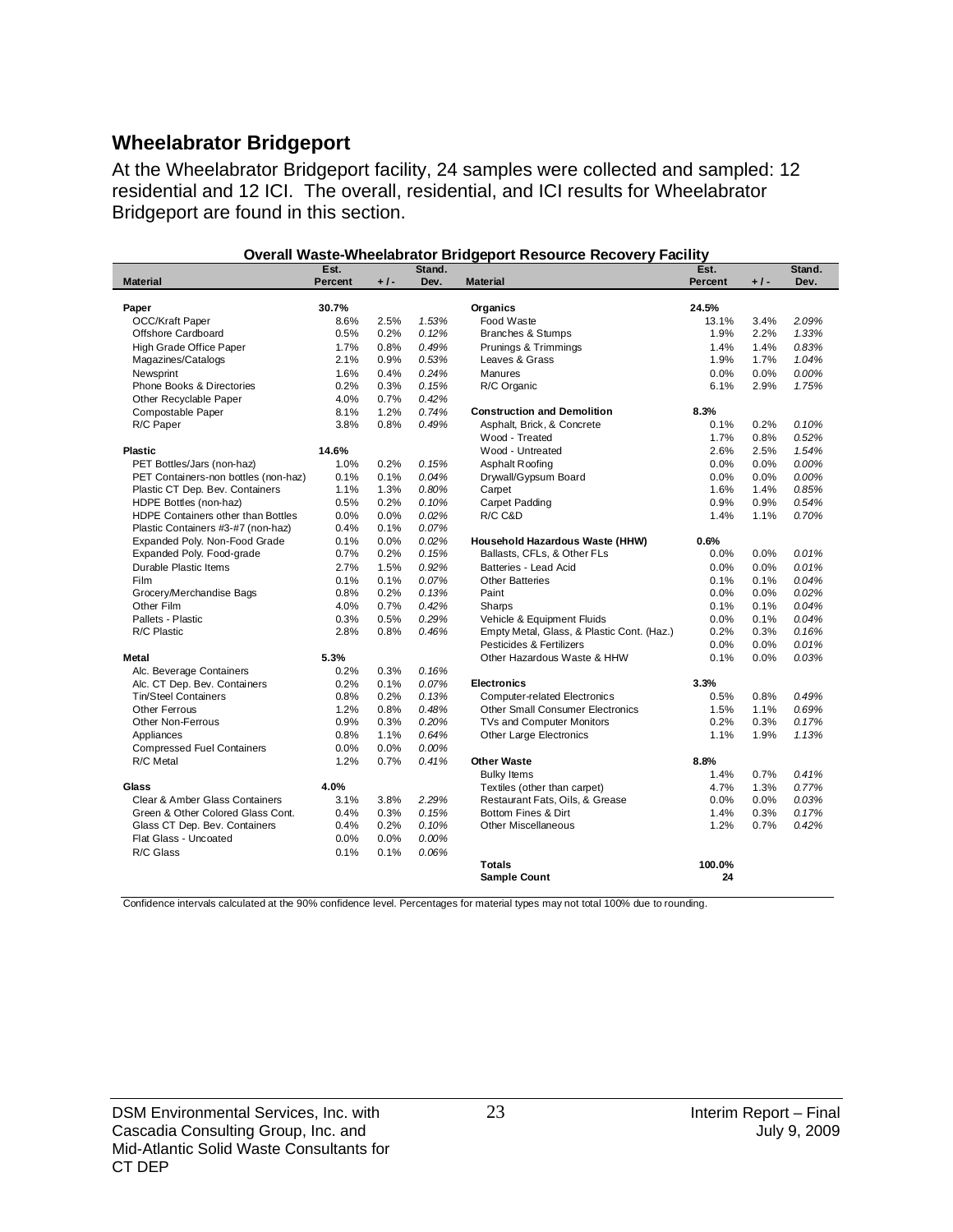### **Residential Waste-Wheelabrator Bridgeport Resource Recovery Facility**

| <b>Material</b>                      | Est.<br>Percent | + / - | Stand.<br>Dev. | <b>Material</b>                            | Est.<br>Percent | +1-  | Stand.<br>Dev. |
|--------------------------------------|-----------------|-------|----------------|--------------------------------------------|-----------------|------|----------------|
|                                      |                 |       |                |                                            |                 |      |                |
| Paper                                | 30.9%           |       |                | Organics                                   | 26.7%           |      |                |
| <b>OCC/Kraft Paper</b>               | 5.9%            | 2.5%  | 1.49%          | Food Waste                                 | 12.4%           | 4.3% | 2.59%          |
| Offshore Cardboard                   | 0.6%            | 0.2%  | 0.15%          | Branches & Stumps                          | 2.9%            | 3.4% | 2.04%          |
| High Grade Office Paper              | 1.6%            | 0.9%  | 0.55%          | Prunings & Trimmings                       | 2.1%            | 2.1% | 1.28%          |
| Magazines/Catalogs                   | 3.0%            | 1.3%  | 0.81%          | Leaves & Grass                             | 2.9%            | 2.6% | 1.60%          |
| Newsprint                            | 2.1%            | 0.5%  | 0.29%          | Manures                                    | 0.0%            | 0.0% | 0.00%          |
| Phone Books & Directories            | 0.3%            | 0.4%  | 0.23%          | R/C Organic                                | 6.4%            | 2.3% | 1.40%          |
| Other Recyclable Paper               | 4.6%            | 0.7%  | 0.41%          |                                            |                 |      |                |
| Compostable Paper                    | 8.9%            | 1.4%  | 0.88%          | <b>Construction and Demolition</b>         | 4.3%            |      |                |
| R/C Paper                            | 3.8%            | 0.9%  | 0.54%          | Asphalt, Brick, & Concrete                 | 0.2%            | 0.3% | 0.16%          |
|                                      |                 |       |                | Wood - Treated                             | 1.6%            | 1.1% | 0.66%          |
| <b>Plastic</b>                       | 14.2%           |       |                | Wood - Untreated                           | 0.1%            | 0.1% | 0.05%          |
| PET Bottles/Jars (non-haz)           | 1.2%            | 0.3%  | 0.20%          | Asphalt Roofing                            | 0.0%            | 0.0% | 0.00%          |
| PET Containers-non bottles (non-haz) | 0.1%            | 0.1%  | 0.06%          | Drywall/Gypsum Board                       | 0.0%            | 0.0% | 0.00%          |
| Plastic CT Dep. Bev. Containers      | 0.3%            | 0.2%  | 0.09%          | Carpet                                     | 0.7%            | 1.0% | 0.61%          |
| HDPE Bottles (non-haz)               | 0.7%            | 0.2%  | 0.14%          | <b>Carpet Padding</b>                      | 1.0%            | 1.2% | 0.74%          |
| HDPE Containers other than Bottles   | 0.0%            | 0.0%  | 0.01%          | R/C C&D                                    | 0.8%            | 1.0% | 0.59%          |
| Plastic Containers #3-#7 (non-haz)   | 0.5%            | 0.2%  | 0.09%          |                                            |                 |      |                |
| Expanded Poly. Non-Food Grade        | 0.1%            | 0.1%  | 0.03%          | Household Hazardous Waste (HHW)            | 0.5%            |      |                |
| Expanded Poly. Food-grade            | 0.8%            | 0.3%  | 0.16%          | Ballasts, CFLs, & Other FLs                | 0.0%            | 0.0% | 0.02%          |
| Durable Plastic Items                | 1.9%            | 1.5%  | 0.89%          | Batteries - Lead Acid                      | 0.0%            | 0.0% | 0.02%          |
| Film                                 | 0.1%            | 0.1%  | 0.07%          | <b>Other Batteries</b>                     | 0.1%            | 0.1% | 0.05%          |
| Grocery/Merchandise Bags             | 1.0%            | 0.3%  | 0.19%          | Paint                                      | 0.0%            | 0.0% | 0.02%          |
| Other Film                           | 3.8%            | 0.7%  | 0.45%          | Sharps                                     | 0.0%            | 0.0% | 0.02%          |
| Pallets - Plastic                    | 0.5%            | 0.7%  | 0.44%          | Vehicle & Equipment Fluids                 | 0.1%            | 0.1% | 0.07%          |
| R/C Plastic                          | 3.3%            | 1.1%  | 0.66%          | Empty Metal, Glass, & Plastic Cont. (Haz.) | 0.1%            | 0.1% | 0.08%          |
|                                      |                 |       |                | Pesticides & Fertilizers                   | 0.0%            | 0.0% | 0.02%          |
| Metal                                | 5.4%            |       |                | Other Hazardous Waste & HHW                | 0.1%            | 0.1% | 0.03%          |
| Alc. Beverage Containers             | 0.4%            | 0.4%  | 0.25%          |                                            |                 |      |                |
| Alc. CT Dep. Bev. Containers         | 0.2%            | 0.2%  | 0.10%          | <b>Electronics</b>                         | 2.3%            |      |                |
| <b>Tin/Steel Containers</b>          | 1.0%            | 0.3%  | 0.18%          | <b>Computer-related Electronics</b>        | 0.0%            | 0.0% | 0.02%          |
| <b>Other Ferrous</b>                 | 1.1%            | 0.5%  | 0.31%          | <b>Other Small Consumer Electronics</b>    | 2.0%            | 1.7% | 1.04%          |
| Other Non-Ferrous                    | 1.0%            | 0.4%  | 0.27%          | TVs and Computer Monitors                  | 0.2%            | 0.4% | 0.24%          |
| Appliances                           | 1.2%            | 1.6%  | 0.99%          | Other Large Electronics                    | 0.0%            | 0.0% | 0.00%          |
| <b>Compressed Fuel Containers</b>    | 0.0%            | 0.0%  | 0.00%          |                                            |                 |      |                |
| R/C Metal                            | 0.5%            | 0.4%  | 0.26%          | <b>Other Waste</b>                         | 10.0%           |      |                |
|                                      |                 |       |                | <b>Bulky Items</b>                         | 1.5%            | 0.7% | 0.43%          |
| Glass                                | 5.8%            |       |                | Textiles (other than carpet)               | 6.0%            | 1.6% | 0.97%          |
| Clear & Amber Glass Containers       | 4.7%            | 5.8%  | 3.52%          | Restaurant Fats, Oils, & Grease            | 0.0%            | 0.0% | 0.00%          |
| Green & Other Colored Glass Cont.    | 0.5%            | 0.4%  | 0.22%          | Bottom Fines & Dirt                        | 1.6%            | 0.4% | 0.22%          |
| Glass CT Dep. Bev. Containers        | 0.5%            | 0.2%  | 0.15%          | <b>Other Miscellaneous</b>                 | 0.9%            | 0.7% | 0.41%          |
| Flat Glass - Uncoated                | 0.0%            | 0.0%  | 0.01%          |                                            |                 |      |                |
| R/C Glass                            | 0.2%            | 0.1%  | 0.09%          |                                            |                 |      |                |
|                                      |                 |       |                | <b>Totals</b>                              | 100.0%          |      |                |
|                                      |                 |       |                | <b>Sample Count</b>                        | 12              |      |                |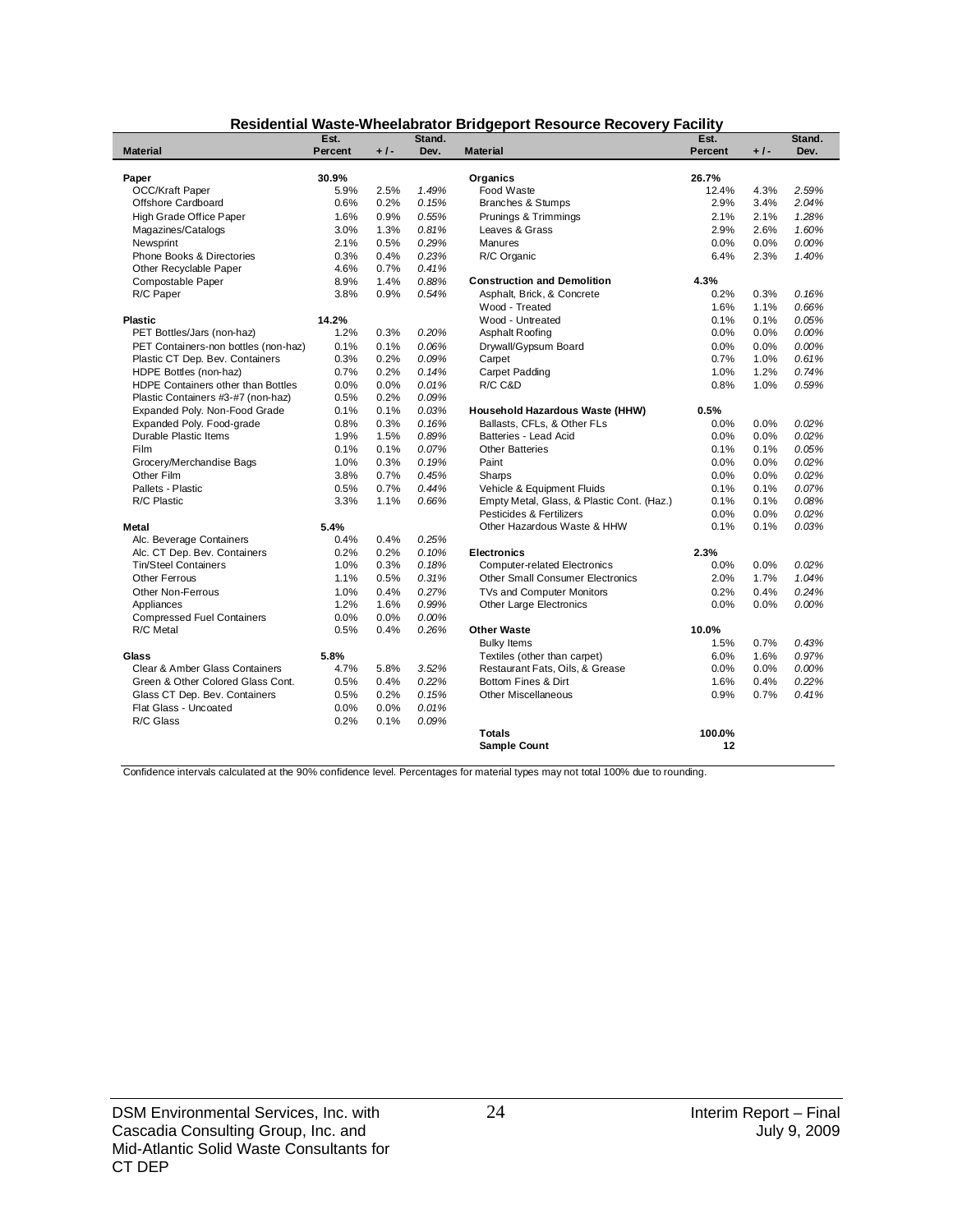#### **ICI Waste-Wheelabrator Bridgeport Resource Recovery Facility**

| <b>Material</b>                      | Est.<br>Percent | $+1-$ | Stand.<br>Dev. | <b>Material</b>                            | Est.<br>Percent | $+1-$ | Stand.<br>Dev. |
|--------------------------------------|-----------------|-------|----------------|--------------------------------------------|-----------------|-------|----------------|
|                                      |                 |       |                |                                            |                 |       |                |
| Paper                                | 30.3%           |       |                | Organics                                   | 20.4%           |       |                |
| <b>OCC/Kraft Paper</b>               | 13.5%           | 5.5%  | 3.37%          | Food Waste                                 | 14.5%           | 5.8%  | 3.55%          |
| Offshore Cardboard                   | 0.5%            | 0.4%  | 0.22%          | Branches & Stumps                          | 0.2%            | 0.3%  | 0.17%          |
| High Grade Office Paper              | 1.9%            | 1.6%  | 0.96%          | Prunings & Trimmings                       | 0.1%            | 0.1%  | 0.05%          |
| Magazines/Catalogs                   | 0.4%            | 0.2%  | 0.13%          | Leaves & Grass                             | 0.0%            | 0.0%  | 0.01%          |
| Newsprint                            | 0.8%            | 0.7%  | 0.43%          | <b>Manures</b>                             | 0.0%            | 0.0%  | 0.00%          |
| Phone Books & Directories            | 0.0%            | 0.0%  | 0.00%          | R/C Organic                                | 5.7%            | 7.0%  | 4.28%          |
| Other Recyclable Paper               | 2.8%            | 1.5%  | 0.91%          |                                            |                 |       |                |
| Compostable Paper                    | 6.7%            | 2.2%  | 1.35%          | <b>Construction and Demolition</b>         | 15.6%           |       |                |
| R/C Paper                            | 3.7%            | 1.6%  | 0.99%          | Asphalt, Brick, & Concrete                 | 0.0%            | 0.0%  | 0.00%          |
|                                      |                 |       |                | Wood - Treated                             | 2.0%            | 1.3%  | 0.81%          |
| <b>Plastic</b>                       | 15.4%           |       |                | Wood - Untreated                           | 7.1%            | 7.2%  | 4.40%          |
| PET Bottles/Jars (non-haz)           | 0.7%            | 0.3%  | 0.21%          | Asphalt Roofing                            | 0.0%            | 0.0%  | 0.00%          |
| PET Containers-non bottles (non-haz) | 0.0%            | 0.0%  | 0.02%          | Drywall/Gypsum Board                       | 0.0%            | 0.0%  | 0.00%          |
| Plastic CT Dep. Bev. Containers      | 2.5%            | 3.7%  | 2.27%          | Carpet                                     | 3.4%            | 3.5%  | 2.16%          |
| HDPE Bottles (non-haz)               | 0.2%            | 0.2%  | 0.09%          | <b>Carpet Padding</b>                      | 0.7%            | 1.2%  | 0.71%          |
| HDPE Containers other than Bottles   | 0.1%            | 0.1%  | 0.05%          | R/C C&D                                    | 2.4%            | 2.8%  | 1.67%          |
| Plastic Containers #3-#7 (non-haz)   | 0.3%            | 0.1%  | 0.09%          |                                            |                 |       |                |
| Expanded Poly. Non-Food Grade        | 0.0%            | 0.0%  | 0.01%          | Household Hazardous Waste (HHW)            | 0.8%            |       |                |
| Expanded Poly. Food-grade            | 0.5%            | 0.5%  | 0.29%          | Ballasts, CFLs, & Other FLs                | 0.0%            | 0.0%  | 0.00%          |
| Durable Plastic Items                | 4.3%            | 3.4%  | 2.05%          | Batteries - Lead Acid                      | 0.0%            | 0.0%  | 0.00%          |
| Film                                 | 0.2%            | 0.3%  | 0.15%          | <b>Other Batteries</b>                     | 0.0%            | 0.0%  | 0.02%          |
| Grocery/Merchandise Bags             | 0.4%            | 0.2%  | 0.12%          | Paint                                      | 0.1%            | 0.1%  | 0.05%          |
| Other Film                           | 4.4%            | 1.4%  | 0.87%          | Sharps                                     | 0.1%            | 0.2%  | 0.12%          |
| Pallets - Plastic                    | 0.0%            | 0.0%  | 0.00%          | Vehicle & Equipment Fluids                 | 0.0%            | 0.0%  | 0.00%          |
| R/C Plastic                          | 1.8%            | 0.7%  | 0.44%          | Empty Metal, Glass, & Plastic Cont. (Haz.) | 0.5%            | 0.7%  | 0.45%          |
|                                      |                 |       |                | Pesticides & Fertilizers                   | 0.0%            | 0.0%  | 0.00%          |
| Metal                                | 4.9%            |       |                | Other Hazardous Waste & HHW                | 0.1%            | 0.1%  | 0.06%          |
| Alc. Beverage Containers             | 0.0%            | 0.0%  | 0.01%          |                                            |                 |       |                |
| Alc. CT Dep. Bev. Containers         | 0.1%            | 0.0%  | 0.03%          | <b>Electronics</b>                         | 5.3%            |       |                |
| <b>Tin/Steel Containers</b>          | 0.4%            | 0.3%  | 0.18%          | <b>Computer-related Electronics</b>        | 1.4%            | 2.3%  | 1.40%          |
| <b>Other Ferrous</b>                 | 1.5%            | 2.0%  | 1.23%          | <b>Other Small Consumer Electronics</b>    | 0.4%            | 0.6%  | 0.36%          |
| Other Non-Ferrous                    | 0.6%            | 0.4%  | 0.26%          | TVs and Computer Monitors                  | 0.2%            | 0.4%  | 0.22%          |
| Appliances                           | 0.0%            | 0.0%  | 0.00%          | Other Large Electronics                    | 3.3%            | 5.3%  | 3.22%          |
| <b>Compressed Fuel Containers</b>    | 0.0%            | 0.0%  | 0.00%          |                                            |                 |       |                |
| R/C Metal                            | 2.4%            | 1.8%  | 1.07%          | <b>Other Waste</b>                         | 6.6%            |       |                |
|                                      |                 |       |                | <b>Bulky Items</b>                         | 1.4%            | 1.4%  | 0.85%          |
| Glass                                | 0.7%            |       |                | Textiles (other than carpet)               | 2.3%            | 2.1%  | 1.27%          |
| Clear & Amber Glass Containers       | 0.3%            | 0.2%  | 0.14%          | Restaurant Fats, Oils, & Grease            | 0.1%            | 0.1%  | 0.08%          |
| Green & Other Colored Glass Cont.    | 0.3%            | 0.3%  | 0.15%          | Bottom Fines & Dirt                        | 1.2%            | 0.4%  | 0.27%          |
| Glass CT Dep. Bev. Containers        | 0.1%            | 0.1%  | 0.04%          | <b>Other Miscellaneous</b>                 | 1.7%            | 1.5%  | 0.91%          |
| Flat Glass - Uncoated                | 0.0%            | 0.0%  | 0.00%          |                                            |                 |       |                |
| R/C Glass                            | 0.0%            | 0.0%  | 0.03%          |                                            |                 |       |                |
|                                      |                 |       |                | <b>Totals</b>                              | 100.0%          |       |                |
|                                      |                 |       |                | <b>Sample Count</b>                        | 12              |       |                |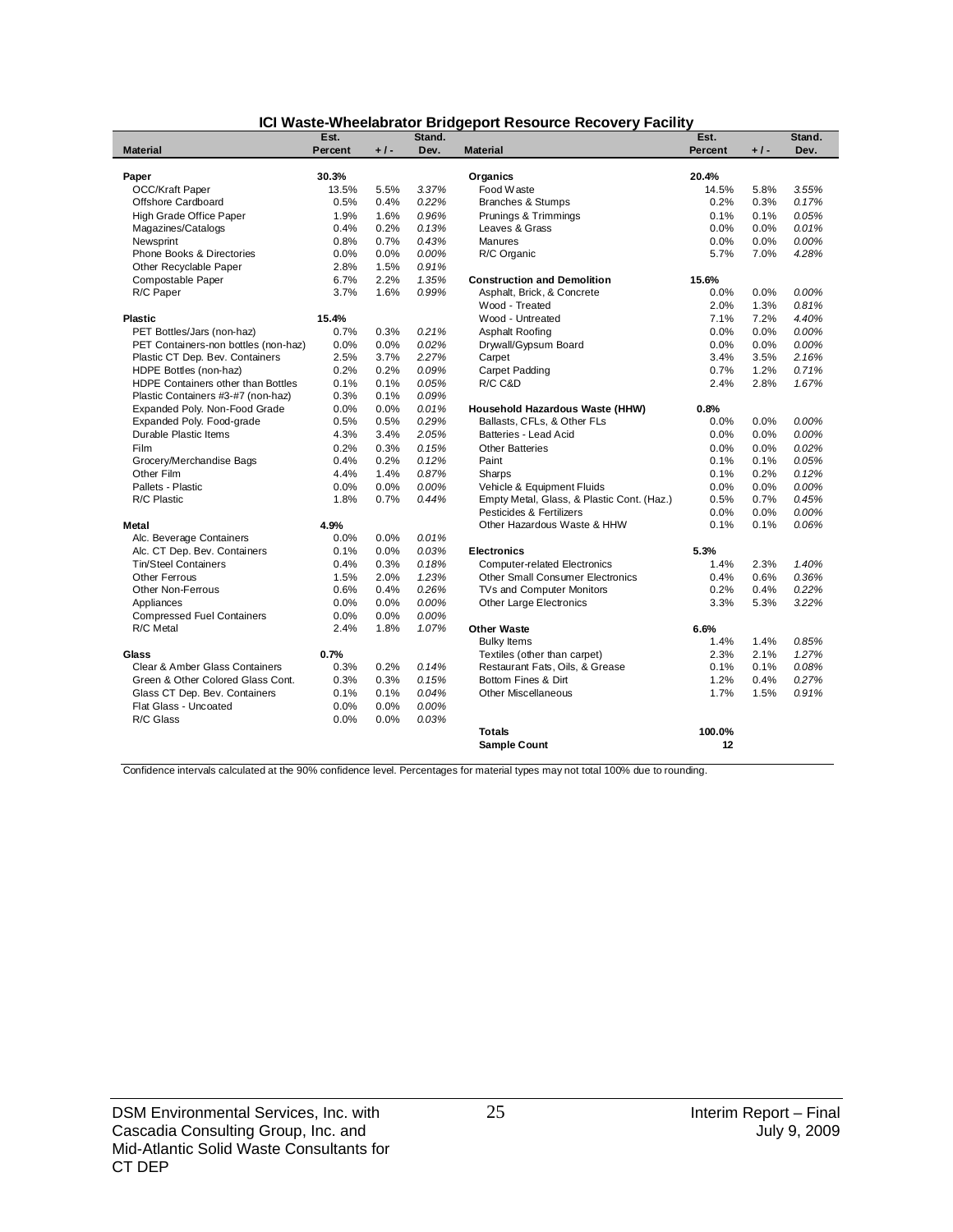### **New Haven Transfer Station**

At the New Haven Transfer Station, 24 samples were collected and sampled: 12 residential and 12 ICI. The overall, residential, and ICI results for New Haven are found in this section.

| <b>Overall Waste-New Haven Transfer Station</b> |         |       |        |                                            |         |       |        |  |  |  |  |  |
|-------------------------------------------------|---------|-------|--------|--------------------------------------------|---------|-------|--------|--|--|--|--|--|
|                                                 | Est.    |       | Stand. |                                            | Est.    |       | Stand. |  |  |  |  |  |
| <b>Material</b>                                 | Percent | $+1-$ | Dev.   | <b>Material</b>                            | Percent | $+1-$ | Dev.   |  |  |  |  |  |
|                                                 |         |       |        |                                            |         |       |        |  |  |  |  |  |
| Paper                                           | 29.4%   |       |        | Organics                                   | 24.1%   |       |        |  |  |  |  |  |
| OCC/Kraft Paper                                 | 9.4%    | 2.8%  | 1.69%  | Food Waste                                 | 14.7%   | 2.8%  | 1.68%  |  |  |  |  |  |
| Offshore Cardboard                              | 0.4%    | 0.1%  | 0.08%  | <b>Branches &amp; Stumps</b>               | 1.0%    | 1.6%  | 1.00%  |  |  |  |  |  |
| High Grade Office Paper                         | 1.3%    | 1.2%  | 0.75%  | Prunings & Trimmings                       | 1.4%    | 1.4%  | 0.88%  |  |  |  |  |  |
| Magazines/Catalogs                              | 1.2%    | 0.6%  | 0.39%  | Leaves & Grass                             | 1.0%    | 0.6%  | 0.39%  |  |  |  |  |  |
| Newsprint                                       | 2.5%    | 0.9%  | 0.53%  | Manures                                    | 1.1%    | 1.7%  | 1.05%  |  |  |  |  |  |
| Phone Books & Directories                       | 0.8%    | 0.6%  | 0.34%  | R/C Organic                                | 5.0%    | 1.6%  | 0.96%  |  |  |  |  |  |
| Other Recyclable Paper                          | 4.1%    | 1.1%  | 0.65%  |                                            |         |       |        |  |  |  |  |  |
| Compostable Paper                               | 7.4%    | 1.6%  | 1.00%  | <b>Construction and Demolition</b>         | 11.1%   |       |        |  |  |  |  |  |
| R/C Paper                                       | 2.4%    | 0.5%  | 0.33%  | Asphalt, Brick, & Concrete                 | 0.1%    | 0.2%  | 0.09%  |  |  |  |  |  |
|                                                 |         |       |        | Wood - Treated                             | 2.7%    | 1.9%  | 1.18%  |  |  |  |  |  |
| <b>Plastic</b>                                  | 14.5%   |       |        | Wood - Untreated                           | 2.7%    | 2.2%  | 1.33%  |  |  |  |  |  |
| PET Bottles/Jars (non-haz)                      | 1.2%    | 0.3%  | 0.17%  | Asphalt Roofing                            | 0.0%    | 0.0%  | 0.00%  |  |  |  |  |  |
| PET Containers-non bottles (non-haz)            | 0.2%    | 0.1%  | 0.06%  | Drywall/Gypsum Board                       | 0.1%    | 0.1%  | 0.08%  |  |  |  |  |  |
| Plastic CT Dep. Bev. Containers                 | 0.3%    | 0.1%  | 0.06%  | Carpet                                     | 2.8%    | 3.1%  | 1.89%  |  |  |  |  |  |
| HDPE Bottles (non-haz)                          | 0.7%    | 0.2%  | 0.09%  | Carpet Padding                             | 0.7%    | 1.2%  | 0.74%  |  |  |  |  |  |
| HDPE Containers other than Bottles              | 0.2%    | 0.2%  | 0.10%  | R/C C&D                                    | 1.9%    | 1.6%  | 0.95%  |  |  |  |  |  |
| Plastic Containers #3-#7 (non-haz)              | 0.3%    | 0.1%  | 0.04%  |                                            |         |       |        |  |  |  |  |  |
| Expanded Poly. Non-Food Grade                   | 0.1%    | 0.1%  | 0.05%  | Household Hazardous Waste (HHW)            | 0.4%    |       |        |  |  |  |  |  |
| Expanded Poly. Food-grade                       | 0.7%    | 0.3%  | 0.17%  | Ballasts, CFLs, & Other FLs                | 0.1%    | 0.1%  | 0.05%  |  |  |  |  |  |
| Durable Plastic Items                           | 1.0%    | 0.6%  | 0.36%  | Batteries - Lead Acid                      | 0.0%    | 0.0%  | 0.00%  |  |  |  |  |  |
| <b>Film</b>                                     | 1.6%    | 1.3%  | 0.80%  | <b>Other Batteries</b>                     | 0.1%    | 0.0%  | 0.02%  |  |  |  |  |  |
| Grocery/Merchandise Bags                        | 0.9%    | 0.2%  | 0.10%  | Paint                                      | 0.0%    | 0.0%  | 0.00%  |  |  |  |  |  |
| Other Film                                      | 3.7%    | 0.7%  | 0.42%  | Sharps                                     | 0.0%    | 0.0%  | 0.00%  |  |  |  |  |  |
| Pallets - Plastic                               | 0.4%    | 0.7%  | 0.42%  | Vehicle & Equipment Fluids                 | 0.1%    | 0.1%  | 0.07%  |  |  |  |  |  |
| R/C Plastic                                     | 3.2%    | 1.5%  | 0.89%  | Empty Metal, Glass, & Plastic Cont. (Haz.) | 0.1%    | 0.1%  | 0.06%  |  |  |  |  |  |
|                                                 |         |       |        | Pesticides & Fertilizers                   | 0.0%    | 0.1%  | 0.03%  |  |  |  |  |  |
| Metal                                           | 4.2%    |       |        | Other Hazardous Waste & HHW                | 0.1%    | 0.1%  | 0.06%  |  |  |  |  |  |
| Alc. Beverage Containers                        | 0.1%    | 0.0%  | 0.02%  |                                            |         |       |        |  |  |  |  |  |
| Alc. CT Dep. Bev. Containers                    | 0.2%    | 0.1%  | 0.07%  | <b>Electronics</b>                         | 1.8%    |       |        |  |  |  |  |  |
| <b>Tin/Steel Containers</b>                     | 2.0%    | 1.2%  | 0.75%  | <b>Computer-related Electronics</b>        | 0.7%    | 1.0%  | 0.59%  |  |  |  |  |  |
| <b>Other Ferrous</b>                            | 0.3%    | 0.2%  | 0.11%  | <b>Other Small Consumer Electronics</b>    | 0.7%    | 0.5%  | 0.32%  |  |  |  |  |  |
| Other Non-Ferrous                               | 0.6%    | 0.3%  | 0.18%  | TVs and Computer Monitors                  | 0.4%    | 0.6%  | 0.37%  |  |  |  |  |  |
|                                                 | 0.0%    |       |        |                                            | 0.0%    |       | 0.00%  |  |  |  |  |  |
| Appliances                                      |         | 0.0%  | 0.00%  | <b>Other Large Electronics</b>             |         | 0.0%  |        |  |  |  |  |  |
| <b>Compressed Fuel Containers</b>               | 0.0%    | 0.0%  | 0.00%  |                                            |         |       |        |  |  |  |  |  |
| R/C Metal                                       | 1.0%    | 0.8%  | 0.50%  | <b>Other Waste</b>                         | 11.8%   |       |        |  |  |  |  |  |
|                                                 |         |       |        | Bulky Items                                | 0.7%    | 1.1%  | 0.68%  |  |  |  |  |  |
| Glass                                           | 2.6%    |       |        | Textiles (other than carpet)               | 6.9%    | 2.1%  | 1.29%  |  |  |  |  |  |
| Clear & Amber Glass Containers                  | 1.3%    | 0.3%  | 0.18%  | Restaurant Fats, Oils, & Grease            | 0.0%    | 0.0%  | 0.00%  |  |  |  |  |  |
| Green & Other Colored Glass Cont.               | 0.1%    | 0.1%  | 0.08%  | Bottom Fines & Dirt                        | 2.1%    | 0.4%  | 0.24%  |  |  |  |  |  |
| Glass CT Dep. Bev. Containers                   | 0.6%    | 0.3%  | 0.20%  | <b>Other Miscellaneous</b>                 | 2.2%    | 3.0%  | 1.84%  |  |  |  |  |  |
| Flat Glass - Uncoated                           | 0.2%    | 0.4%  | 0.23%  |                                            |         |       |        |  |  |  |  |  |
| R/C Glass                                       | 0.4%    | 0.3%  | 0.17%  |                                            |         |       |        |  |  |  |  |  |
|                                                 |         |       |        | <b>Totals</b>                              | 100.0%  |       |        |  |  |  |  |  |
|                                                 |         |       |        | <b>Sample Count</b>                        | 24      |       |        |  |  |  |  |  |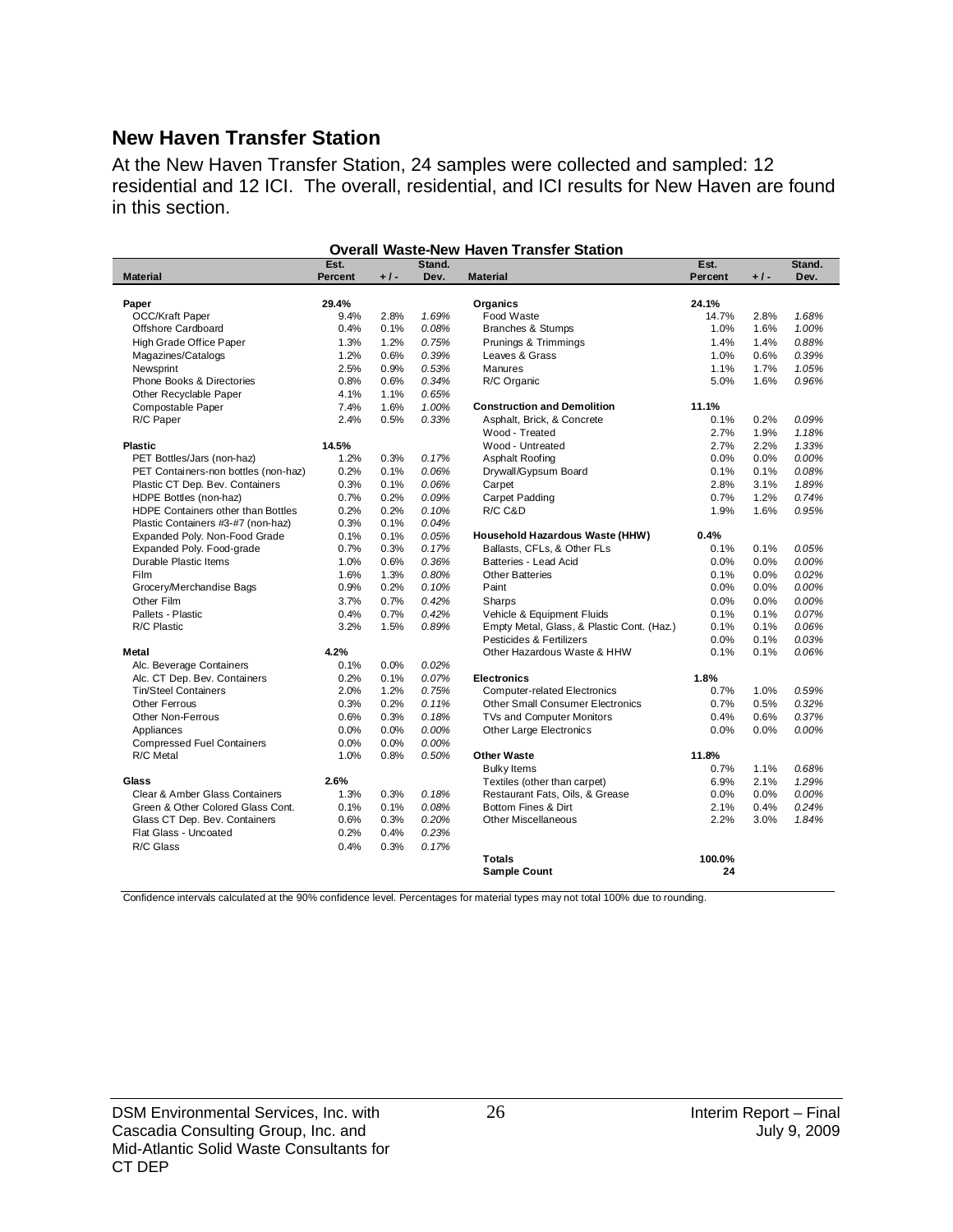#### **Residential Waste-New Haven Transfer Station**

|                                           | Est.           |       | Stand. |                                            | Est.           |       | Stand. |
|-------------------------------------------|----------------|-------|--------|--------------------------------------------|----------------|-------|--------|
| <b>Material</b>                           | <b>Percent</b> | $+1-$ | Dev.   | Material                                   | <b>Percent</b> | $+1-$ | Dev.   |
|                                           |                |       |        |                                            |                |       |        |
| Paper                                     | 27.1%          |       |        | Organics                                   | 26.6%          |       |        |
| <b>OCC/Kraft Paper</b>                    | 2.7%           | 0.8%  | 0.46%  | Food Waste                                 | 17.5%          | 3.1%  | 1.86%  |
| Offshore Cardboard                        | 0.5%           | 0.2%  | 0.13%  | <b>Branches &amp; Stumps</b>               | 0.0%           | 0.0%  | 0.00%  |
| High Grade Office Paper                   | 0.3%           | 0.2%  | 0.11%  | Prunings & Trimmings                       | 0.9%           | 0.8%  | 0.51%  |
| Magazines/Catalogs                        | 1.1%           | 0.7%  | 0.43%  | Leaves & Grass                             | 1.8%           | 1.1%  | 0.70%  |
| Newsprint                                 | 2.5%           | 0.7%  | 0.42%  | <b>Manures</b>                             | 0.0%           | 0.0%  | 0.00%  |
| Phone Books & Directories                 | 1.4%           | 1.0%  | 0.61%  | R/C Organic                                | 6.4%           | 2.0%  | 1.21%  |
| Other Recyclable Paper                    | 5.6%           | 1.7%  | 1.03%  |                                            |                |       |        |
| Compostable Paper                         | 9.9%           | 2.4%  | 1.48%  | <b>Construction and Demolition</b>         | 6.9%           |       |        |
| R/C Paper                                 | 3.0%           | 0.6%  | 0.39%  | Asphalt, Brick, & Concrete                 | 0.2%           | 0.3%  | 0.17%  |
|                                           |                |       |        | Wood - Treated                             | 2.2%           | 1.2%  | 0.70%  |
| <b>Plastic</b>                            | 15.3%          |       |        | Wood - Untreated                           | 1.5%           | 1.7%  | 1.06%  |
| PET Bottles/Jars (non-haz)                | 1.5%           | 0.3%  | 0.16%  | Asphalt Roofing                            | 0.0%           | 0.0%  | 0.00%  |
| PET Containers-non bottles (non-haz)      | 0.2%           | 0.1%  | 0.05%  | Drywall/Gypsum Board                       | 0.2%           | 0.2%  | 0.14%  |
| Plastic CT Dep. Bev. Containers           | 0.4%           | 0.1%  | 0.07%  | Carpet                                     | 1.3%           | 1.3%  | 0.80%  |
| HDPE Bottles (non-haz)                    | 0.9%           | 0.2%  | 0.14%  | Carpet Padding                             | 0.0%           | 0.0%  | 0.00%  |
| <b>HDPE Containers other than Bottles</b> | 0.1%           | 0.2%  | 0.11%  | R/C C&D                                    | 1.5%           | 1.8%  | 1.09%  |
| Plastic Containers #3-#7 (non-haz)        | 0.2%           | 0.1%  | 0.05%  |                                            |                |       |        |
| Expanded Poly. Non-Food Grade             | 0.2%           | 0.1%  | 0.09%  | Household Hazardous Waste (HHW)            | 0.4%           |       |        |
| Expanded Poly. Food-grade                 | 0.8%           | 0.2%  | 0.09%  | Ballasts, CFLs, & Other FLs                | 0.0%           | 0.0%  | 0.00%  |
| Durable Plastic Items                     | 1.2%           | 0.8%  | 0.46%  | Batteries - Lead Acid                      | 0.0%           | 0.0%  | 0.00%  |
| Film                                      | 0.9%           | 1.0%  | 0.58%  | <b>Other Batteries</b>                     | 0.1%           | 0.0%  | 0.02%  |
| Grocery/Merchandise Bags                  | 1.4%           | 0.3%  | 0.16%  | Paint                                      | 0.0%           | 0.0%  | 0.00%  |
| Other Film                                | 4.3%           | 0.6%  | 0.35%  | Sharps                                     | 0.0%           | 0.0%  | 0.00%  |
| Pallets - Plastic                         | 0.8%           | 1.2%  | 0.75%  | Vehicle & Equipment Fluids                 | 0.0%           | 0.0%  | 0.01%  |
| R/C Plastic                               | 2.2%           | 0.6%  | 0.36%  | Empty Metal, Glass, & Plastic Cont. (Haz.) | 0.2%           | 0.2%  | 0.11%  |
|                                           |                |       |        | Pesticides & Fertilizers                   | 0.0%           | 0.0%  | 0.00%  |
| Metal                                     | 3.9%           |       |        | Other Hazardous Waste & HHW                | 0.1%           | 0.1%  | 0.06%  |
| Alc. Beverage Containers                  | 0.1%           | 0.1%  | 0.03%  |                                            |                |       |        |
| Alc. CT Dep. Bev. Containers              | 0.4%           | 0.2%  | 0.12%  | <b>Electronics</b>                         | 2.1%           |       |        |
| Tin/Steel Containers                      | 1.6%           | 0.2%  | 0.14%  | <b>Computer-related Electronics</b>        | 0.2%           | 0.2%  | 0.10%  |
| <b>Other Ferrous</b>                      | 0.4%           | 0.3%  | 0.18%  | <b>Other Small Consumer Electronics</b>    | 1.3%           | 0.9%  | 0.56%  |
| Other Non-Ferrous                         | 0.6%           | 0.2%  | 0.14%  | TVs and Computer Monitors                  | 0.7%           | 1.1%  | 0.65%  |
| Appliances                                | 0.0%           | 0.0%  | 0.00%  | <b>Other Large Electronics</b>             | 0.0%           | 0.0%  | 0.00%  |
| <b>Compressed Fuel Containers</b>         | 0.0%           | 0.0%  | 0.00%  |                                            |                |       |        |
| R/C Metal                                 | 0.8%           | 0.5%  | 0.30%  | <b>Other Waste</b>                         | 15.1%          |       |        |
|                                           |                |       |        | <b>Bulky Items</b>                         | 0.0%           | 0.0%  | 0.00%  |
| Glass                                     | 2.7%           |       |        | Textiles (other than carpet)               | 11.7%          | 3.8%  | 2.29%  |
| Clear & Amber Glass Containers            | 1.5%           | 0.4%  | 0.27%  | Restaurant Fats, Oils, & Grease            | 0.0%           | 0.0%  | 0.00%  |
| Green & Other Colored Glass Cont.         | 0.1%           | 0.1%  | 0.06%  | Bottom Fines & Dirt                        | 3.0%           | 0.6%  | 0.34%  |
| Glass CT Dep. Bev. Containers             | 0.6%           | 0.5%  | 0.28%  | <b>Other Miscellaneous</b>                 | 0.4%           | 0.2%  | 0.14%  |
| Flat Glass - Uncoated                     | 0.0%           | 0.0%  | 0.00%  |                                            |                |       |        |
| R/C Glass                                 | 0.5%           | 0.5%  | 0.29%  |                                            |                |       |        |
|                                           |                |       |        | <b>Totals</b>                              | 100.0%         |       |        |
|                                           |                |       |        | <b>Sample Count</b>                        | 12             |       |        |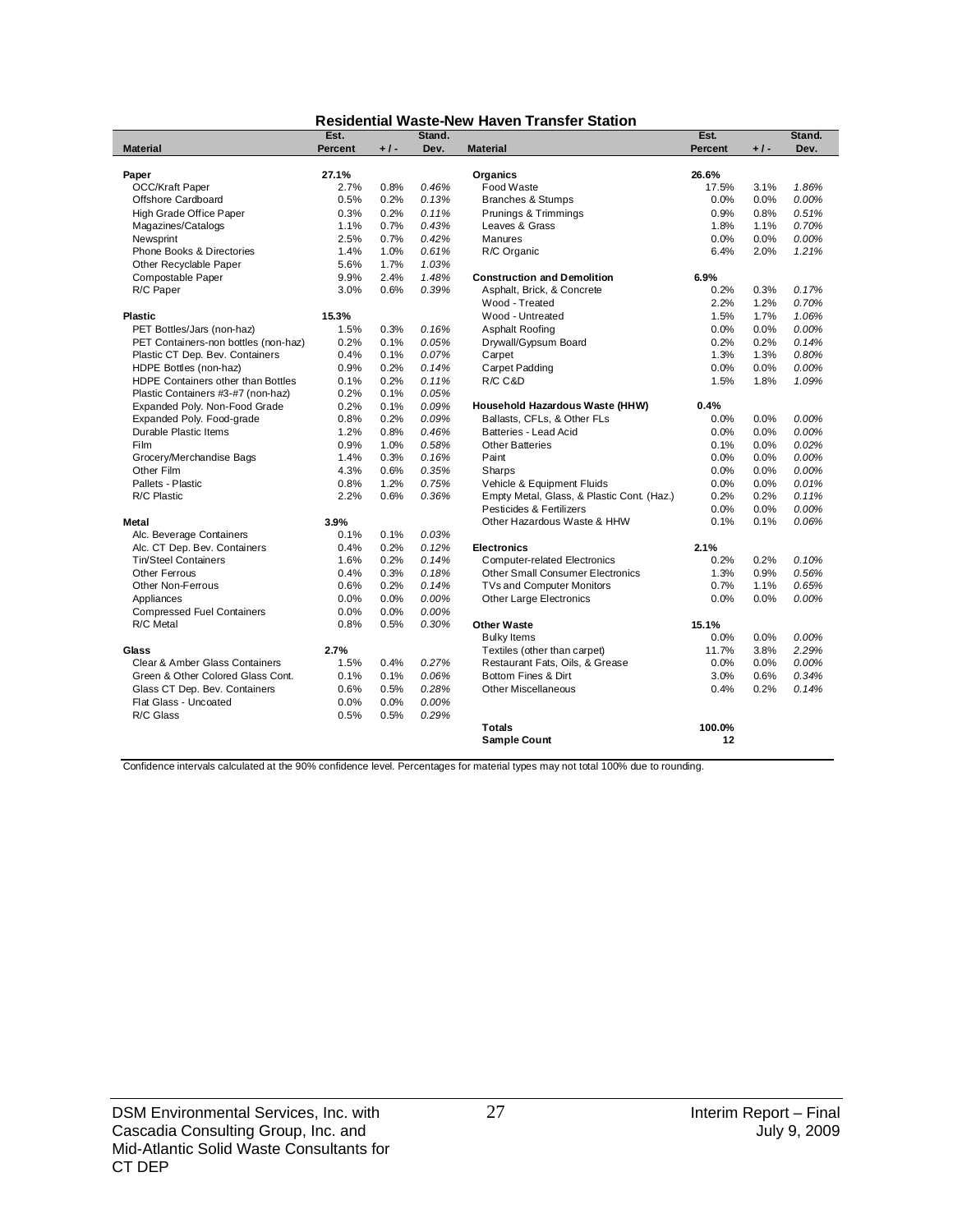| <b>ICI Waste-New Haven Transfer Station</b> |  |  |
|---------------------------------------------|--|--|
|                                             |  |  |

|                                           | Est.    |       | Stand. |                                            | Est.           |      | Stand. |
|-------------------------------------------|---------|-------|--------|--------------------------------------------|----------------|------|--------|
| <b>Material</b>                           | Percent | + / - | Dev.   | <b>Material</b>                            | <b>Percent</b> | +1-  | Dev.   |
|                                           |         |       |        |                                            |                |      |        |
| Paper                                     | 32.4%   |       |        | Organics                                   | 20.9%          |      |        |
| <b>OCC/Kraft Paper</b>                    | 17.9%   | 6.3%  | 3.80%  | Food Waste                                 | 11.0%          | 4.9% | 3.01%  |
| Offshore Cardboard                        | 0.2%    | 0.2%  | 0.10%  | <b>Branches &amp; Stumps</b>               | 2.2%           | 3.7% | 2.28%  |
| High Grade Office Paper                   | 2.5%    | 2.8%  | 1.70%  | Prunings & Trimmings                       | 2.1%           | 3.1% | 1.90%  |
| Magazines/Catalogs                        | 1.3%    | 1.2%  | 0.71%  | Leaves & Grass                             | 0.0%           | 0.0% | 0.00%  |
| Newsprint                                 | 2.5%    | 1.8%  | 1.08%  | <b>Manures</b>                             | 2.4%           | 3.9% | 2.39%  |
| Phone Books & Directories                 | 0.0%    | 0.0%  | 0.00%  | R/C Organic                                | 3.1%           | 2.6% | 1.55%  |
| Other Recyclable Paper                    | 2.2%    | 1.1%  | 0.68%  |                                            |                |      |        |
| Compostable Paper                         | 4.2%    | 2.1%  | 1.26%  | <b>Construction and Demolition</b>         | 16.6%          |      |        |
| R/C Paper                                 | 1.5%    | 0.9%  | 0.57%  | Asphalt, Brick, & Concrete                 | $0.0\%$        | 0.0% | 0.00%  |
|                                           |         |       |        | Wood - Treated                             | 3.4%           | 4.2% | 2.53%  |
| <b>Plastic</b>                            | 13.5%   |       |        | Wood - Untreated                           | 4.3%           | 4.5% | 2.72%  |
| PET Bottles/Jars (non-haz)                | 0.8%    | 0.5%  | 0.32%  | Asphalt Roofing                            | 0.0%           | 0.0% | 0.00%  |
| PET Containers-non bottles (non-haz)      | 0.3%    | 0.2%  | 0.12%  | Drywall/Gypsum Board                       | 0.0%           | 0.0% | 0.03%  |
| Plastic CT Dep. Bev. Containers           | 0.2%    | 0.2%  | 0.09%  | Carpet                                     | 4.8%           | 6.9% | 4.18%  |
| HDPE Bottles (non-haz)                    | 0.5%    | 0.2%  | 0.12%  | <b>Carpet Padding</b>                      | 1.7%           | 2.8% | 1.69%  |
| <b>HDPE Containers other than Bottles</b> | 0.2%    | 0.3%  | 0.18%  | R/C C&D                                    | 2.4%           | 2.7% | 1.65%  |
| Plastic Containers #3-#7 (non-haz)        | 0.3%    | 0.1%  | 0.08%  |                                            |                |      |        |
| Expanded Poly. Non-Food Grade             | 0.0%    | 0.0%  | 0.01%  | Household Hazardous Waste (HHW)            | 0.5%           |      |        |
| Expanded Poly. Food-grade                 | 0.5%    | 0.6%  | 0.36%  | Ballasts, CFLs, & Other FLs                | 0.1%           | 0.2% | 0.12%  |
| Durable Plastic Items                     | 0.9%    | 1.0%  | 0.58%  | Batteries - Lead Acid                      | 0.0%           | 0.0% | 0.00%  |
| Film                                      | 2.4%    | 2.7%  | 1.67%  | <b>Other Batteries</b>                     | 0.1%           | 0.1% | 0.05%  |
| Grocery/Merchandise Bags                  | 0.3%    | 0.1%  | 0.09%  | Paint                                      | 0.0%           | 0.0% | 0.00%  |
| Other Film                                | 2.9%    | 1.4%  | 0.83%  | Sharps                                     | 0.0%           | 0.0% | 0.00%  |
| Pallets - Plastic                         | 0.0%    | 0.0%  | 0.00%  | Vehicle & Equipment Fluids                 | 0.2%           | 0.3% | 0.17%  |
| R/C Plastic                               | 4.3%    | 3.3%  | 1.98%  | Empty Metal, Glass, & Plastic Cont. (Haz.) | 0.0%           | 0.0% | 0.00%  |
|                                           |         |       |        | Pesticides & Fertilizers                   | 0.1%           | 0.1% | 0.08%  |
| Metal                                     | 4.6%    |       |        | Other Hazardous Waste & HHW                | 0.1%           | 0.2% | 0.10%  |
| Alc. Beverage Containers                  | 0.0%    | 0.0%  | 0.02%  |                                            |                |      |        |
| Alc. CT Dep. Bev. Containers              | 0.1%    | 0.0%  | 0.01%  | <b>Electronics</b>                         | 1.3%           |      |        |
| <b>Tin/Steel Containers</b>               | 2.5%    | 2.8%  | 1.71%  | <b>Computer-related Electronics</b>        | 1.3%           | 2.2% | 1.34%  |
| <b>Other Ferrous</b>                      | 0.2%    | 0.2%  | 0.11%  | <b>Other Small Consumer Electronics</b>    | 0.0%           | 0.0% | 0.01%  |
| <b>Other Non-Ferrous</b>                  | 0.5%    | 0.6%  | 0.37%  | TVs and Computer Monitors                  | 0.0%           | 0.0% | 0.00%  |
| Appliances                                | $0.0\%$ | 0.0%  | 0.00%  | Other Large Electronics                    | 0.0%           | 0.0% | 0.00%  |
| <b>Compressed Fuel Containers</b>         | 0.0%    | 0.0%  | 0.00%  |                                            |                |      |        |
| R/C Metal                                 | 1.3%    | 1.8%  | 1.07%  | <b>Other Waste</b>                         | 7.6%           |      |        |
|                                           |         |       |        | <b>Bulky Items</b>                         | 1.5%           | 2.6% | 1.56%  |
| Glass                                     | 2.6%    |       |        | Textiles (other than carpet)               | 0.6%           | 0.5% | 0.30%  |
| Clear & Amber Glass Containers            | 1.1%    | 0.4%  | 0.22%  | Restaurant Fats, Oils, & Grease            | 0.0%           | 0.0% | 0.00%  |
| Green & Other Colored Glass Cont.         | 0.2%    | 0.2%  | 0.15%  | Bottom Fines & Dirt                        | 1.0%           | 0.5% | 0.31%  |
| Glass CT Dep. Bev. Containers             | 0.6%    | 0.4%  | 0.27%  | <b>Other Miscellaneous</b>                 | 4.4%           | 6.9% | 4.19%  |
| Flat Glass - Uncoated                     | 0.5%    | 0.9%  | 0.53%  |                                            |                |      |        |
| R/C Glass                                 | 0.2%    | 0.2%  | 0.09%  |                                            |                |      |        |
|                                           |         |       |        | <b>Totals</b>                              | 100.0%         |      |        |
|                                           |         |       |        | <b>Sample Count</b>                        | 12             |      |        |
|                                           |         |       |        |                                            |                |      |        |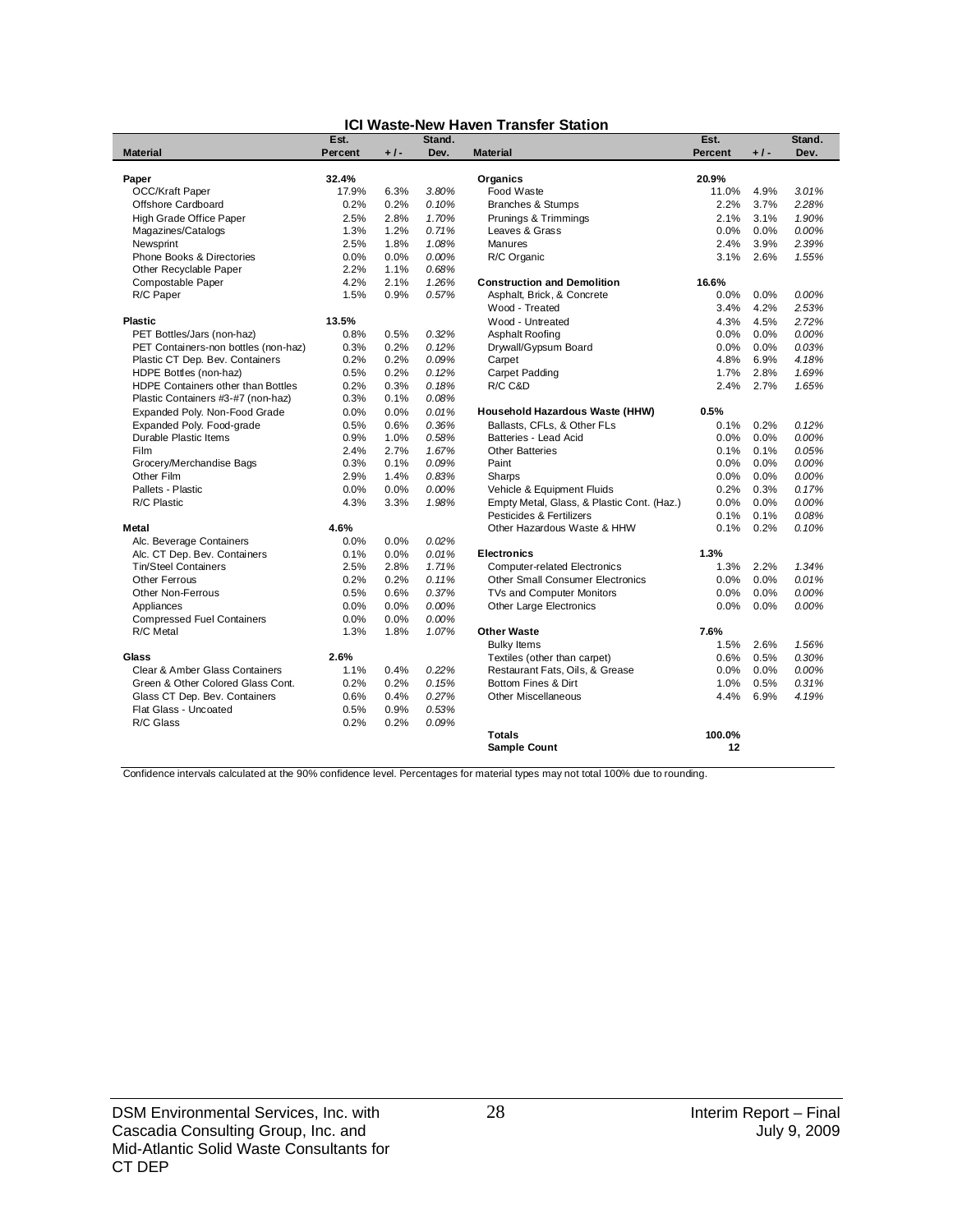### **CRRA Southeast Project (Preston)**

At the CRRA Southeast Project facility, 23 samples were collected and sampled: 12 residential and 11 ICI. The overall, residential, and ICI results for the CRRA Southeast Project are found in this section.

| <b>Overall Waste-CRRA Southeast Project (Preston)</b> |               |       |        |                                            |                |      |        |  |  |  |  |  |
|-------------------------------------------------------|---------------|-------|--------|--------------------------------------------|----------------|------|--------|--|--|--|--|--|
|                                                       | Est.          |       | Stand. |                                            | Est.           |      | Stand. |  |  |  |  |  |
| <b>Material</b>                                       | Percent       | $+1-$ | Dev.   | <b>Material</b>                            | <b>Percent</b> | +1-  | Dev.   |  |  |  |  |  |
|                                                       |               |       |        |                                            |                |      |        |  |  |  |  |  |
| Paper                                                 | 27.7%<br>6.0% |       |        | Organics                                   | 25.6%          |      |        |  |  |  |  |  |
| OCC/Kraft Paper                                       |               | 1.6%  | 0.95%  | Food Waste                                 | 19.6%          | 4.0% | 2.40%  |  |  |  |  |  |
| Offshore Cardboard                                    | 0.4%          | 0.3%  | 0.19%  | Branches & Stumps                          | 0.0%           | 0.0% | 0.00%  |  |  |  |  |  |
| High Grade Office Paper                               | 2.2%          | 1.1%  | 0.66%  | Prunings & Trimmings                       | 1.3%           | 1.3% | 0.78%  |  |  |  |  |  |
| Magazines/Catalogs                                    | 1.5%          | 0.5%  | 0.33%  | Leaves & Grass                             | 0.5%           | 0.8% | 0.48%  |  |  |  |  |  |
| Newsprint                                             | 1.3%          | 0.6%  | 0.36%  | <b>Manures</b>                             | 0.0%           | 0.0% | 0.00%  |  |  |  |  |  |
| Phone Books & Directories                             | 0.2%          | 0.2%  | 0.09%  | R/C Organic                                | 4.2%           | 1.6% | 0.99%  |  |  |  |  |  |
| Other Recyclable Paper                                | 4.2%          | 0.8%  | 0.48%  |                                            |                |      |        |  |  |  |  |  |
| Compostable Paper                                     | 9.1%          | 2.2%  | 1.31%  | <b>Construction and Demolition</b>         | 10.9%          |      |        |  |  |  |  |  |
| R/C Paper                                             | 2.9%          | 1.0%  | 0.60%  | Asphalt, Brick, & Concrete                 | $0.0\%$        | 0.0% | 0.00%  |  |  |  |  |  |
|                                                       |               |       |        | Wood - Treated                             | 5.2%           | 3.4% | 2.05%  |  |  |  |  |  |
| <b>Plastic</b>                                        | 15.3%         |       |        | Wood - Untreated                           | 1.3%           | 1.5% | 0.90%  |  |  |  |  |  |
| PET Bottles/Jars (non-haz)                            | 0.8%          | 0.3%  | 0.19%  | Asphalt Roofing                            | 0.0%           | 0.0% | 0.00%  |  |  |  |  |  |
| PET Containers-non bottles (non-haz)                  | 0.1%          | 0.1%  | 0.03%  | Drywall/Gypsum Board                       | $0.0\%$        | 0.0% | 0.00%  |  |  |  |  |  |
| Plastic CT Dep. Bev. Containers                       | 0.2%          | 0.1%  | 0.05%  | Carpet                                     | 2.3%           | 1.9% | 1.13%  |  |  |  |  |  |
| HDPE Bottles (non-haz)                                | 0.5%          | 0.2%  | 0.10%  | Carpet Padding                             | 0.8%           | 0.9% | 0.55%  |  |  |  |  |  |
| HDPE Containers other than Bottles                    | 0.1%          | 0.1%  | 0.08%  | R/C C&D                                    | 1.3%           | 1.4% | 0.84%  |  |  |  |  |  |
| Plastic Containers #3-#7 (non-haz)                    | 1.1%          | 0.8%  | 0.48%  |                                            |                |      |        |  |  |  |  |  |
| Expanded Poly. Non-Food Grade                         | 0.5%          | 0.5%  | 0.30%  | Household Hazardous Waste (HHW)            | 1.0%           |      |        |  |  |  |  |  |
| Expanded Poly. Food-grade                             | 0.7%          | 0.2%  | 0.12%  | Ballasts, CFLs, & Other FLs                | 0.0%           | 0.0% | 0.00%  |  |  |  |  |  |
| Durable Plastic Items                                 | 2.4%          | 1.4%  | 0.87%  | Batteries - Lead Acid                      | 0.0%           | 0.0% | 0.00%  |  |  |  |  |  |
| <b>Film</b>                                           | 0.2%          | 0.1%  | 0.09%  | <b>Other Batteries</b>                     | 0.1%           | 0.0% | 0.02%  |  |  |  |  |  |
| Grocery/Merchandise Bags                              | 0.5%          | 0.1%  | 0.09%  | Paint                                      | $0.0\%$        | 0.0% | 0.00%  |  |  |  |  |  |
| Other Film                                            | 4.6%          | 1.0%  | 0.64%  | Sharps                                     | 0.0%           | 0.0% | 0.00%  |  |  |  |  |  |
| Pallets - Plastic                                     | 0.0%          | 0.0%  | 0.00%  | Vehicle & Equipment Fluids                 | 0.1%           | 0.2% | 0.11%  |  |  |  |  |  |
| R/C Plastic                                           | 3.6%          | 2.7%  | 1.64%  | Empty Metal, Glass, & Plastic Cont. (Haz.) | 0.6%           | 0.5% | 0.28%  |  |  |  |  |  |
|                                                       |               |       |        | Pesticides & Fertilizers                   | $0.0\%$        | 0.0% | 0.00%  |  |  |  |  |  |
| Metal                                                 | 4.8%          |       |        | Other Hazardous Waste & HHW                | 0.2%           | 0.3% | 0.15%  |  |  |  |  |  |
| Alc. Beverage Containers                              | 0.0%          | 0.0%  | 0.01%  |                                            |                |      |        |  |  |  |  |  |
| Alc. CT Dep. Bev. Containers                          | 0.1%          | 0.1%  | 0.04%  | <b>Electronics</b>                         | 1.9%           |      |        |  |  |  |  |  |
| <b>Tin/Steel Containers</b>                           | 0.5%          | 0.2%  | 0.10%  | <b>Computer-related Electronics</b>        | 0.2%           | 0.4% | 0.25%  |  |  |  |  |  |
| Other Ferrous                                         | 0.5%          | 0.3%  | 0.20%  | Other Small Consumer Electronics           | 0.5%           | 0.4% | 0.23%  |  |  |  |  |  |
| <b>Other Non-Ferrous</b>                              | 0.4%          | 0.1%  | 0.08%  | TVs and Computer Monitors                  | 0.8%           | 1.4% | 0.84%  |  |  |  |  |  |
| Appliances                                            | 2.5%          | 2.7%  | 1.64%  | Other Large Electronics                    | 0.4%           | 0.6% | 0.37%  |  |  |  |  |  |
| <b>Compressed Fuel Containers</b>                     | 0.0%          | 0.0%  | 0.00%  |                                            |                |      |        |  |  |  |  |  |
| R/C Metal                                             | 0.7%          | 0.4%  | 0.26%  | <b>Other Waste</b>                         | 10.9%          |      |        |  |  |  |  |  |
|                                                       |               |       |        | <b>Bulky Items</b>                         | 4.0%           | 4.2% | 2.56%  |  |  |  |  |  |
| Glass                                                 | 1.9%          |       |        | Textiles (other than carpet)               | 3.0%           | 1.2% | 0.74%  |  |  |  |  |  |
| Clear & Amber Glass Containers                        | 1.0%          | 0.4%  | 0.26%  | Restaurant Fats, Oils, & Grease            | 0.0%           | 0.0% | 0.00%  |  |  |  |  |  |
| Green & Other Colored Glass Cont.                     | 0.3%          | 0.3%  | 0.18%  | Bottom Fines & Dirt                        | 1.5%           | 0.5% | 0.30%  |  |  |  |  |  |
| Glass CT Dep. Bev. Containers                         | 0.3%          | 0.3%  | 0.17%  | <b>Other Miscellaneous</b>                 | 2.3%           | 1.2% | 0.70%  |  |  |  |  |  |
| Flat Glass - Uncoated                                 | 0.0%          | 0.0%  | 0.00%  |                                            |                |      |        |  |  |  |  |  |
| R/C Glass                                             | 0.2%          | 0.2%  | 0.11%  |                                            |                |      |        |  |  |  |  |  |
|                                                       |               |       |        | <b>Totals</b>                              | 100.0%         |      |        |  |  |  |  |  |
|                                                       |               |       |        | <b>Sample Count</b>                        | 23             |      |        |  |  |  |  |  |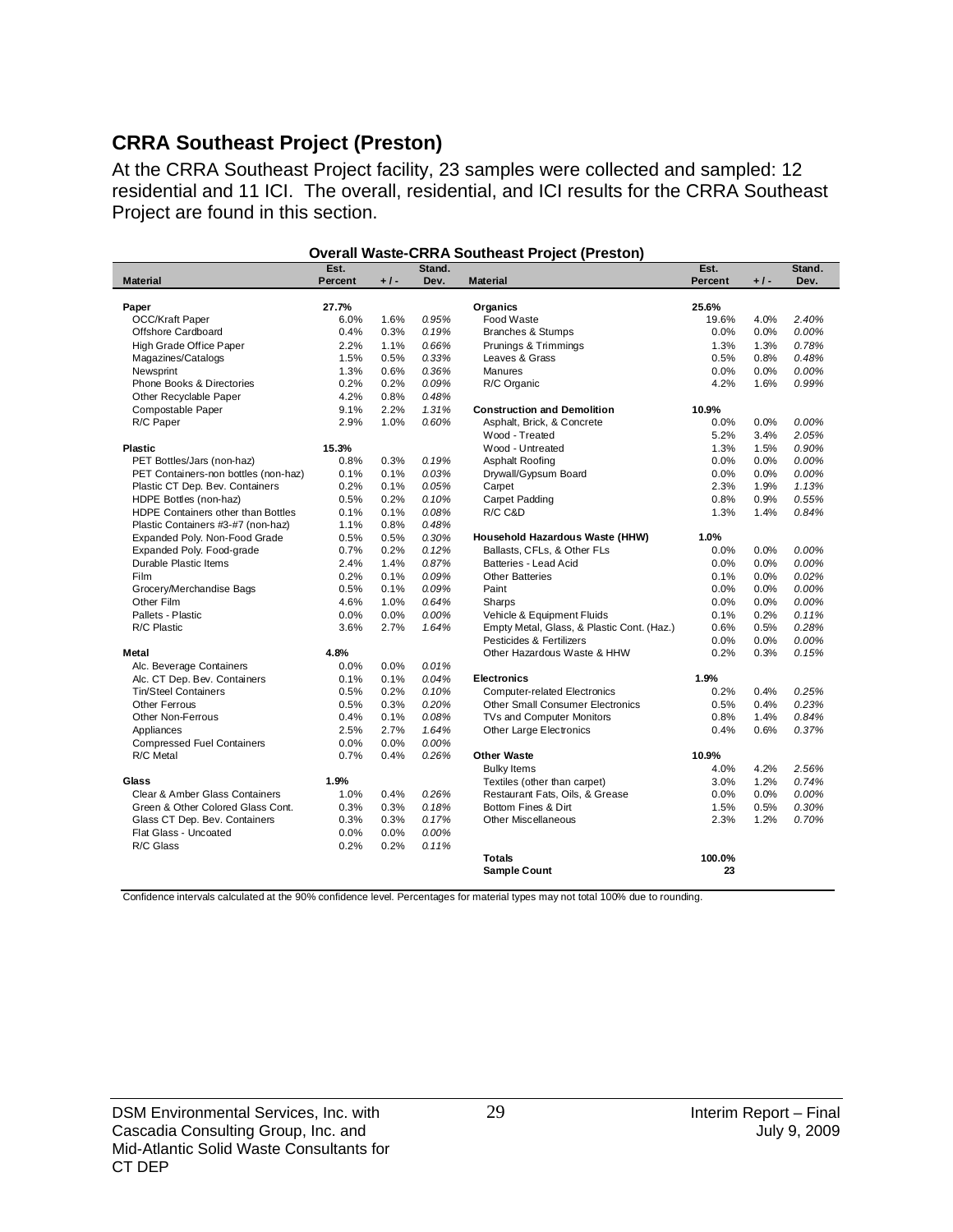### **Residential Waste-CRRA Southeast Project (Preston)**

|                                           | Est.    |      | Stand. |                                            | Est.           |       | Stand. |
|-------------------------------------------|---------|------|--------|--------------------------------------------|----------------|-------|--------|
| <b>Material</b>                           | Percent | +1-  | Dev.   | <b>Material</b>                            | <b>Percent</b> | + / - | Dev.   |
|                                           |         |      |        |                                            |                |       |        |
| Paper                                     | 23.6%   |      |        | Organics                                   | 24.9%          |       |        |
| <b>OCC/Kraft Paper</b>                    | 3.9%    | 2.2% | 1.36%  | Food Waste                                 | 15.3%          | 6.2%  | 3.75%  |
| Offshore Cardboard                        | 0.6%    | 0.6% | 0.35%  | <b>Branches &amp; Stumps</b>               | 0.0%           | 0.0%  | 0.00%  |
| High Grade Office Paper                   | 1.9%    | 1.6% | 0.96%  | Prunings & Trimmings                       | 1.9%           | 2.3%  | 1.40%  |
| Magazines/Catalogs                        | 1.3%    | 0.6% | 0.36%  | Leaves & Grass                             | 0.9%           | 1.4%  | 0.88%  |
| Newsprint                                 | 1.0%    | 0.3% | 0.21%  | Manures                                    | 0.0%           | 0.0%  | 0.00%  |
| Phone Books & Directories                 | 0.4%    | 0.3% | 0.16%  | R/C Organic                                | 6.8%           | 2.8%  | 1.72%  |
| Other Recyclable Paper                    | 3.6%    | 1.0% | 0.58%  |                                            |                |       |        |
| Compostable Paper                         | 8.4%    | 2.2% | 1.37%  | <b>Construction and Demolition</b>         | 12.8%          |       |        |
| R/C Paper                                 | 2.4%    | 1.0% | 0.63%  | Asphalt, Brick, & Concrete                 | 0.0%           | 0.0%  | 0.00%  |
|                                           |         |      |        | Wood - Treated                             | 5.1%           | 4.5%  | 2.72%  |
| <b>Plastic</b>                            | 13.0%   |      |        | Wood - Untreated                           | 1.0%           | 1.2%  | 0.75%  |
| PET Bottles/Jars (non-haz)                | 0.6%    | 0.3% | 0.15%  | Asphalt Roofing                            | 0.0%           | 0.0%  | 0.00%  |
| PET Containers-non bottles (non-haz)      | 0.1%    | 0.1% | 0.05%  | Drywall/Gypsum Board                       | 0.0%           | 0.0%  | 0.00%  |
| Plastic CT Dep. Bev. Containers           | 0.2%    | 0.1% | 0.06%  | Carpet                                     | 4.2%           | 3.4%  | 2.06%  |
| HDPE Bottles (non-haz)                    | 0.5%    | 0.3% | 0.17%  | <b>Carpet Padding</b>                      | 1.4%           | 1.6%  | 1.00%  |
| <b>HDPE Containers other than Bottles</b> | 0.1%    | 0.1% | 0.08%  | R/C C&D                                    | 1.2%           | 1.4%  | 0.82%  |
| Plastic Containers #3-#7 (non-haz)        | 0.6%    | 0.2% | 0.14%  |                                            |                |       |        |
| Expanded Poly. Non-Food Grade             | 0.1%    | 0.1% | 0.03%  | Household Hazardous Waste (HHW)            | 0.2%           |       |        |
| Expanded Poly. Food-grade                 | 0.5%    | 0.2% | 0.14%  | Ballasts, CFLs, & Other FLs                | 0.0%           | 0.0%  | 0.00%  |
| Durable Plastic Items                     | 3.3%    | 2.3% | 1.39%  | Batteries - Lead Acid                      | 0.0%           | 0.0%  | 0.00%  |
| Film                                      |         | 0.2% |        | <b>Other Batteries</b>                     |                |       |        |
|                                           | 0.2%    |      | 0.15%  |                                            | 0.1%           | 0.1%  | 0.03%  |
| Grocery/Merchandise Bags                  | 0.5%    | 0.2% | 0.14%  | Paint                                      | 0.0%           | 0.0%  | 0.00%  |
| Other Film                                | 4.0%    | 1.3% | 0.77%  | Sharps                                     | 0.0%           | 0.0%  | 0.00%  |
| Pallets - Plastic                         | 0.0%    | 0.0% | 0.00%  | Vehicle & Equipment Fluids                 | 0.0%           | 0.0%  | 0.00%  |
| R/C Plastic                               | 2.2%    | 1.0% | 0.62%  | Empty Metal, Glass, & Plastic Cont. (Haz.) | 0.0%           | 0.0%  | 0.01%  |
|                                           |         |      |        | Pesticides & Fertilizers                   | 0.0%           | 0.0%  | 0.00%  |
| Metal                                     | 6.7%    |      |        | Other Hazardous Waste & HHW                | 0.1%           | 0.1%  | 0.06%  |
| Alc. Beverage Containers                  | 0.0%    | 0.0% | 0.01%  |                                            |                |       |        |
| Alc. CT Dep. Bev. Containers              | 0.1%    | 0.1% | 0.04%  | <b>Electronics</b>                         | 1.9%           |       |        |
| Tin/Steel Containers                      | 0.6%    | 0.3% | 0.17%  | <b>Computer-related Electronics</b>        | 0.5%           | 0.7%  | 0.45%  |
| Other Ferrous                             | 0.4%    | 0.5% | 0.32%  | <b>Other Small Consumer Electronics</b>    | 0.7%           | 0.7%  | 0.40%  |
| Other Non-Ferrous                         | 0.4%    | 0.2% | 0.12%  | TVs and Computer Monitors                  | 0.0%           | 0.0%  | 0.00%  |
| Appliances                                | 4.5%    | 4.9% | 2.98%  | <b>Other Large Electronics</b>             | 0.7%           | 1.1%  | 0.68%  |
| <b>Compressed Fuel Containers</b>         | 0.0%    | 0.0% | 0.00%  |                                            |                |       |        |
| R/C Metal                                 | 0.7%    | 0.5% | 0.30%  | <b>Other Waste</b>                         | 14.7%          |       |        |
|                                           |         |      |        | <b>Bulky Items</b>                         | 7.3%           | 7.7%  | 4.67%  |
| Glass                                     | 2.2%    |      |        | Textiles (other than carpet)               | 4.3%           | 1.8%  | 1.08%  |
| Clear & Amber Glass Containers            | 1.2%    | 0.4% | 0.26%  | Restaurant Fats, Oils, & Grease            | 0.0%           | 0.0%  | 0.00%  |
| Green & Other Colored Glass Cont.         | 0.3%    | 0.4% | 0.27%  | Bottom Fines & Dirt                        | 1.1%           | 0.5%  | 0.32%  |
| Glass CT Dep. Bev. Containers             | 0.3%    | 0.3% | 0.17%  | <b>Other Miscellaneous</b>                 | 2.0%           | 1.5%  | 0.93%  |
| Flat Glass - Uncoated                     | 0.0%    | 0.0% | 0.00%  |                                            |                |       |        |
| R/C Glass                                 | 0.4%    | 0.3% | 0.21%  |                                            |                |       |        |
|                                           |         |      |        | <b>Totals</b>                              | 100.0%         |       |        |
|                                           |         |      |        | <b>Sample Count</b>                        | 12             |       |        |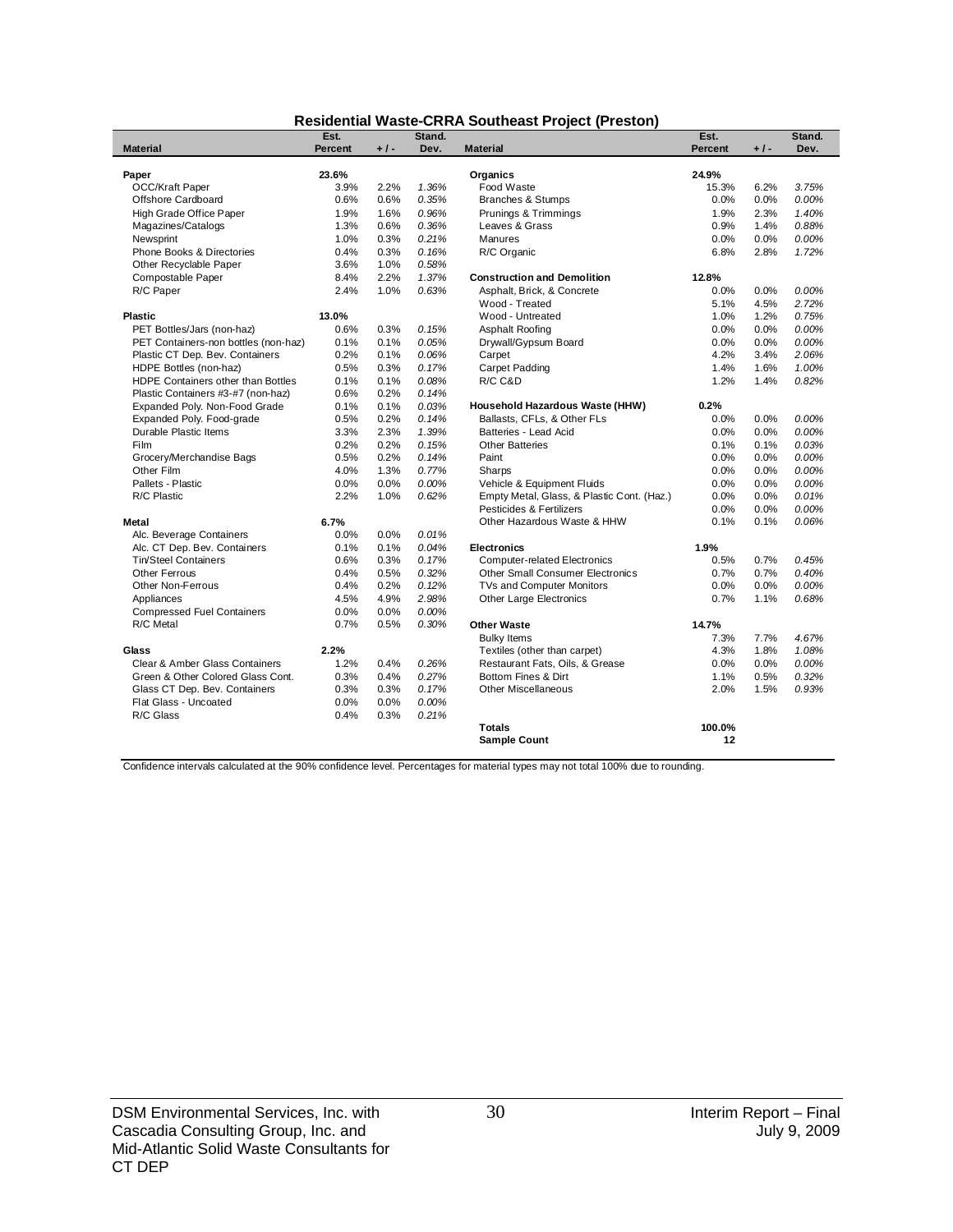### **ICI Waste-CRRA Southeast Project (Preston)**

|                                      | Est.    |       | Stand. |                                            | Est.           |       | Stand. |
|--------------------------------------|---------|-------|--------|--------------------------------------------|----------------|-------|--------|
| <b>Material</b>                      | Percent | $+1-$ | Dev.   | <b>Material</b>                            | <b>Percent</b> | $+1-$ | Dev.   |
|                                      |         |       |        |                                            |                |       |        |
| Paper                                | 32.6%   |       |        | Organics                                   | 26.4%          |       |        |
| OCC/Kraft Paper                      | 8.4%    | 2.2%  | 1.33%  | Food Waste                                 | 24.8%          | 4.5%  | 2.75%  |
| Offshore Cardboard                   | 0.1%    | 0.1%  | 0.05%  | Branches & Stumps                          | 0.0%           | 0.0%  | 0.00%  |
| High Grade Office Paper              | 2.5%    | 1.4%  | 0.88%  | Prunings & Trimmings                       | 0.5%           | 0.6%  | 0.34%  |
| Magazines/Catalogs                   | 1.8%    | 1.0%  | 0.58%  | Leaves & Grass                             | 0.0%           | 0.0%  | 0.01%  |
| Newsprint                            | 1.6%    | 1.2%  | 0.75%  | Manures                                    | 0.0%           | 0.0%  | 0.00%  |
| Phone Books & Directories            | 0.1%    | 0.1%  | 0.07%  | R/C Organic                                | 1.1%           | 1.1%  | 0.69%  |
| Other Recyclable Paper               | 4.9%    | 1.3%  | 0.81%  |                                            |                |       |        |
| Compostable Paper                    | 9.9%    | 3.9%  | 2.38%  | <b>Construction and Demolition</b>         | 8.6%           |       |        |
| R/C Paper                            | 3.4%    | 1.8%  | 1.10%  | Asphalt, Brick, & Concrete                 | 0.0%           | 0.0%  | 0.00%  |
|                                      |         |       |        | Wood - Treated                             | 5.3%           | 5.1%  | 3.12%  |
| <b>Plastic</b>                       | 18.1%   |       |        | Wood - Untreated                           | 1.8%           | 2.9%  | 1.79%  |
| PET Bottles/Jars (non-haz)           | 1.1%    | 0.6%  | 0.37%  | Asphalt Roofing                            | 0.0%           | 0.0%  | 0.00%  |
| PET Containers-non bottles (non-haz) | 0.1%    | 0.1%  | 0.04%  | Drywall/Gypsum Board                       | 0.0%           | 0.0%  | 0.00%  |
| Plastic CT Dep. Bev. Containers      | 0.2%    | 0.1%  | 0.08%  | Carpet                                     | 0.0%           | 0.0%  | 0.00%  |
| HDPE Bottles (non-haz)               | 0.5%    | 0.1%  | 0.05%  | <b>Carpet Padding</b>                      | 0.0%           | 0.0%  | 0.00%  |
| HDPE Containers other than Bottles   | 0.2%    | 0.2%  | 0.15%  | R/C C&D                                    | 1.6%           | 2.6%  | 1.57%  |
| Plastic Containers #3-#7 (non-haz)   | 1.6%    | 1.7%  | 1.05%  |                                            |                |       |        |
| Expanded Poly. Non-Food Grade        | 0.9%    | 1.1%  | 0.66%  | Household Hazardous Waste (HHW)            | 1.9%           |       |        |
| Expanded Poly. Food-grade            | 0.9%    | 0.4%  | 0.21%  | Ballasts, CFLs, & Other FLs                | 0.0%           | 0.0%  | 0.00%  |
| Durable Plastic Items                | 1.3%    | 1.5%  | 0.94%  | Batteries - Lead Acid                      | 0.0%           | 0.0%  | 0.00%  |
| Film                                 | 0.1%    | 0.1%  | 0.07%  | <b>Other Batteries</b>                     | 0.0%           | 0.0%  | 0.02%  |
| Grocery/Merchandise Bags             | 0.3%    | 0.2%  | 0.10%  | Paint                                      | 0.0%           | 0.0%  | 0.00%  |
| Other Film                           | 5.4%    | 1.7%  | 1.06%  | Sharps                                     | 0.0%           | 0.0%  | 0.00%  |
| Pallets - Plastic                    | 0.0%    | 0.0%  | 0.00%  | Vehicle & Equipment Fluids                 | 0.2%           | 0.4%  | 0.25%  |
| R/C Plastic                          | 5.4%    | 5.9%  | 3.56%  | Empty Metal, Glass, & Plastic Cont. (Haz.) | 1.3%           | 1.0%  | 0.63%  |
|                                      |         |       |        | Pesticides & Fertilizers                   | 0.0%           | 0.0%  | 0.00%  |
| <b>Metal</b>                         | 2.6%    |       |        | Other Hazardous Waste & HHW                | 0.3%           | 0.5%  | 0.33%  |
| Alc. Beverage Containers             | 0.0%    | 0.0%  | 0.02%  |                                            |                |       |        |
| Alc. CT Dep. Bev. Containers         | 0.2%    | 0.1%  | 0.08%  | <b>Electronics</b>                         | 2.0%           |       |        |
| <b>Tin/Steel Containers</b>          | 0.5%    | 0.2%  | 0.10%  | <b>Computer-related Electronics</b>        | 0.0%           | 0.0%  | 0.00%  |
| <b>Other Ferrous</b>                 | 0.6%    | 0.3%  | 0.21%  | <b>Other Small Consumer Electronics</b>    | 0.2%           | 0.3%  | 0.16%  |
| <b>Other Non-Ferrous</b>             | 0.5%    | 0.2%  | 0.10%  | TVs and Computer Monitors                  | 1.8%           | 3.1%  | 1.87%  |
|                                      |         |       | 0.00%  |                                            |                |       |        |
| Appliances                           | 0.0%    | 0.0%  |        | Other Large Electronics                    | 0.0%           | 0.0%  | 0.00%  |
| <b>Compressed Fuel Containers</b>    | 0.0%    | 0.0%  | 0.00%  |                                            |                |       |        |
| R/C Metal                            | 0.8%    | 0.7%  | 0.45%  | <b>Other Waste</b>                         | 6.2%           |       |        |
|                                      |         |       |        | <b>Bulky Items</b>                         | 0.0%           | 0.0%  | 0.00%  |
| Glass                                | 1.6%    |       |        | Textiles (other than carpet)               | 1.5%           | 1.6%  | 0.98%  |
| Clear & Amber Glass Containers       | 0.8%    | 0.8%  | 0.48%  | Restaurant Fats, Oils, & Grease            | 0.0%           | 0.0%  | 0.00%  |
| Green & Other Colored Glass Cont.    | 0.3%    | 0.4%  | 0.23%  | Bottom Fines & Dirt                        | 1.9%           | 0.9%  | 0.54%  |
| Glass CT Dep. Bev. Containers        | 0.4%    | 0.5%  | 0.31%  | <b>Other Miscellaneous</b>                 | 2.7%           | 1.8%  | 1.07%  |
| Flat Glass - Uncoated                | 0.0%    | 0.0%  | 0.00%  |                                            |                |       |        |
| R/C Glass                            | 0.0%    | 0.0%  | 0.01%  |                                            |                |       |        |
|                                      |         |       |        | <b>Totals</b>                              | 100.0%         |       |        |
|                                      |         |       |        | <b>Sample Count</b>                        | 11             |       |        |

Confidence intervals calculated at the 90% confidence level. Percentages for material types may not total 100% due to rounding.

## **CRRA Mid-CT Project (Hartford)**

At the Mid-CT Project (Hartford) facility, 34 samples were collected and sampled: 6 residential and 28 ICI. The overall, residential, and ICI results for the CRRA Mid-CT Project are found in this section.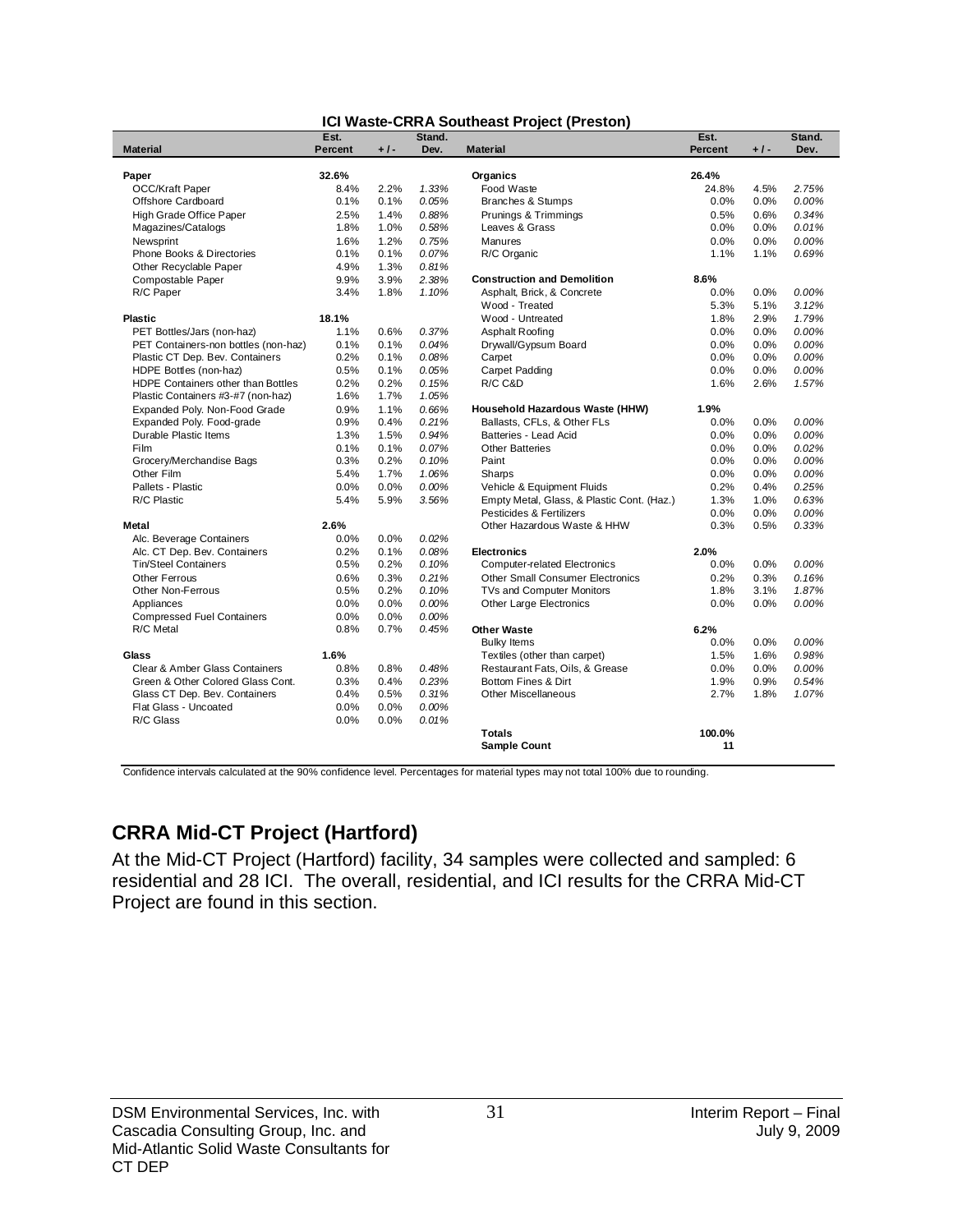### **Overall Waste-CRRA Mid-CT Project (Hartford)**

| <b>Material</b>                      | Est.<br><b>Percent</b> | $+1-$ | Stand.<br>Dev. | <b>Material</b>                            | Est.<br>Percent | $+1-$ | Stand.<br>Dev. |
|--------------------------------------|------------------------|-------|----------------|--------------------------------------------|-----------------|-------|----------------|
|                                      |                        |       |                |                                            |                 |       |                |
| Paper                                | 32.6%                  |       |                | <b>Organics</b>                            | 19.2%           |       |                |
| <b>OCC/Kraft Paper</b>               | 4.5%                   | 1.3%  | 0.76%          | Food Waste                                 | 13.2%           | 3.1%  | 1.91%          |
| Offshore Cardboard                   | 0.9%                   | 0.4%  | 0.22%          | Branches & Stumps                          | 0.1%            | 0.2%  | 0.12%          |
| High Grade Office Paper              | 1.8%                   | 1.0%  | 0.61%          | Prunings & Trimmings                       | 1.3%            | 0.6%  | 0.34%          |
| Magazines/Catalogs                   | 1.4%                   | 0.5%  | 0.29%          | Leaves & Grass                             | 1.7%            | 2.0%  | 1.21%          |
| Newsprint                            | 4.3%                   | 3.0%  | 1.81%          | <b>Manures</b>                             | 0.0%            | 0.0%  | 0.00%          |
| Phone Books & Directories            | 0.4%                   | 0.3%  | 0.19%          | R/C Organic                                | 2.9%            | 0.7%  | 0.40%          |
| Other Recyclable Paper               | 3.7%                   | 0.6%  | 0.39%          |                                            |                 |       |                |
| Compostable Paper                    | 10.9%                  | 2.0%  | 1.24%          | <b>Construction and Demolition</b>         | 15.5%           |       |                |
| R/C Paper                            | 4.8%                   | 2.6%  | 1.59%          | Asphalt, Brick, & Concrete                 | 0.0%            | 0.0%  | 0.00%          |
|                                      |                        |       |                | Wood - Treated                             | 4.1%            | 1.5%  | 0.94%          |
| <b>Plastic</b>                       | 15.6%                  |       |                | Wood - Untreated                           | 2.3%            | 0.8%  | 0.51%          |
| PET Bottles/Jars (non-haz)           | 0.6%                   | 0.1%  | 0.06%          | Asphalt Roofing                            | 0.1%            | 0.1%  | 0.07%          |
| PET Containers-non bottles (non-haz) | 0.1%                   | 0.1%  | 0.06%          | Drywall/Gypsum Board                       | 0.6%            | 0.8%  | 0.51%          |
| Plastic CT Dep. Bev. Containers      | 0.1%                   | 0.1%  | 0.09%          | Carpet                                     | 6.9%            | 8.9%  | 5.43%          |
| HDPE Bottles (non-haz)               | 0.5%                   | 0.2%  | 0.12%          | Carpet Padding                             | 0.3%            | 0.5%  | 0.30%          |
| HDPE Containers other than Bottles   | 0.1%                   | 0.1%  | 0.07%          | R/C C&D                                    | 1.3%            | 1.0%  | 0.63%          |
| Plastic Containers #3-#7 (non-haz)   | 0.4%                   | 0.1%  | 0.05%          |                                            |                 |       |                |
| Expanded Poly. Non-Food Grade        | 0.1%                   | 0.1%  | 0.04%          | Household Hazardous Waste (HHW)            | 1.0%            |       |                |
| Expanded Poly. Food-grade            | 0.4%                   | 0.2%  | 0.10%          | Ballasts, CFLs, & Other FLs                | 0.0%            | 0.0%  | 0.01%          |
| Durable Plastic Items                | 3.9%                   | 3.1%  | 1.86%          | Batteries - Lead Acid                      | 0.0%            | 0.1%  | 0.03%          |
| Film                                 | 0.3%                   | 0.2%  | 0.11%          | <b>Other Batteries</b>                     | 0.0%            | 0.0%  | 0.01%          |
| Grocery/Merchandise Bags             | 0.5%                   | 0.1%  | 0.07%          | Paint                                      | 0.0%            | 0.0%  | 0.00%          |
| Other Film                           | 4.7%                   | 1.3%  | 0.78%          | Sharps                                     | 0.0%            | 0.0%  | 0.00%          |
| Pallets - Plastic                    | 0.3%                   | 0.5%  | 0.30%          | Vehicle & Equipment Fluids                 | 0.0%            | 0.1%  | 0.03%          |
| R/C Plastic                          | 3.3%                   | 1.1%  | 0.66%          | Empty Metal, Glass, & Plastic Cont. (Haz.) | 0.2%            | 0.1%  | 0.07%          |
|                                      |                        |       |                | Pesticides & Fertilizers                   | 0.0%            | 0.0%  | 0.00%          |
| Metal                                | 2.6%                   |       |                | Other Hazardous Waste & HHW                | 0.6%            | 0.9%  | 0.52%          |
| Alc. Beverage Containers             | 0.0%                   | 0.0%  | 0.01%          |                                            |                 |       |                |
| Alc. CT Dep. Bev. Containers         | 0.2%                   | 0.2%  | 0.09%          | <b>Electronics</b>                         | 2.3%            |       |                |
| <b>Tin/Steel Containers</b>          | 0.8%                   | 0.2%  | 0.15%          | <b>Computer-related Electronics</b>        | 0.4%            | 0.6%  | 0.33%          |
| <b>Other Ferrous</b>                 | 0.6%                   | 0.5%  | 0.27%          | <b>Other Small Consumer Electronics</b>    | 0.4%            | 0.3%  | 0.20%          |
| Other Non-Ferrous                    | 0.6%                   | 0.1%  | 0.09%          | TVs and Computer Monitors                  | 1.4%            | 1.9%  | 1.13%          |
| Appliances                           | 0.0%                   | 0.0%  | 0.00%          | <b>Other Large Electronics</b>             | 0.1%            | 0.2%  | 0.11%          |
| <b>Compressed Fuel Containers</b>    | 0.0%                   | 0.0%  | 0.00%          |                                            |                 |       |                |
| R/C Metal                            | 0.4%                   | 0.2%  | 0.13%          | <b>Other Waste</b>                         | 9.3%            |       |                |
|                                      |                        |       |                | <b>Bulky Items</b>                         | 2.0%            | 1.5%  | 0.93%          |
| Glass                                | 1.8%                   |       |                | Textiles (other than carpet)               | 4.4%            | 2.1%  | 1.26%          |
| Clear & Amber Glass Containers       | 0.8%                   | 0.8%  | 0.46%          | Restaurant Fats, Oils, & Grease            | 0.0%            | 0.0%  | 0.00%          |
| Green & Other Colored Glass Cont.    | 0.2%                   | 0.2%  | 0.13%          | Bottom Fines & Dirt                        | 1.6%            | 0.6%  | 0.39%          |
| Glass CT Dep. Bev. Containers        | 0.2%                   | 0.1%  | 0.06%          | <b>Other Miscellaneous</b>                 | 1.3%            | 0.5%  | 0.32%          |
| Flat Glass - Uncoated                | 0.3%                   | 0.3%  | 0.18%          |                                            |                 |       |                |
| R/C Glass                            | 0.3%                   | 0.1%  | 0.09%          |                                            |                 |       |                |
|                                      |                        |       |                | <b>Totals</b>                              | 100.0%          |       |                |
|                                      |                        |       |                | <b>Sample Count</b>                        | 34              |       |                |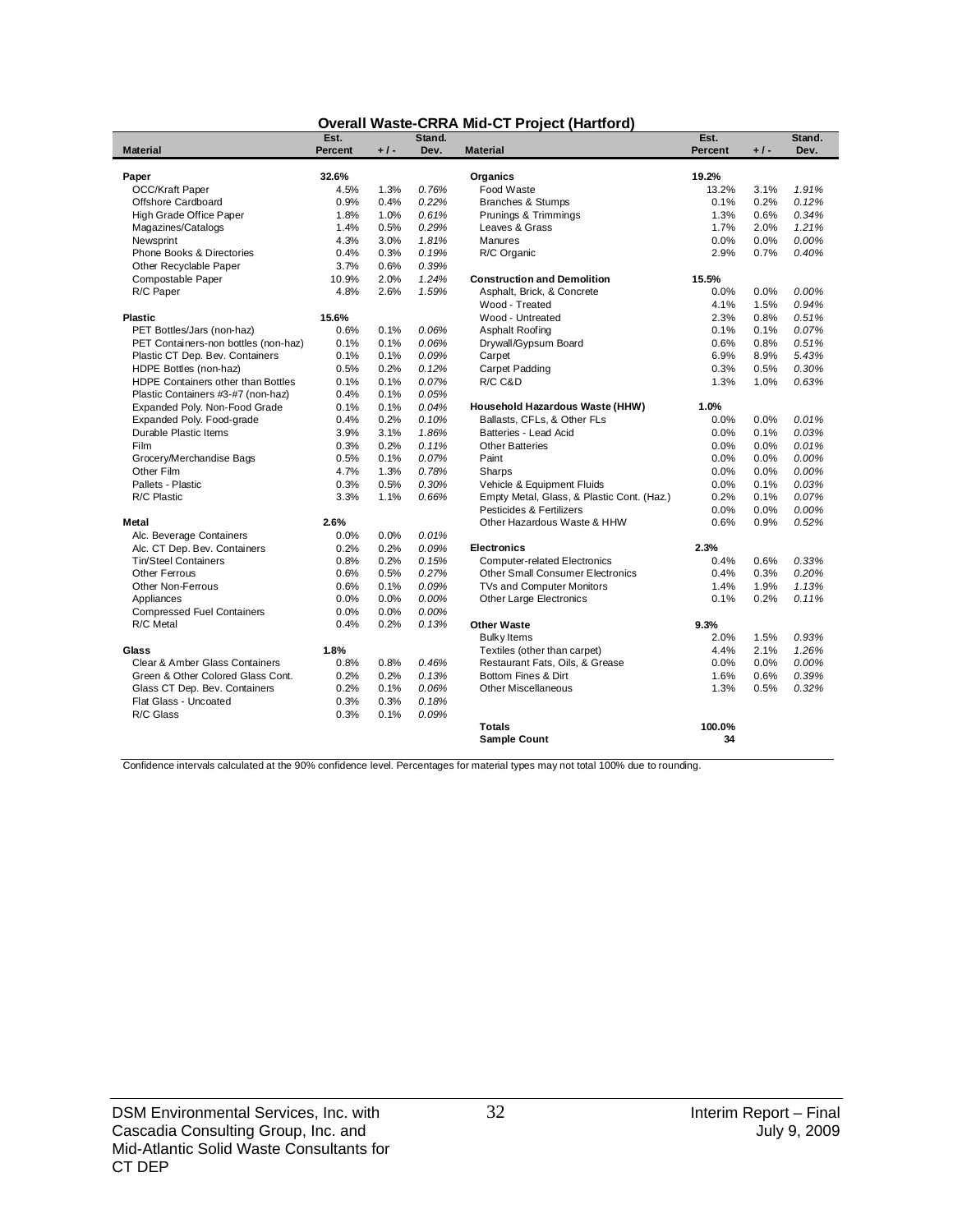### **Residential Waste-CRRA Mid-CT Project (Hartford)**

|                                           | Est.           |       | Stand. |                                            | Est.           |       | Stand.   |
|-------------------------------------------|----------------|-------|--------|--------------------------------------------|----------------|-------|----------|
| <b>Material</b>                           | <b>Percent</b> | $+1-$ | Dev.   | Material                                   | <b>Percent</b> | $+1-$ | Dev.     |
|                                           |                |       |        |                                            |                |       |          |
| Paper                                     | 35.5%          |       |        | Organics                                   | 23.2%          |       |          |
| <b>OCC/Kraft Paper</b>                    | 0.9%           | 0.9%  | 0.54%  | Food Waste                                 | 14.6%          | 4.8%  | 2.93%    |
| Offshore Cardboard                        | 0.7%           | 0.2%  | 0.15%  | <b>Branches &amp; Stumps</b>               | 0.0%           | 0.0%  | 0.00%    |
| High Grade Office Paper                   | 1.4%           | 1.7%  | 1.01%  | Prunings & Trimmings                       | 1.0%           | 0.3%  | 0.20%    |
| Magazines/Catalogs                        | 1.8%           | 0.8%  | 0.51%  | Leaves & Grass                             | 3.1%           | 3.7%  | 2.22%    |
| Newsprint                                 | 6.6%           | 5.5%  | 3.32%  | Manures                                    | 0.0%           | 0.0%  | 0.00%    |
| Phone Books & Directories                 | 0.2%           | 0.4%  | 0.23%  | R/C Organic                                | 4.4%           | 1.0%  | 0.60%    |
| Other Recyclable Paper                    | 4.7%           | 0.9%  | 0.54%  |                                            |                |       |          |
| Compostable Paper                         | 15.3%          | 3.3%  | 2.03%  | <b>Construction and Demolition</b>         | 12.1%          |       |          |
| R/C Paper                                 | 3.9%           | 0.2%  | 0.10%  | Asphalt, Brick, & Concrete                 | 0.0%           | 0.0%  | 0.00%    |
|                                           |                |       |        | Wood - Treated                             | 1.7%           | 1.9%  | 1.13%    |
| <b>Plastic</b>                            | 14.4%          |       |        | Wood - Untreated                           | 0.0%           | 0.0%  | 0.00%    |
| PET Bottles/Jars (non-haz)                | 0.7%           | 0.0%  | 0.03%  | Asphalt Roofing                            | 0.1%           | 0.2%  | 0.13%    |
| PET Containers-non bottles (non-haz)      | 0.1%           | 0.2%  | 0.12%  | Drywall/Gypsum Board                       | 0.1%           | 0.1%  | 0.07%    |
| Plastic CT Dep. Bev. Containers           | 0.2%           | 0.3%  | 0.16%  | Carpet                                     | 10.2%          | 16.4% | 9.98%    |
| HDPE Bottles (non-haz)                    | 0.6%           | 0.3%  | 0.18%  | Carpet Padding                             | 0.0%           | 0.0%  | 0.00%    |
| <b>HDPE Containers other than Bottles</b> | 0.0%           | 0.1%  | 0.05%  | R/C C&D                                    | 0.0%           | 0.0%  | 0.01%    |
| Plastic Containers #3-#7 (non-haz)        | 0.6%           | 0.1%  | 0.08%  |                                            |                |       |          |
| Expanded Poly. Non-Food Grade             | 0.1%           | 0.1%  | 0.08%  | Household Hazardous Waste (HHW)            | 0.3%           |       |          |
| Expanded Poly. Food-grade                 | 0.5%           | 0.3%  | 0.19%  | Ballasts, CFLs, & Other FLs                | 0.0%           | 0.0%  | $0.00\%$ |
| Durable Plastic Items                     | 2.0%           | 2.8%  | 1.73%  | Batteries - Lead Acid                      | 0.0%           | 0.0%  | 0.00%    |
| <b>Film</b>                               | 0.3%           | 0.3%  | 0.17%  | <b>Other Batteries</b>                     | 0.1%           | 0.0%  | 0.01%    |
| Grocery/Merchandise Bags                  | 0.7%           | 0.2%  | 0.12%  | Paint                                      | 0.0%           | 0.0%  | 0.00%    |
| Other Film                                | 6.0%           | 2.2%  | 1.36%  | Sharps                                     | 0.0%           | 0.0%  | 0.00%    |
| Pallets - Plastic                         | 0.0%           | 0.0%  | 0.00%  | Vehicle & Equipment Fluids                 | 0.0%           | 0.1%  | 0.04%    |
| R/C Plastic                               | 2.5%           | 0.8%  | 0.46%  | Empty Metal, Glass, & Plastic Cont. (Haz.) | 0.2%           | 0.1%  | 0.08%    |
|                                           |                |       |        | Pesticides & Fertilizers                   | 0.0%           | 0.0%  | $0.00\%$ |
| Metal                                     | 2.8%           |       |        | Other Hazardous Waste & HHW                | 0.1%           | 0.1%  | 0.05%    |
| Alc. Beverage Containers                  | 0.0%           | 0.0%  | 0.01%  |                                            |                |       |          |
| Alc. CT Dep. Bev. Containers              | 0.1%           | 0.0%  | 0.03%  | <b>Electronics</b>                         | 2.4%           |       |          |
| <b>Tin/Steel Containers</b>               | 1.2%           | 0.4%  | 0.27%  | <b>Computer-related Electronics</b>        | 0.0%           | 0.0%  | 0.00%    |
| <b>Other Ferrous</b>                      | 0.4%           | 0.5%  | 0.30%  | <b>Other Small Consumer Electronics</b>    | 0.4%           | 0.6%  | 0.34%    |
| Other Non-Ferrous                         | 0.8%           | 0.2%  | 0.15%  | <b>TVs and Computer Monitors</b>           | 2.0%           | 3.4%  | 2.06%    |
| Appliances                                | 0.0%           | 0.0%  | 0.00%  | <b>Other Large Electronics</b>             | 0.0%           | 0.0%  | 0.00%    |
| <b>Compressed Fuel Containers</b>         | 0.0%           | 0.0%  | 0.00%  |                                            |                |       |          |
| R/C Metal                                 | 0.4%           | 0.3%  | 0.17%  | <b>Other Waste</b>                         | 7.7%           |       |          |
|                                           |                |       |        | <b>Bulky Items</b>                         | 0.0%           | 0.0%  | 0.00%    |
| Glass                                     | 1.5%           |       |        | Textiles (other than carpet)               | 5.0%           | 3.7%  | 2.22%    |
| Clear & Amber Glass Containers            | 0.9%           | 1.4%  | 0.83%  | Restaurant Fats, Oils, & Grease            | 0.0%           | 0.0%  | 0.00%    |
| Green & Other Colored Glass Cont.         | 0.0%           | 0.0%  | 0.01%  | Bottom Fines & Dirt                        | 2.4%           | 1.2%  | 0.71%    |
| Glass CT Dep. Bev. Containers             | 0.2%           | 0.2%  | 0.10%  | <b>Other Miscellaneous</b>                 | 0.4%           | 0.2%  | 0.15%    |
| Flat Glass - Uncoated                     | 0.0%           | 0.0%  | 0.03%  |                                            |                |       |          |
| R/C Glass                                 | 0.4%           | 0.2%  | 0.15%  |                                            |                |       |          |
|                                           |                |       |        | <b>Totals</b>                              | 100.0%         |       |          |
|                                           |                |       |        | Sample Count                               | 6              |       |          |
|                                           |                |       |        |                                            |                |       |          |